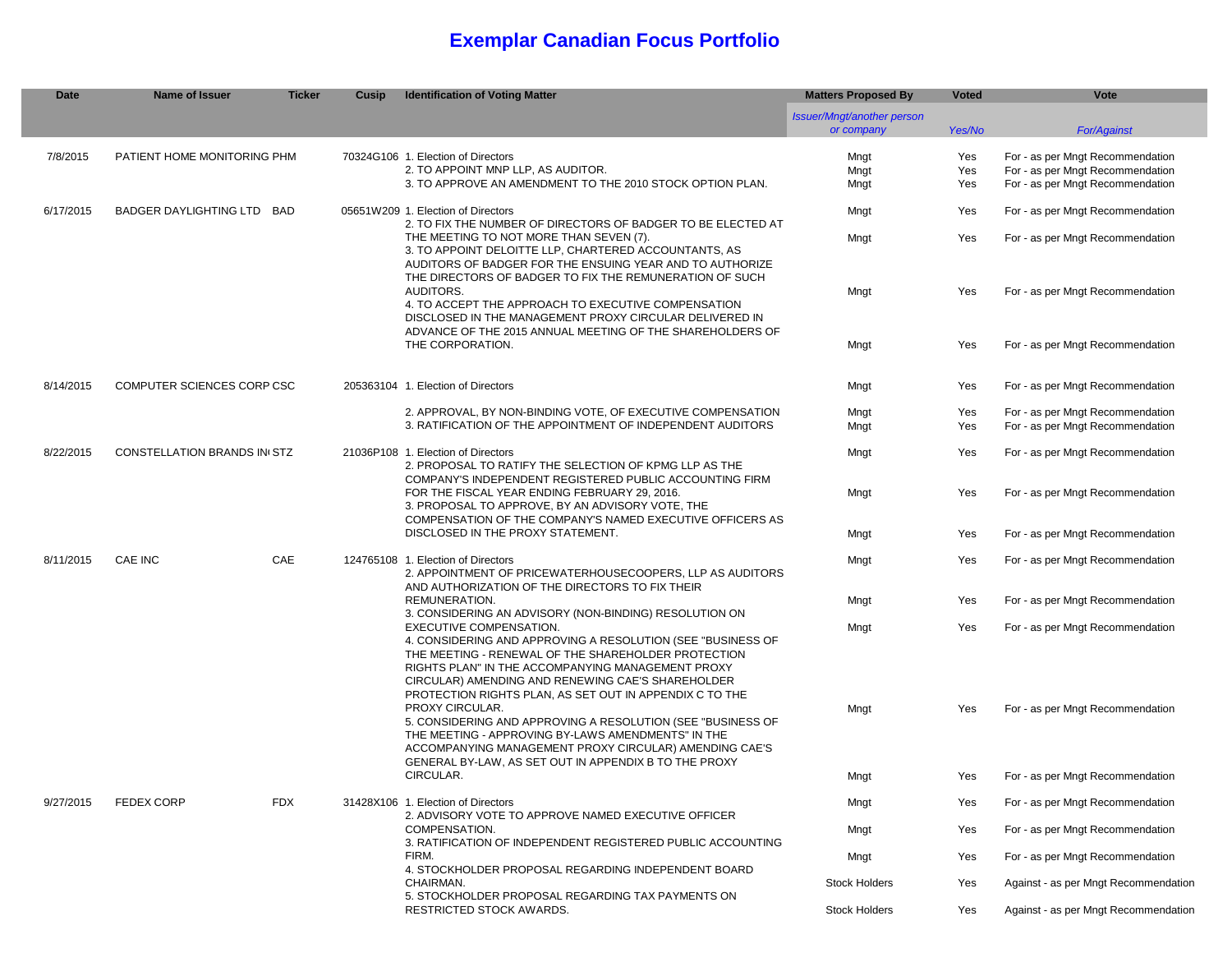|            |                               |            | 6. STOCKHOLDER PROPOSAL REGARDING RECOVERY OF UNEARNED<br>MANAGEMENT BONUSES.<br>7. STOCKHOLDER PROPOSAL REGARDING PROXY ACCESS FOR<br>SHAREHOLDERS.<br>8. STOCKHOLDER PROPOSAL REGARDING POLITICAL DISCLOSURE<br>AND ACCOUNTABILITY.<br>9. STOCKHOLDER PROPOSAL REGARDING POLITICAL LOBBYING AND<br>CONTRIBUTIONS.<br>10. STOCKHOLDER PROPOSAL REGARDING ALIGNMENT BETWEEN<br>CORPORATE VALUES AND POLITICAL CONTRIBUTIONS.                                                                                                                                                                                                          | <b>Stock Holders</b><br><b>Stock Holders</b><br><b>Stock Holders</b><br><b>Stock Holders</b><br><b>Stock Holders</b> | Yes<br>Yes<br>Yes<br>Yes<br>Yes | Against - as per Mngt Recommendation<br>Against - as per Mngt Recommendation<br>Against - as per Mngt Recommendation<br>Against - as per Mngt Recommendation<br>Against - as per Mngt Recommendation |
|------------|-------------------------------|------------|---------------------------------------------------------------------------------------------------------------------------------------------------------------------------------------------------------------------------------------------------------------------------------------------------------------------------------------------------------------------------------------------------------------------------------------------------------------------------------------------------------------------------------------------------------------------------------------------------------------------------------------|----------------------------------------------------------------------------------------------------------------------|---------------------------------|------------------------------------------------------------------------------------------------------------------------------------------------------------------------------------------------------|
| 9/17/2015  | <b>NIKE INC</b>               | <b>NKE</b> | 654106103 1. Election of Directors<br>2. TO APPROVE EXECUTIVE COMPENSATION BY AN ADVISORY VOTE.                                                                                                                                                                                                                                                                                                                                                                                                                                                                                                                                       | Mngt<br>Mngt                                                                                                         | Yes<br>Yes                      | For - as per Mngt Recommendation<br>For - as per Mngt Recommendation                                                                                                                                 |
|            |                               |            | 3. TO AMEND THE ARTICLES OF INCORPORATION TO INCREASE THE<br>NUMBER OF AUTHORIZED SHARES OF COMMON STOCK.<br>4. TO RE-APPROVE THE EXECUTIVE PERFORMANCE SHARING PLAN AS                                                                                                                                                                                                                                                                                                                                                                                                                                                               | Mngt                                                                                                                 | Yes                             | For - as per Mngt Recommendation                                                                                                                                                                     |
|            |                               |            | AMENDED.<br>5. TO APPROVE THE AMENDED AND RESTATED STOCK INCENTIVE                                                                                                                                                                                                                                                                                                                                                                                                                                                                                                                                                                    | Mngt                                                                                                                 | Yes                             | For - as per Mngt Recommendation                                                                                                                                                                     |
|            |                               |            | PLAN.<br>6. TO CONSIDER A SHAREHOLDER PROPOSAL REGARDING POLITICAL                                                                                                                                                                                                                                                                                                                                                                                                                                                                                                                                                                    | Mngt                                                                                                                 | Yes                             | For - as per Mngt Recommendation                                                                                                                                                                     |
|            |                               |            | CONTRIBUTIONS DISCLOSURE.<br>7. TO RATIFY THE APPOINTMENT OF PRICEWATERHOUSECOOPERS                                                                                                                                                                                                                                                                                                                                                                                                                                                                                                                                                   | Shareholder                                                                                                          | Yes                             | Against - as per Mngt Recommendation                                                                                                                                                                 |
|            |                               |            | LLP AS INDEPENDENT REGISTERED PUBLIC ACCOUNTING FIRM.                                                                                                                                                                                                                                                                                                                                                                                                                                                                                                                                                                                 | Mngt                                                                                                                 | Yes                             | For - as per Mngt Recommendation                                                                                                                                                                     |
| 9/18/2015  | ALIMENTATION COUCHE-TAR ATD.B |            | 01626P403 1. Election of Directors<br>2. APPOINTMENT OF PRICEWATERHOUSECOOPERS LLP AS AUDITORS                                                                                                                                                                                                                                                                                                                                                                                                                                                                                                                                        | Mngt                                                                                                                 | Yes                             | For - as per Mngt Recommendation                                                                                                                                                                     |
|            |                               |            | OF THE CORPORATION FOR THE ENSUING YEAR AND AUTHORIZING<br>THE DIRECTORS TO FIX THEIR REMUNERATION<br>3. CONSIDER AND, IF DEEMED ADVISABLE, ADOPT A SPECIAL<br>RESOLUTION (THE FULL TEXT OF WHICH IS REPRODUCED IN<br>APPENDIX C OF THE CORPORATION'S MANAGEMENT PROXY<br>CIRCULAR) FOR THE PURPOSE OF ADOPTING AMENDMENTS TO THE<br>ARTICLES OF THE CORPORATION (THE FULL TEXT OF WHICH IS<br>REPRODUCED AS APPENDIX B OF THE CORPORATION'S MANAGEMENT<br>PROXY CIRCULAR), HAVING THE EFFECT OF, INTER ALIA, AMENDING<br>THE SHARE CAPITAL OF THE CORPORATION, ALL AS MORE<br>PARTICULARLY DESCRIBED IN THE CORPORATION'S MANAGEMENT | Mngt                                                                                                                 | Yes                             | For - as per Mngt Recommendation                                                                                                                                                                     |
|            |                               |            | PROXY CIRCULAR<br>4. SHAREHOLDER PROPOSAL NO. 1 - "SAY ON PAY" ADVISORY VOTE<br>ON EXECUTIVE COMPENSATION EXAMINE THE SHAREHOLDER<br>PROPOSAL, AS SET OUT IN APPENDIX E OF THE CORPORATION'S                                                                                                                                                                                                                                                                                                                                                                                                                                          | Mngt                                                                                                                 | Yes                             | For - as per Mngt Recommendation                                                                                                                                                                     |
|            |                               |            | MANAGEMENT PROXY CIRCULAR<br>5. SHAREHOLDER PROPOSAL NO. 2 - DIRECTORS' COMPETENCIES:<br>SHORTCOMINGS IN SOCIAL RESPONSIBILITY AND ENVIRONMENT<br>EXAMINE THE SHAREHOLDER PROPOSAL, AS SET OUT IN APPENDIX E                                                                                                                                                                                                                                                                                                                                                                                                                          | Shareholder                                                                                                          | Yes                             | Against - as per Mngt Recommendation                                                                                                                                                                 |
|            |                               |            | OF THE CORPORATION'S MANAGEMENT PROXY CIRCULAR<br>6. SHAREHOLDER PROPOSAL NO. 3 - EQUALITY OF THE SEXES                                                                                                                                                                                                                                                                                                                                                                                                                                                                                                                               | Shareholder                                                                                                          | Yes                             | Against - as per Mngt Recommendation                                                                                                                                                                 |
|            |                               |            | EXAMINE THE SHAREHOLDER PROPOSAL, AS SET OUT IN APPENDIX E<br>OF THE CORPORATION'S MANAGEMENT PROXY CIRCULAR                                                                                                                                                                                                                                                                                                                                                                                                                                                                                                                          | Shareholder                                                                                                          | Yes                             | Against - as per Mngt Recommendation                                                                                                                                                                 |
|            |                               |            | 7. I/WE OWN, OR HAVE CONTROL OVER, CLASS A MULTIPLE VOTING<br>SHARES OF THE CORPORATION                                                                                                                                                                                                                                                                                                                                                                                                                                                                                                                                               | Mngt                                                                                                                 | Yes                             | For - as per Mngt Recommendation                                                                                                                                                                     |
| 10/19/2015 | <b>HUMANA INC</b>             | <b>HUM</b> | 1. ADOPTION OF THE AGREEMENT AND PLAN OF MERGER, DATED AS<br>OF JULY 2, 2015, AMONG AETNA INC. ("AETNA"), ECHO MERGER SUB,<br>INC., A DELAWARE CORPORATION AND WHOLLY OWNED SUBSIDIARY<br>OF AETNA. ECHO MERGER SUB. LLC. A DELAWARE LIMITED LIABILITY<br>COMPANY AND WHOLLY OWNED SUBSIDIARY OF AETNA, AND HUMANA<br>INC., AS IT MAY BE  (DUE TO SPACE LIMITS, SEE PROXY STATEMENT<br>444859102 FOR FULL PROPOSAL).<br>2. ADJOURNMENT FROM TIME TO TIME OF THE SPECIAL MEETING, IF<br>NECESSARY, TO SOLICIT ADDITIONAL PROXIES IF THERE ARE NOT<br>SUFFICIENT VOTES TO ADOPT THE MERGER AGREEMENT AT THE TIME                        | Mngt                                                                                                                 | Yes                             | For - as per Mngt Recommendation                                                                                                                                                                     |
|            |                               |            | OF THE SPECIAL MEETING OR ANY ADJOURNMENT OR<br>POSTPONEMENT THEREOF.                                                                                                                                                                                                                                                                                                                                                                                                                                                                                                                                                                 | Mngt                                                                                                                 | Yes                             | For - as per Mngt Recommendation                                                                                                                                                                     |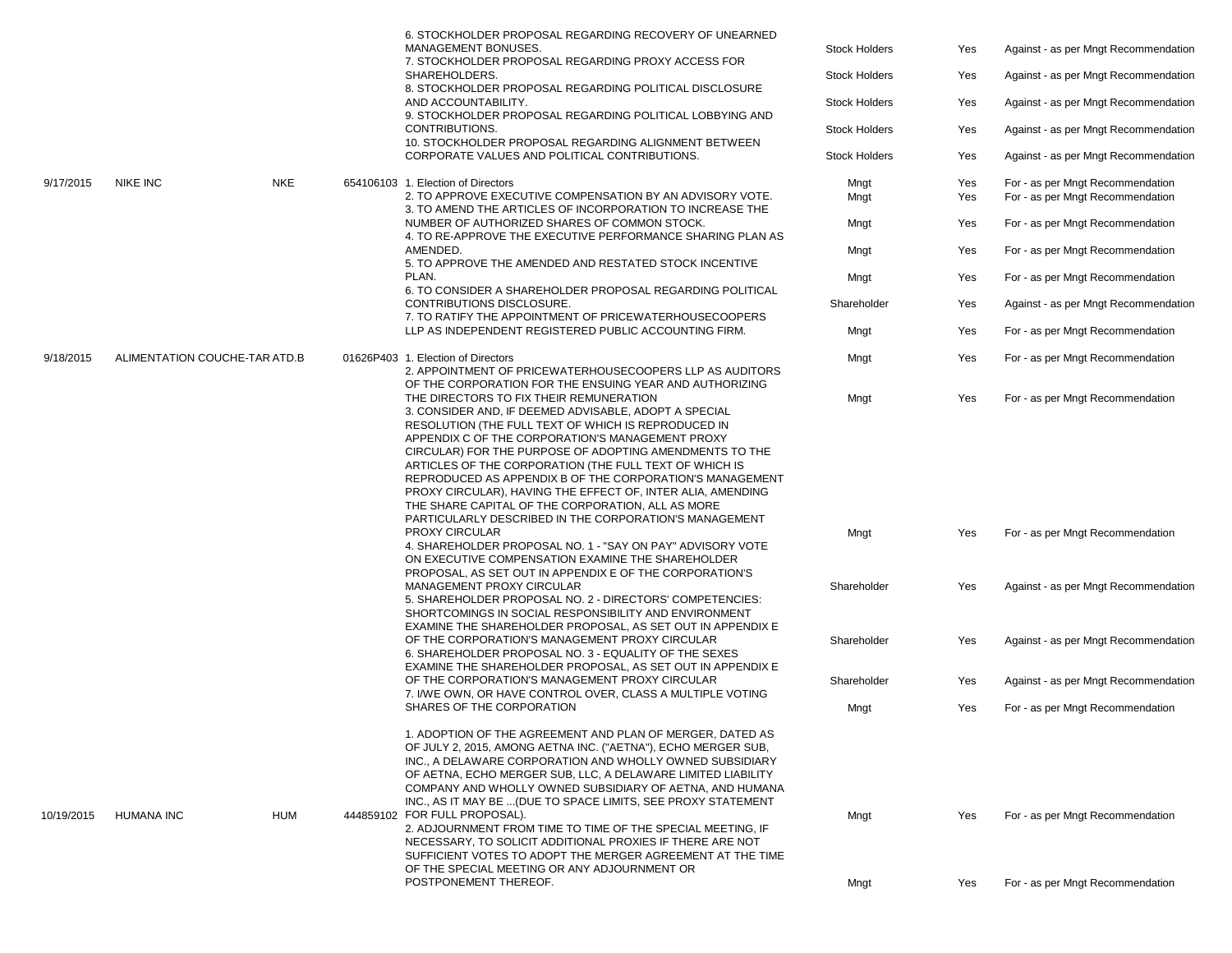|            |                             |            | 3. APPROVAL, ON AN ADVISORY (NON-BINDING) BASIS, OF<br>COMPENSATION THAT WILL OR MAY BE PAID OR PROVIDED BY<br>HUMANA TO ITS NAMED EXECUTIVE OFFICERS IN CONNECTION WITH<br>THE MERGER CONTEMPLATED BY THE MERGER AGREEMENT. | Mngt         | Yes        | For - as per Mngt Recommendation                                     |
|------------|-----------------------------|------------|------------------------------------------------------------------------------------------------------------------------------------------------------------------------------------------------------------------------------|--------------|------------|----------------------------------------------------------------------|
| 9/23/2015  | DIAGEO P L C                | <b>DEO</b> | 25243Q205 1. Election of Directors                                                                                                                                                                                           | Mngt         | Yes        | For - as per Mngt Recommendation                                     |
|            |                             |            | 2. DECLARATION OF FINAL DIVIDEND.                                                                                                                                                                                            | Mngt         | Yes        | For - as per Mngt Recommendation                                     |
|            |                             |            | 3. APPOINTMENT OF AUDITOR.                                                                                                                                                                                                   | Mngt         | Yes        | For - as per Mngt Recommendation                                     |
|            |                             |            | 4. REMUNERATION OF AUDITOR.                                                                                                                                                                                                  | Mngt         | Yes        | For - as per Mngt Recommendation                                     |
|            |                             |            | 5. AUTHORITY TO ALLOT SHARES.                                                                                                                                                                                                | Mngt         | Yes        | For - as per Mngt Recommendation                                     |
|            |                             |            | 6. DISAPPLICATION OF PRE-EMPTION RIGHTS.                                                                                                                                                                                     |              |            |                                                                      |
|            |                             |            | 7. AUTHORITY TO PURCHASE OWN ORDINARY SHARES.                                                                                                                                                                                | Mngt         | Yes        | For - as per Mngt Recommendation                                     |
|            |                             |            | 8. AUTHORITY TO MAKE POLITICAL DONATIONS AND/OR TO INCUR<br>POLITICAL EXPENDITURE IN THE EU.                                                                                                                                 | Mngt<br>Mngt | Yes<br>Yes | For - as per Mngt Recommendation<br>For - as per Mngt Recommendation |
|            |                             |            |                                                                                                                                                                                                                              |              |            |                                                                      |
| 18-Nov-15  | <b>CLOROX COMPANY</b>       | <b>CLX</b> | 189054109 1. Election of Directors                                                                                                                                                                                           | Mngt         | Yes        | For - as per Mngt Recommendation                                     |
|            |                             |            | 2. ADVISORY VOTE ON EXECUTIVE COMPENSATION.                                                                                                                                                                                  | Mngt         | Yes        | For - as per Mngt Recommendation                                     |
|            |                             |            | 3. RATIFICATION OF INDEPENDENT REGISTERED PUBLIC ACCOUNTING                                                                                                                                                                  |              |            |                                                                      |
|            |                             |            | FIRM.                                                                                                                                                                                                                        | Mngt         | Yes        | For - as per Mngt Recommendation                                     |
|            |                             |            | 4. APPROVAL OF THE MATERIAL TERMS OF THE PERFORMANCE                                                                                                                                                                         |              |            |                                                                      |
|            |                             |            | GOALS UNDER THE COMPANY'S EXECUTIVE INCENTIVE                                                                                                                                                                                |              |            |                                                                      |
|            |                             |            | <b>COMPENSATION PLAN.</b>                                                                                                                                                                                                    | Mngt         | Yes        | For - as per Mngt Recommendation                                     |
|            |                             |            |                                                                                                                                                                                                                              |              |            |                                                                      |
| 11/18/2015 | SYSCO CORP                  | SYY        | 871829107 1. Election of Directors                                                                                                                                                                                           | Mngt         | Yes        | For - as per Mngt Recommendation                                     |
|            |                             |            | 2. TO APPROVE, BY ADVISORY VOTE, THE COMPENSATION PAID TO                                                                                                                                                                    |              |            |                                                                      |
|            |                             |            |                                                                                                                                                                                                                              |              |            |                                                                      |
|            |                             |            | SYSCO'S NAMED EXECUTIVE OFFICERS, AS DISCLOSED IN SYSCO'S                                                                                                                                                                    |              |            |                                                                      |
|            |                             |            | 2015 PROXY STATEMENT.                                                                                                                                                                                                        | Mngt         | Yes        | For - as per Mngt Recommendation                                     |
|            |                             |            | 3. TO RATIFY THE APPOINTMENT OF ERNST & YOUNG LLP AS SYSCO'S                                                                                                                                                                 |              |            |                                                                      |
|            |                             |            | INDEPENDENT REGISTERED PUBLIC ACCOUNTING FIRM FOR FISCAL                                                                                                                                                                     |              |            |                                                                      |
|            |                             |            | 2016.                                                                                                                                                                                                                        | Mngt         | Yes        | For - as per Mngt Recommendation                                     |
|            |                             |            |                                                                                                                                                                                                                              |              |            |                                                                      |
| 11/5/2015  | STUDENT TRANSN AMER LTL STB |            | 86388A108 1. Election of Directors                                                                                                                                                                                           | Mngt         | Yes        | For - as per Mngt Recommendation                                     |
|            |                             |            | 2. THE RE-APPOINTMENT OF ERNST & YOUNG LLP AS THE AUDITORS                                                                                                                                                                   |              |            |                                                                      |
|            |                             |            | OF THE ISSUER AND THE AUTHORIZATION OF THE ISSUER'S BOARD OF                                                                                                                                                                 |              |            |                                                                      |
|            |                             |            | DIRECTORS TO FIX SUCH AUDITORS' REMUNERATION;                                                                                                                                                                                | Mngt         | Yes        | For - as per Mngt Recommendation                                     |
|            |                             |            | 3. THE ORDINARY RESOLUTION SET FORTH ON PAGE 7 OF THE                                                                                                                                                                        |              |            |                                                                      |
|            |                             |            | MANAGEMENT INFORMATION CIRCULAR AUTHORIZING AND                                                                                                                                                                              |              |            |                                                                      |
|            |                             |            | APPROVING BY-LAW NO. 3 TO IMPLEMENT A POLICY REQUIRING                                                                                                                                                                       |              |            |                                                                      |
|            |                             |            | ADVANCE NOTICE TO BE GIVEN TO THE ISSUER OF SHAREHOLDER                                                                                                                                                                      |              |            |                                                                      |
|            |                             |            | PROPOSALS RELATING TO THE NOMINATION OF DIRECTORS.                                                                                                                                                                           | Mngt         | Yes        | For - as per Mngt Recommendation                                     |
|            |                             |            |                                                                                                                                                                                                                              |              |            |                                                                      |
| 11/11/2015 | NYX GAMING GROUP LTD        | NYX        | G66832109 1. Election of Directors                                                                                                                                                                                           | Mngt         | Yes        | For - as per Mngt Recommendation                                     |
|            |                             |            | 2. TO CONSIDER AN ORDINARY RESOLUTION IN THE FORM SET FORTH                                                                                                                                                                  |              |            |                                                                      |
|            |                             |            | IN APPENDIX "A" TO THE MANAGEMENT INFORMATION CIRCULAR (THE                                                                                                                                                                  |              |            |                                                                      |
|            |                             |            | "CIRCULAR") THAT THE FINANCIAL STATEMENTS OF THE COMPANY                                                                                                                                                                     |              |            |                                                                      |
|            |                             |            | FOR THE YEAR ENDED DECEMBER 31, 2014, TOGETHER WITH THE                                                                                                                                                                      |              |            |                                                                      |
|            |                             |            | REPORT OF THE AUDITORS AND THE DIRECTORS THEREON. BE                                                                                                                                                                         |              |            |                                                                      |
|            |                             |            | RECEIVED AND ADOPTED.                                                                                                                                                                                                        | Mngt         | Yes        | For - as per Mngt Recommendation                                     |
|            |                             |            | 3. TO CONSIDER AN ORDINARY RESOLUTION IN THE FORM SET FORTH                                                                                                                                                                  |              |            |                                                                      |
|            |                             |            | IN APPENDIX "C" TO THE CIRCULAR TO APPOINT GRANT THORNTON                                                                                                                                                                    |              |            |                                                                      |
|            |                             |            | UK LLP. CHARTERED ACCOUNTANTS AS AUDITORS OF THE COMPANY                                                                                                                                                                     |              |            |                                                                      |
|            |                             |            |                                                                                                                                                                                                                              |              |            |                                                                      |
|            |                             |            | FOR THE ENSUING YEAR AND AUTHORIZING THE DIRECTORS TO FIX                                                                                                                                                                    |              |            |                                                                      |
|            |                             |            | THEIR REMUNERATION.                                                                                                                                                                                                          | Mngt         | Yes        | For - as per Mngt Recommendation                                     |
|            |                             |            |                                                                                                                                                                                                                              |              |            |                                                                      |
|            |                             |            | 4. TO CONSIDER AN ORDINARY RESOLUTION IN THE FORM SET FORTH                                                                                                                                                                  |              |            |                                                                      |
|            |                             |            | IN APPENDIX "D" TO THE CIRCULAR TO RENEW THE AUTHORITY OF                                                                                                                                                                    |              |            |                                                                      |
|            |                             |            | THE DIRECTORS OF THE COMPANY TO ALLOT AND ISSUE SHARES.                                                                                                                                                                      | Mngt         | Yes        | For - as per Mngt Recommendation                                     |
|            |                             |            | 5. TO CONSIDER AN ORDINARY RESOLUTION IN THE FORM SET FORTH                                                                                                                                                                  |              |            |                                                                      |
|            |                             |            | IN APPENDIX "E" TO THE CIRCULAR TO APPROVE, SUBJECT TO THE                                                                                                                                                                   |              |            |                                                                      |
|            |                             |            | BOARD OF DIRECTORS' DISCRETION TO IMPLEMENT, THE COMPANY'S                                                                                                                                                                   |              |            |                                                                      |
|            |                             |            | ACQUISITION OF ITS OWN ORDINARY SHARES PURSUANT TO A                                                                                                                                                                         |              |            |                                                                      |
|            |                             |            | NORMAL COURSE ISSUER BID.                                                                                                                                                                                                    | Mngt         | Yes        | For - as per Mngt Recommendation                                     |
|            |                             |            | 6. TO CONSIDER AN ORDINARY RESOLUTION IN THE FORM SET FORTH                                                                                                                                                                  |              |            |                                                                      |
|            |                             |            | IN APPENDIX "F" TO THE CIRCULAR TO APPROVE THE COMPANY'S                                                                                                                                                                     |              |            |                                                                      |
|            |                             |            | STOCK OPTION PLAN. THE FULL TEXT OF WHICH IS REPRODUCED IN                                                                                                                                                                   |              |            |                                                                      |
|            |                             |            | APPENDIX "G" TO THE CIRCULAR.                                                                                                                                                                                                | Mngt         | Yes        | For - as per Mngt Recommendation                                     |
|            |                             |            |                                                                                                                                                                                                                              |              |            |                                                                      |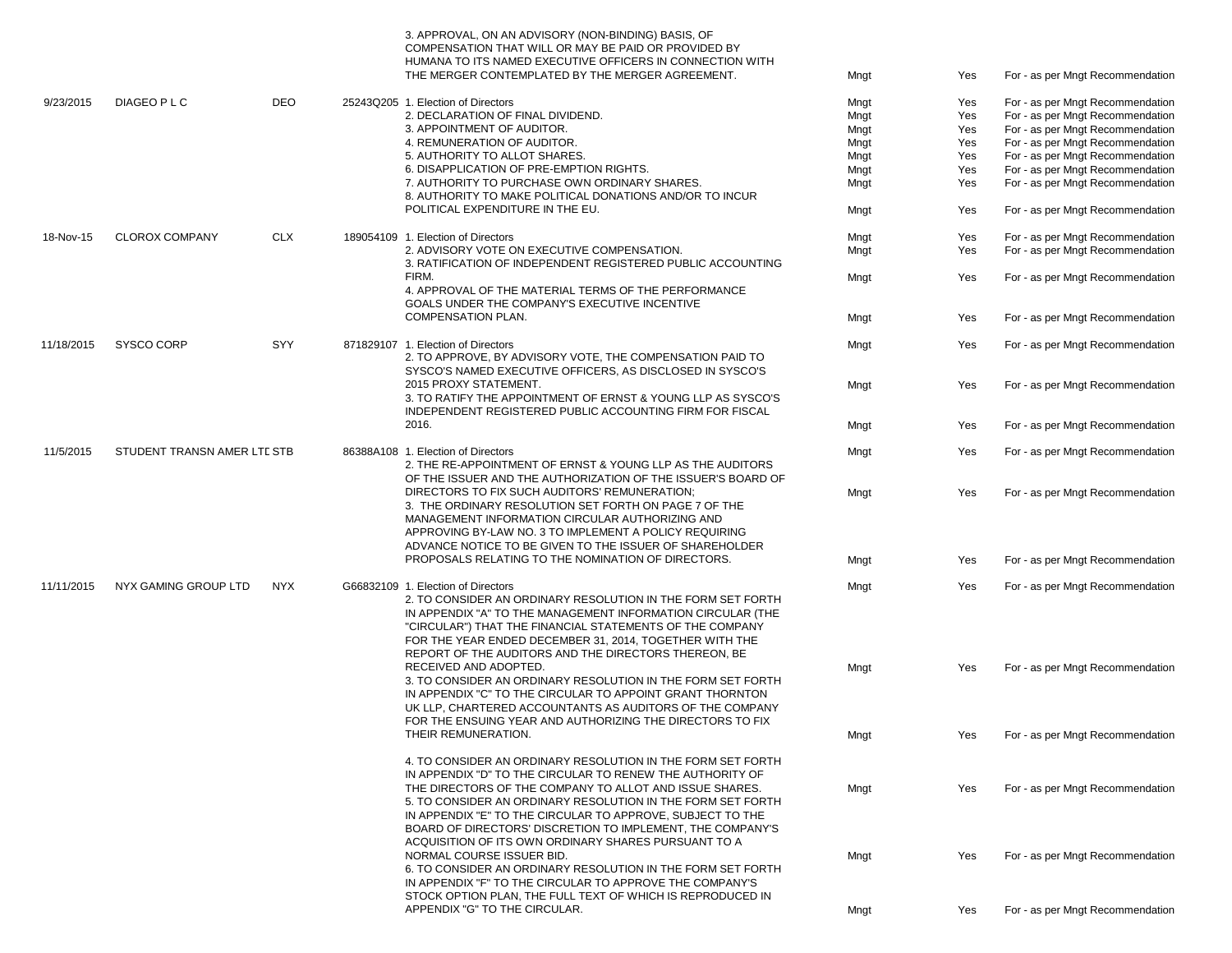| 11/17/2015 | <b>CIMPRESS NV</b>    | <b>CMPR</b> |                                                                                                                                                                        | VL000927226 1. Election of Directors<br>2. VOTE ON A NON-BINDING "SAY ON PAY" PROPOSAL REGARDING THE                                                                                                                                                                                                                                                                                                                 | Mngt         | Yes                              | For - as per Mngt Recommendation                                             |
|------------|-----------------------|-------------|------------------------------------------------------------------------------------------------------------------------------------------------------------------------|----------------------------------------------------------------------------------------------------------------------------------------------------------------------------------------------------------------------------------------------------------------------------------------------------------------------------------------------------------------------------------------------------------------------|--------------|----------------------------------|------------------------------------------------------------------------------|
|            |                       |             |                                                                                                                                                                        | COMPENSATION OF OUR NAMED EXECUTIVE OFFICERS.<br>3. ADOPT OUR STATUTORY ANNUAL ACCOUNTS FOR THE FISCAL                                                                                                                                                                                                                                                                                                               | Mngt         | Yes                              | For - as per Mngt Recommendation                                             |
|            |                       |             |                                                                                                                                                                        | YEAR ENDED JUNE 30, 2015.<br>4. DISCHARGE THE MEMBERS OF OUR SUPERVISORY BOARD FROM                                                                                                                                                                                                                                                                                                                                  | Mngt         | Yes                              | For - as per Mngt Recommendation                                             |
|            |                       |             |                                                                                                                                                                        | LIABILITY WITH RESPECT TO THE EXERCISE OF THEIR DUTIES DURING<br>THE YEAR ENDED JUNE 30, 2015.<br>5. AUTHORIZE THE MANAGEMENT BOARD, ACTING WITH THE<br>APPROVAL OF THE  (DUE TO SPACE LIMITS, SEE PROXY STATEMENT                                                                                                                                                                                                   | Mngt         | Yes                              | For - as per Mngt Recommendation                                             |
|            |                       |             |                                                                                                                                                                        | FOR FULL PROPOSAL).<br>6. AUTHORIZE THE MANAGEMENT BOARD, ACTING WITH THE<br>APPROVAL OF THE SUPERVISORY BOARD, TO ISSUE UP TO A<br>MAXIMUM OF 10% OF OUR OUTSTANDING SHARE CAPITAL AND AN<br>ADDITIONAL 10% OF OUR OUTSTANDING SHARE CAPITAL IN                                                                                                                                                                     | Mngt         | Yes                              | For - as per Mngt Recommendation                                             |
|            |                       |             |                                                                                                                                                                        | CONNECTION WITH ACQUISITION ACTIVITY UNTIL MAY 17, 2017.                                                                                                                                                                                                                                                                                                                                                             | Mngt         | Yes                              | For - as per Mngt Recommendation                                             |
|            |                       |             |                                                                                                                                                                        | 7. AUTHORIZE THE MANAGEMENT BOARD, WITH THE APPROVAL OF<br>THE SUPERVISORY BOARD, TO EXCLUDE OR RESTRICT OUR<br>SHAREHOLDERS' PREEMPTIVE RIGHTS WITH RESPECT TO ORDINARY<br>SHARES AND RIGHTS TO SUBSCRIBE FOR ORDINARY SHARES ISSUED<br>OR GRANTED BY THE MANAGEMENT BOARD UNTIL MAY 17, 2017.<br>8. APPOINT PRICEWATERHOUSECOOPERS LLP AS OUR INDEPENDENT                                                          | Mngt         | Yes                              | For - as per Mngt Recommendation                                             |
|            |                       |             |                                                                                                                                                                        | REGISTERED PUBLIC ACCOUNTING FIRM FOR THE FISCAL YEAR                                                                                                                                                                                                                                                                                                                                                                |              |                                  |                                                                              |
|            |                       |             |                                                                                                                                                                        | <b>ENDING JUNE 30, 2016.</b>                                                                                                                                                                                                                                                                                                                                                                                         | Mngt         | Yes                              | For - as per Mngt Recommendation                                             |
| 14-Dec-15  | DHX Media             | DHX.B       |                                                                                                                                                                        | 252406707 1. Election of Directors<br>2. TO RE-APPOINT PRICEWATERHOUSECOOPERS LLP AS AUDITORS<br>OF THE CORPORATION FOR THE ENSUING YEAR AND AUTHORIZE THE                                                                                                                                                                                                                                                           | Mngt         | Yes                              | For - as per Mngt Recommendation                                             |
|            |                       |             | BOARD OF DIRECTORS TO FIX THE AUDITORS' REMUNERATION.<br>3. TO APPROVE THE PERFORMANCE SHARE UNIT PLAN AS A<br>TREASURY BASED PLAN AND TO RESERVE COMMON VOTING SHARES | Mngt                                                                                                                                                                                                                                                                                                                                                                                                                 | Yes          | For - as per Mngt Recommendation |                                                                              |
|            |                       |             |                                                                                                                                                                        | AND VARIABLE VOTING SHARES OF THE COMPANY FROM TREASURY<br>UNDER THE PERFORMANCE SHARE UNIT PLAN.                                                                                                                                                                                                                                                                                                                    | Mngt         | Yes                              | For - as per Mngt Recommendation                                             |
|            |                       |             |                                                                                                                                                                        | 1. TO CONSIDER AND, IF THOUGHT ADVISABLE, TO PASS A SPECIAL<br>RESOLUTION (THE "ARRANGEMENT RESOLUTION") TO APPROVE A<br>PLAN OF ARRANGEMENT INVOLVING, AMONG OTHERS, THE COMPANY,<br>HONEYWELL LIMITED/HONEYWELL LIMITÉE AND HONEYWELL<br>INTERNATIONAL INC. PURSUANT TO SECTION 192 OF THE CANADA<br>BUSINESS CORPORATIONS ACT. THE FULL TEXT OF THE<br>ARRANGEMENT RESOLUTION IS SET FORTH IN APPENDIX "A" TO THE |              |                                  |                                                                              |
| 1/21/2016  | COM DEV INTL LTD      | CDV         |                                                                                                                                                                        | 199907106 ACCOMPANYING CIRCULAR.                                                                                                                                                                                                                                                                                                                                                                                     | Mngt         | Yes                              | For - as per Mngt Recommendation                                             |
| 1/26/2016  | <b>GROUPE CGI INC</b> | GIB.A       |                                                                                                                                                                        | 39945C109 1. Election of Directors<br>2. APPOINTMENT OF ERNST & YOUNG LLP AS AUDITORS AND<br>AUTHORIZATION TO THE AUDIT AND RISK MANAGEMENT COMMITTEE                                                                                                                                                                                                                                                                | Mngt         | Yes                              | For - as per Mngt Recommendation                                             |
|            |                       |             |                                                                                                                                                                        | TO FIX THEIR REMUNERATION<br>3. SEPARATE DISCLOSURE OF VOTING RESULTS BY CLASSES OF                                                                                                                                                                                                                                                                                                                                  | Mngt         | Yes                              | For - as per Mngt Recommendation                                             |
|            |                       |             |                                                                                                                                                                        | <b>SHARES</b><br>4. ADVISORY VOTE ON THE COMPENSATION OF EXECUTIVES.                                                                                                                                                                                                                                                                                                                                                 | Mngt<br>Mngt | Yes<br>Yes                       | Against - as per Mngt Recommendation<br>Against - as per Mngt Recommendation |
| 1/25/2016  | <b>METRO INC</b>      | <b>MRU</b>  |                                                                                                                                                                        | 59162N109 1. Election of Directors                                                                                                                                                                                                                                                                                                                                                                                   | Mngt         | Yes                              | For - as per Mngt Recommendation                                             |
|            |                       |             |                                                                                                                                                                        | 2. APPOINTMENT OF ERNST & YOUNG LLP, CHARTERED<br>PROFESSIONAL ACCOUNTANTS, AS AUDITORS OF THE CORPORATION.<br>3. ADVISORY RESOLUTION ON THE CORPORATION'S APPROACH TO                                                                                                                                                                                                                                               | Mngt         | Yes                              | For - as per Mngt Recommendation                                             |
|            |                       |             |                                                                                                                                                                        | EXECUTIVE COMPENSATION.                                                                                                                                                                                                                                                                                                                                                                                              | Mngt         | Yes                              | For - as per Mngt Recommendation                                             |
| 2/3/2016   | VISA INC.             | $\vee$      |                                                                                                                                                                        | 92826C839 1. Election of Directors<br>2. ADVISORY VOTE TO APPROVE EXECUTIVE COMPENSATION.                                                                                                                                                                                                                                                                                                                            | Mngt<br>Mngt | Yes<br>Yes                       | For - as per Mngt Recommendation<br>For - as per Mngt Recommendation         |
|            |                       |             |                                                                                                                                                                        | 3. APPROVAL OF VISA INC. 2007 EQUITY INCENTIVE COMPENSATION<br>PLAN, AS AMENDED AND RESTATED.                                                                                                                                                                                                                                                                                                                        | Mngt         | Yes                              | For - as per Mngt Recommendation                                             |
|            |                       |             |                                                                                                                                                                        | 4. APPROVAL OF VISA INC. INCENTIVE PLAN, AS AMENDED AND<br>RESTATED.                                                                                                                                                                                                                                                                                                                                                 | Mngt         | Yes                              | For - as per Mngt Recommendation                                             |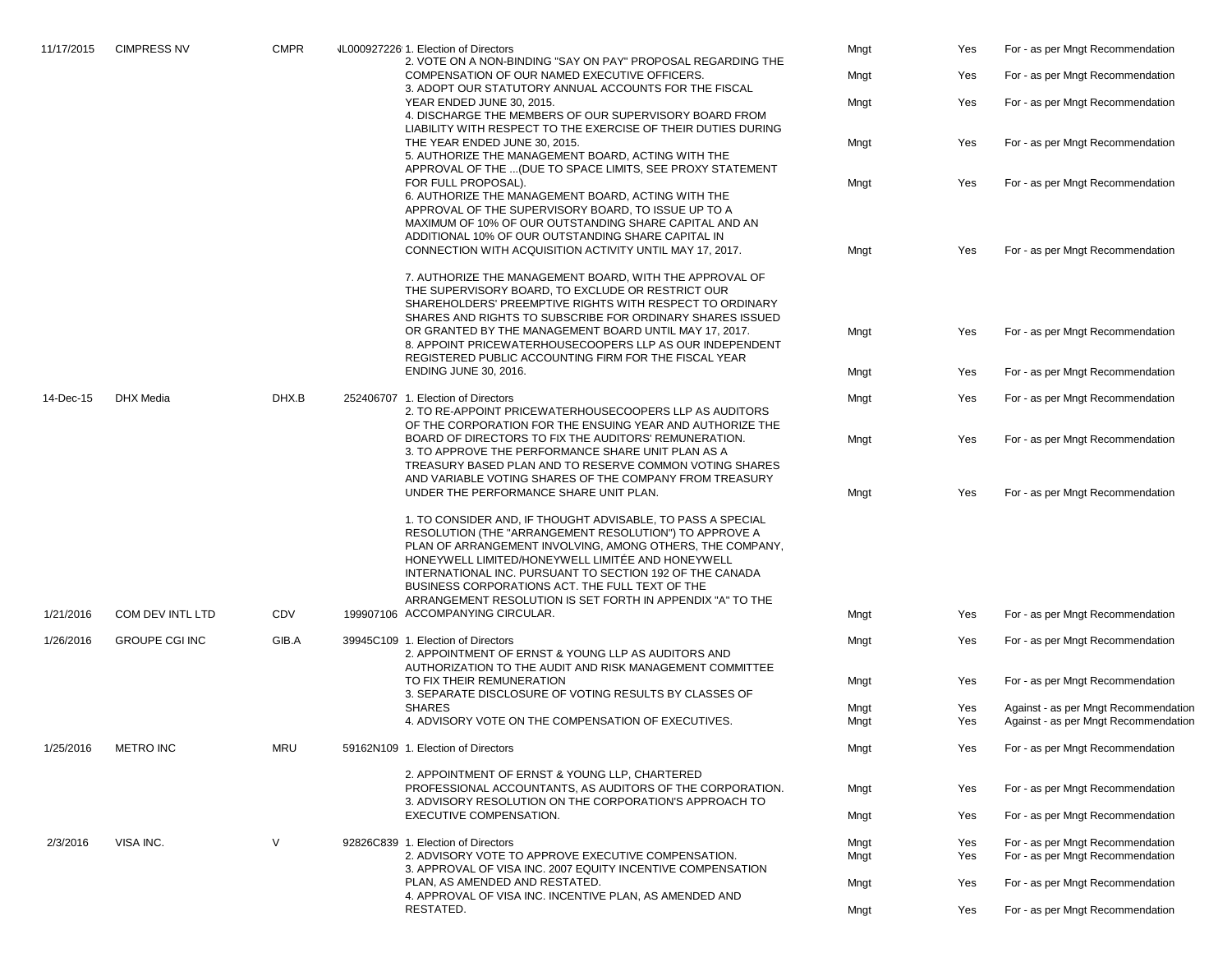|           |                             |             |                                                                                                                                                                                                                                                                                                                                                                                                                                                                                                                                                                                                                                                                                                                                                                                                                                                                                                                                                                          | 5. RATIFICATION OF THE APPOINTMENT OF KPMG LLP AS OUR<br>INDEPENDENT REGISTERED PUBLIC ACCOUNTING FIRM FOR THE 2016<br>FISCAL YEAR.                      | Mngt        | Yes                              | For - as per Mngt Recommendation     |
|-----------|-----------------------------|-------------|--------------------------------------------------------------------------------------------------------------------------------------------------------------------------------------------------------------------------------------------------------------------------------------------------------------------------------------------------------------------------------------------------------------------------------------------------------------------------------------------------------------------------------------------------------------------------------------------------------------------------------------------------------------------------------------------------------------------------------------------------------------------------------------------------------------------------------------------------------------------------------------------------------------------------------------------------------------------------|----------------------------------------------------------------------------------------------------------------------------------------------------------|-------------|----------------------------------|--------------------------------------|
| 2/1/2016  | <b>ENERGIZER HLDGS INC</b>  | <b>ENR</b>  |                                                                                                                                                                                                                                                                                                                                                                                                                                                                                                                                                                                                                                                                                                                                                                                                                                                                                                                                                                          | 29272W109 1. Election of Directors<br>2. RATIFICATION OF APPOINTMENT OF PRICEWATERHOUSECOOPERS                                                           | Mngt        | Yes                              | For - as per Mngt Recommendation     |
|           |                             |             |                                                                                                                                                                                                                                                                                                                                                                                                                                                                                                                                                                                                                                                                                                                                                                                                                                                                                                                                                                          | LLP AS INDEPENDENT REGISTERED PUBLIC ACCOUNTING FIRM                                                                                                     | Mngt        | Yes                              | For - as per Mngt Recommendation     |
|           |                             |             |                                                                                                                                                                                                                                                                                                                                                                                                                                                                                                                                                                                                                                                                                                                                                                                                                                                                                                                                                                          | 3. NON-BINDING ADVISORY VOTE ON EXECUTIVE COMPENSATION                                                                                                   | Mngt        | Yes                              | For - as per Mngt Recommendation     |
|           |                             |             |                                                                                                                                                                                                                                                                                                                                                                                                                                                                                                                                                                                                                                                                                                                                                                                                                                                                                                                                                                          | 4. NON-BINDING ADVISORY VOTE ON THE FREQUENCY OF ADVISORY                                                                                                |             |                                  |                                      |
|           |                             |             |                                                                                                                                                                                                                                                                                                                                                                                                                                                                                                                                                                                                                                                                                                                                                                                                                                                                                                                                                                          | VOTES ON EXECUTIVE COMPENSATION<br>5. APPROVAL OF THE MATERIAL TERMS OF THE PERFORMANCE<br>GOALS UNDER THE ENERGIZER HOLDINGS, INC. EQUITY INCENTIVE     | Mngt        | Yes                              | 1 year - as per Mngt Recommendation  |
|           |                             |             |                                                                                                                                                                                                                                                                                                                                                                                                                                                                                                                                                                                                                                                                                                                                                                                                                                                                                                                                                                          | <b>PLAN</b><br>6. APPROVAL OF THE MATERIAL TERMS OF THE PERFORMANCE<br>GOALS UNDER THE ENERGIZER HOLDINGS, INC. EXECUTIVE OFFICER                        | Mngt        | Yes                              | For - as per Mngt Recommendation     |
|           |                             |             |                                                                                                                                                                                                                                                                                                                                                                                                                                                                                                                                                                                                                                                                                                                                                                                                                                                                                                                                                                          | <b>BONUS PLAN</b>                                                                                                                                        | Mngt        | Yes                              | For - as per Mngt Recommendation     |
| 3/7/2016  | <b>ENGHOUSE SYSTEMS LTD</b> | ESL         |                                                                                                                                                                                                                                                                                                                                                                                                                                                                                                                                                                                                                                                                                                                                                                                                                                                                                                                                                                          | 292949104 1. Election of Directors<br>2. APPOINTMENT OF PRICEWATERHOUSECOOPERS LLP AS AUDITOR<br>OF THE CORPORATION FOR THE ENSUING YEAR AND AUTHORIZING | Mngt        | Yes                              | For - as per Mngt Recommendation     |
|           |                             |             |                                                                                                                                                                                                                                                                                                                                                                                                                                                                                                                                                                                                                                                                                                                                                                                                                                                                                                                                                                          | THE DIRECTORS TO FIX THEIR REMUNERATION.                                                                                                                 | Mngt        | Yes                              | For - as per Mngt Recommendation     |
| 3/3/2016  | WALT DISNEY CO/THE          | <b>DIS</b>  |                                                                                                                                                                                                                                                                                                                                                                                                                                                                                                                                                                                                                                                                                                                                                                                                                                                                                                                                                                          | 254687106 1. Election of Directors                                                                                                                       | Mngt        | Yes                              | For - as per Mngt Recommendation     |
|           |                             |             |                                                                                                                                                                                                                                                                                                                                                                                                                                                                                                                                                                                                                                                                                                                                                                                                                                                                                                                                                                          | 2. TO RATIFY THE APPOINTMENT OF PRICEWATERHOUSECOOPERS<br>LLP AS THE COMPANY'S REGISTERED PUBLIC ACCOUNTANTS FOR                                         |             |                                  |                                      |
|           |                             |             |                                                                                                                                                                                                                                                                                                                                                                                                                                                                                                                                                                                                                                                                                                                                                                                                                                                                                                                                                                          | 2016.<br>3. TO APPROVE THE ADVISORY RESOLUTION ON EXECUTIVE                                                                                              | Mngt        | Yes                              | For - as per Mngt Recommendation     |
|           |                             |             |                                                                                                                                                                                                                                                                                                                                                                                                                                                                                                                                                                                                                                                                                                                                                                                                                                                                                                                                                                          | COMPENSATION.<br>4. TO APPROVE THE AMENDMENT TO THE RESTATED CERTIFICATE OF                                                                              | Mngt        | Yes                              | For - as per Mngt Recommendation     |
|           |                             |             |                                                                                                                                                                                                                                                                                                                                                                                                                                                                                                                                                                                                                                                                                                                                                                                                                                                                                                                                                                          | INCORPORATION.<br>5. TO APPROVE THE SHAREHOLDER PROPOSAL RELATING TO SIMPLE                                                                              | Mngt        | Yes                              | For - as per Mngt Recommendation     |
|           |                             |             |                                                                                                                                                                                                                                                                                                                                                                                                                                                                                                                                                                                                                                                                                                                                                                                                                                                                                                                                                                          | MAJORITY VOTE.<br>6. TO APPROVE THE SHAREHOLDER PROPOSAL RELATING TO                                                                                     | Shareholder | Yes                              | Against - as per Mngt Recommendation |
|           |                             |             |                                                                                                                                                                                                                                                                                                                                                                                                                                                                                                                                                                                                                                                                                                                                                                                                                                                                                                                                                                          | LOBBYING DISCLOSURE.                                                                                                                                     | Shareholder | Yes                              | Against - as per Mngt Recommendation |
| 06-Apr-16 | <b>BROADCOM LTD</b>         | <b>AVGO</b> | BD9WQP4 1. Election of Directors<br>2. TO APPROVE THE RE-APPOINTMENT OF<br>PRICEWATERHOUSECOOPERS LLP AS BROADCOM'S INDEPENDENT<br>REGISTERED PUBLIC ACCOUNTING FIRM AND INDEPENDENT<br>SINGAPORE AUDITOR FOR THE FISCAL YEAR ENDING OCTOBER 30,<br>2016 AND TO AUTHORIZE THE AUDIT COMMITTEE TO FIX ITS<br>REMUNERATION, AS SET FORTH IN BROADCOM'S NOTICE OF, AND<br>PROXY STATEMENT RELATING TO, ITS 2016 ANNUAL GENERAL<br>MEETING.<br>3. TO APPROVE THE GENERAL AUTHORIZATION FOR THE DIRECTORS<br>OF BROADCOM TO ALLOT AND ISSUE SHARES IN ITS CAPITAL, AS SET<br>FORTH IN BROADCOM'S NOTICE OF, AND PROXY STATEMENT<br>RELATING TO, ITS 2016 ANNUAL GENERAL MEETING.<br>4. TO APPROVE THE CASH COMPENSATION FOR BROADCOM'S NON-<br>EMPLOYEE DIRECTORS FOR SERVICES RENDERED BY THEM<br>THROUGH THE DATE OF BROADCOM'S 2017 ANNUAL GENERAL<br>MEETING OF SHAREHOLDERS AND FOR EACH APPROXIMATELY 12-<br>MONTH PERIOD THEREAFTER, AS SET FORTH IN BROADCOM'S NOTICE |                                                                                                                                                          | Mngt        | Yes                              | For - as per Mngt Recommendation     |
|           |                             |             |                                                                                                                                                                                                                                                                                                                                                                                                                                                                                                                                                                                                                                                                                                                                                                                                                                                                                                                                                                          | Mngt                                                                                                                                                     | Yes         | For - as per Mngt Recommendation |                                      |
|           |                             |             |                                                                                                                                                                                                                                                                                                                                                                                                                                                                                                                                                                                                                                                                                                                                                                                                                                                                                                                                                                          | OF, AND PROXY STATEMENT RELATING TO, ITS 2016 ANNUAL GENERAL                                                                                             | Mngt        | Yes                              | For - as per Mngt Recommendation     |
|           |                             |             |                                                                                                                                                                                                                                                                                                                                                                                                                                                                                                                                                                                                                                                                                                                                                                                                                                                                                                                                                                          | MEETING.                                                                                                                                                 | Mngt        | Yes                              | For - as per Mngt Recommendation     |
| 3/23/2016 | <b>STARBUCKS CORP</b>       | <b>SBUX</b> |                                                                                                                                                                                                                                                                                                                                                                                                                                                                                                                                                                                                                                                                                                                                                                                                                                                                                                                                                                          | 855244109 1. Election of Directors                                                                                                                       | Mngt        | Yes                              | For - as per Mngt Recommendation     |
|           |                             |             | 2. ADVISORY RESOLUTION TO APPROVE OUR EXECUTIVE<br>COMPENSATION.<br>3. APPROVE AMENDMENT AND RESTATEMENT OF OUR EXECUTIVE<br>MANAGEMENT BONUS PLAN.<br>4. RATIFICATION OF SELECTION OF DELOITTE & TOUCHE LLP AS OUR<br>INDEPENDENT REGISTERED PUBLIC ACCOUNTING FIRM FOR FISCAL                                                                                                                                                                                                                                                                                                                                                                                                                                                                                                                                                                                                                                                                                          | Mngt                                                                                                                                                     | Yes         | For - as per Mngt Recommendation |                                      |
|           |                             |             |                                                                                                                                                                                                                                                                                                                                                                                                                                                                                                                                                                                                                                                                                                                                                                                                                                                                                                                                                                          |                                                                                                                                                          | Mngt        | Yes                              | For - as per Mngt Recommendation     |
|           |                             |             |                                                                                                                                                                                                                                                                                                                                                                                                                                                                                                                                                                                                                                                                                                                                                                                                                                                                                                                                                                          | 2016.                                                                                                                                                    | Mngt        | Yes                              | For - as per Mngt Recommendation     |
|           |                             |             |                                                                                                                                                                                                                                                                                                                                                                                                                                                                                                                                                                                                                                                                                                                                                                                                                                                                                                                                                                          | 5. ADOPT PROXY ACCESS BYLAW.                                                                                                                             | Mngt        | Yes                              | Against - as per Mngt Recommendation |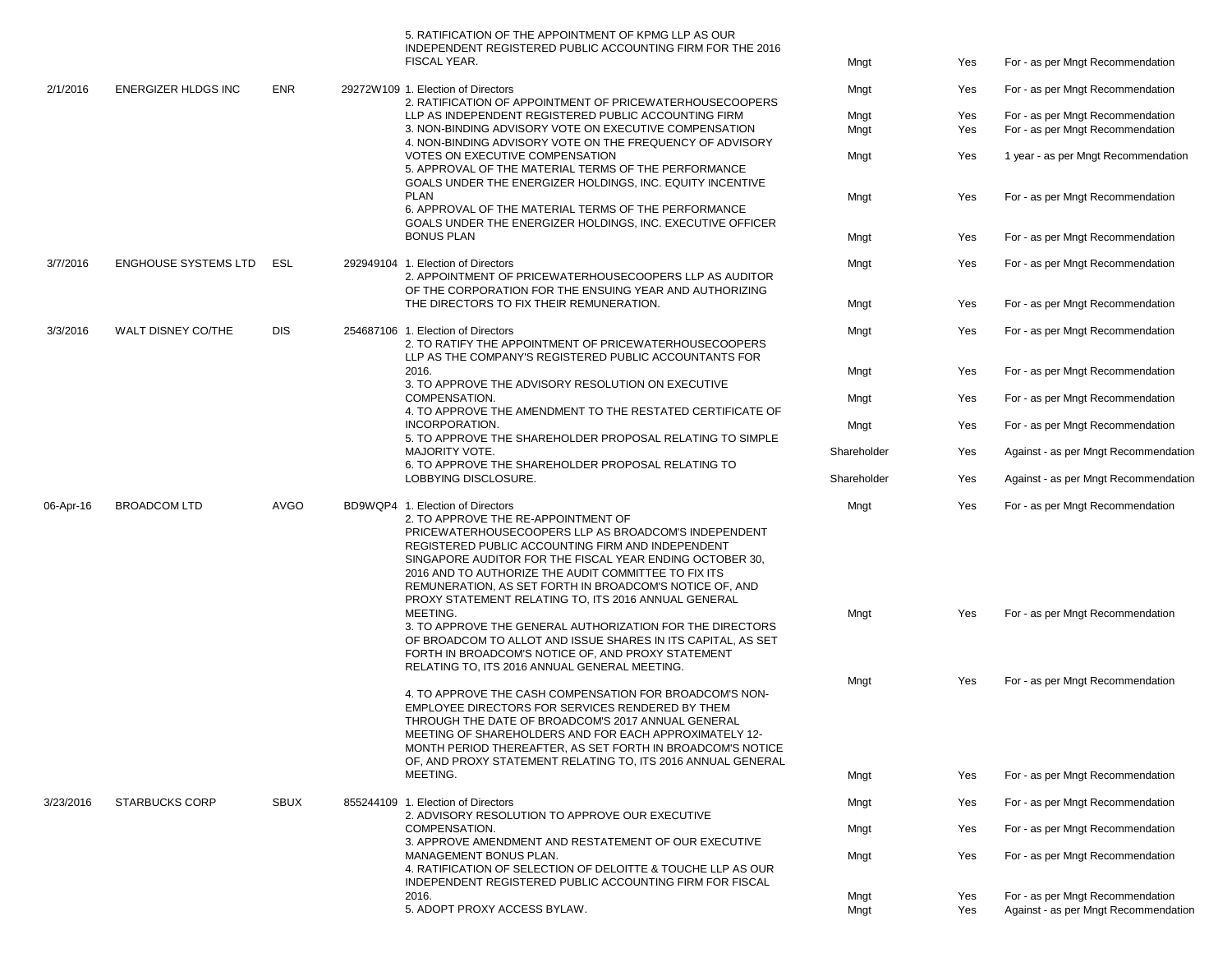|           |                               |                                                                                                                                                           | 6. REVIEW POLICIES RELATED TO HUMAN RIGHTS                                                                                                                                          | Mngt        | Yes                              | Against - as per Mngt Recommendation |
|-----------|-------------------------------|-----------------------------------------------------------------------------------------------------------------------------------------------------------|-------------------------------------------------------------------------------------------------------------------------------------------------------------------------------------|-------------|----------------------------------|--------------------------------------|
| 4/26/2016 | DOMINOS PIZZA INC             | <b>DPZ</b>                                                                                                                                                | 25754A201 1. Election of Directors<br>2. RATIFICATION OF THE SELECTION OF<br>PRICEWATERHOUSECOOPERS LLP AS THE INDEPENDENT<br>REGISTERED PUBLIC ACCOUNTANTS FOR THE COMPANY FOR THE | Mngt        | Yes                              | For - as per Mngt Recommendation     |
|           |                               |                                                                                                                                                           | 2016 FISCAL YEAR<br>3. ADVISORY VOTE TO APPROVE THE COMPENSATION OF THE NAMED                                                                                                       | Mngt        | Yes                              | For - as per Mngt Recommendation     |
|           |                               |                                                                                                                                                           | EXECUTIVE OFFICERS OF THE COMPANY                                                                                                                                                   | Mngt        | Yes                              | For - as per Mngt Recommendation     |
|           |                               |                                                                                                                                                           | 4. SHAREHOLDER PROPOSAL REGARDING DEFORESTATION                                                                                                                                     | Shareholder | Yes                              | Against - as per Mngt Recommendation |
| 4/27/2016 | <b>GENERAL ELECTRIC CO</b>    | GE                                                                                                                                                        | 369604103 1. Election of Directors<br>2. ADVISORY APPROVAL OF OUR NAMED EXECUTIVES'                                                                                                 | Mngt        | Yes                              | For - as per Mngt Recommendation     |
|           |                               |                                                                                                                                                           | <b>COMPENSATION</b>                                                                                                                                                                 | Mngt        | Yes                              | For - as per Mngt Recommendation     |
|           |                               |                                                                                                                                                           | 3. RATIFICATION OF KPMG AS INDEPENDENT AUDITOR FOR 2016                                                                                                                             | Mngt        | Yes                              | For - as per Mngt Recommendation     |
|           |                               |                                                                                                                                                           | 4. Shareholder Reports                                                                                                                                                              | Shareholder | Yes                              | Against - as per Mngt Recommendation |
| 04/25/206 | HONEYWELL INTERNATIONAL HON   |                                                                                                                                                           | 438516106 1. Election of Directors                                                                                                                                                  | Mngt        | Yes                              | For - as per Mngt Recommendation     |
|           |                               |                                                                                                                                                           | 2. APPROVAL OF INDEPENDENT ACCOUNTANTS.                                                                                                                                             | Mngt        | Yes                              | For - as per Mngt Recommendation     |
|           |                               |                                                                                                                                                           | 3. ADVISORY VOTE TO APPROVE EXECUTIVE COMPENSATION<br>4. 2016 STOCK INCENTIVE PLAN OF HONEYWELL INTERNATIONAL INC.                                                                  | Mngt        | Yes                              | For - as per Mngt Recommendation     |
|           |                               |                                                                                                                                                           | AND ITS AFFILIATES.<br>5. 2016 STOCK PLAN FOR NON-EMPLOYEE DIRECTORS OF HONEYWELL                                                                                                   | Mngt        | Yes                              | For - as per Mngt Recommendation     |
|           |                               |                                                                                                                                                           | INTERNATIONAL INC.                                                                                                                                                                  | Mngt        | Yes                              | For - as per Mngt Recommendation     |
|           |                               |                                                                                                                                                           | 6. INDEPENDENT BOARD CHAIRMAN.                                                                                                                                                      | Shareholder | Yes                              | Against - as per Mngt Recommendation |
|           |                               |                                                                                                                                                           |                                                                                                                                                                                     |             |                                  |                                      |
|           |                               |                                                                                                                                                           | 7. RIGHT TO ACT BY WRITTEN CONSENT.                                                                                                                                                 | Shareholder | Yes                              | Against - as per Mngt Recommendation |
|           |                               |                                                                                                                                                           | 8. POLITICAL LOBBYING AND CONTRIBUTIONS.                                                                                                                                            | Shareholder | Yes                              | Against - as per Mngt Recommendation |
| 05-May-16 | REYNOLDS AMERICAN INC. RAI    |                                                                                                                                                           | 761713106 1. Election of Directors<br>2. AMENDMENT TO ARTICLES OF INCORPORATION TO DECLASSIFY                                                                                       | Mngt        | Yes                              | For - as per Mngt Recommendation     |
|           |                               |                                                                                                                                                           | THE BOARD OF DIRECTORS<br>3. AMENDMENT TO ARTICLES OF INCORPORATION TO INCREASE THE                                                                                                 | Mngt        | Yes                              | For - as per Mngt Recommendation     |
|           |                               |                                                                                                                                                           | NUMBER OF AUTHORIZED SHARES OF RAI COMMON STOCK<br>4. ADVISORY VOTE TO APPROVE THE COMPENSATION OF NAMED                                                                            | Mngt        | Yes                              | For - as per Mngt Recommendation     |
|           |                               |                                                                                                                                                           | <b>EXECUTIVE OFFICERS</b><br>5. RATIFICATION OF THE APPOINTMENT OF KPMG LLP AS                                                                                                      | Mngt        | Yes                              | For - as per Mngt Recommendation     |
|           |                               |                                                                                                                                                           | INDEPENDENT REGISTERED PUBLIC ACCOUNTING FIRM FOR 2016<br>6. SHAREHOLDER PROPOSAL ON ADOPTION OF PAYOUT POLICY                                                                      | Mngt        | Yes                              | For - as per Mngt Recommendation     |
|           |                               |                                                                                                                                                           | PREFERENCE FOR SHARE REPURCHASES<br>7. SHAREHOLDER PROPOSAL ON MEDIATION OF ALLEGED HUMAN                                                                                           | Shareholder | Yes                              | Against - as per Mngt Recommendation |
|           |                               |                                                                                                                                                           | <b>RIGHTS VIOLATIONS</b>                                                                                                                                                            | Shareholder | Yes                              | Against - as per Mngt Recommendation |
| 12-May-16 | WHITEWAVE FOODS CO            | <b>WWAV</b>                                                                                                                                               | 966244105 1. Election of Directors<br>2. TO APPROVE, ON AN ADVISORY BASIS, OUR EXECUTIVE                                                                                            | Mngt        | Yes                              | For - as per Mngt Recommendation     |
|           |                               |                                                                                                                                                           | COMPENSATION.<br>3. RATIFY THE APPOINTMENT OF DELOITTE & TOUCHE LLP AS OUR                                                                                                          | Mngt        | Yes                              | For - as per Mngt Recommendation     |
|           |                               |                                                                                                                                                           | INDEPENDENT AUDITOR FOR 2016.                                                                                                                                                       | Mngt        | Yes                              | For - as per Mngt Recommendation     |
| 27-Apr-16 | <b>AGNICO EAGLE MINES LTD</b> | AEM                                                                                                                                                       | 008474108 1. Election of Directors<br>2. APPOINTMENT OF ERNST & YOUNG LLP AS AUDITORS OF THE<br>COMPANY AND AUTHORIZING THE DIRECTORS TO FIX THEIR                                  | Mngt        | Yes                              | For - as per Mngt Recommendation     |
|           |                               |                                                                                                                                                           | REMUNERATION.<br>3. AN ORDINARY RESOLUTION APPROVING AN AMENDMENT TO THE                                                                                                            | Mngt        | Yes                              | For - as per Mngt Recommendation     |
|           |                               |                                                                                                                                                           | COMPANY'S STOCK OPTION PLAN.<br>4. A NON-BINDING. ADVISORY RESOLUTION ACCEPTING THE                                                                                                 | Mngt        | Yes                              | For - as per Mngt Recommendation     |
|           |                               |                                                                                                                                                           | COMPANY'S APPROACH TO EXECUTIVE COMPENSATION.                                                                                                                                       | Mngt        | Yes                              | For - as per Mngt Recommendation     |
| 4/21/2016 | BOSTON PRIVATE FINL HOLD BPFH |                                                                                                                                                           | 101119105 1. Election of Directors<br>2. TO APPROVE AN ADVISORY, NON-BINDING RESOLUTION ON THE                                                                                      | Mngt        | Yes                              | For - as per Mngt Recommendation     |
|           |                               |                                                                                                                                                           | COMPENSATION OF THE NAMED EXECUTIVE OFFICERS AS DISCLOSED<br>IN THE PROXY STATEMENT.                                                                                                | Mngt        | Yes                              | For - as per Mngt Recommendation     |
|           |                               | 3. TO APPROVE THE BOSTON PRIVATE FINANCIAL HOLDINGS, INC.<br>ANNUAL EXECUTIVE INCENTIVE PLAN.<br>4. TO RATIFY THE SELECTION OF KPMG, LLP AS THE COMPANY'S | Mngt                                                                                                                                                                                | Yes         | For - as per Mngt Recommendation |                                      |
|           |                               |                                                                                                                                                           | INDEPENDENT REGISTERED PUBLIC ACCOUNTING FIRM FOR FISCAL<br>2016.                                                                                                                   | Mngt        | Yes                              | For - as per Mngt Recommendation     |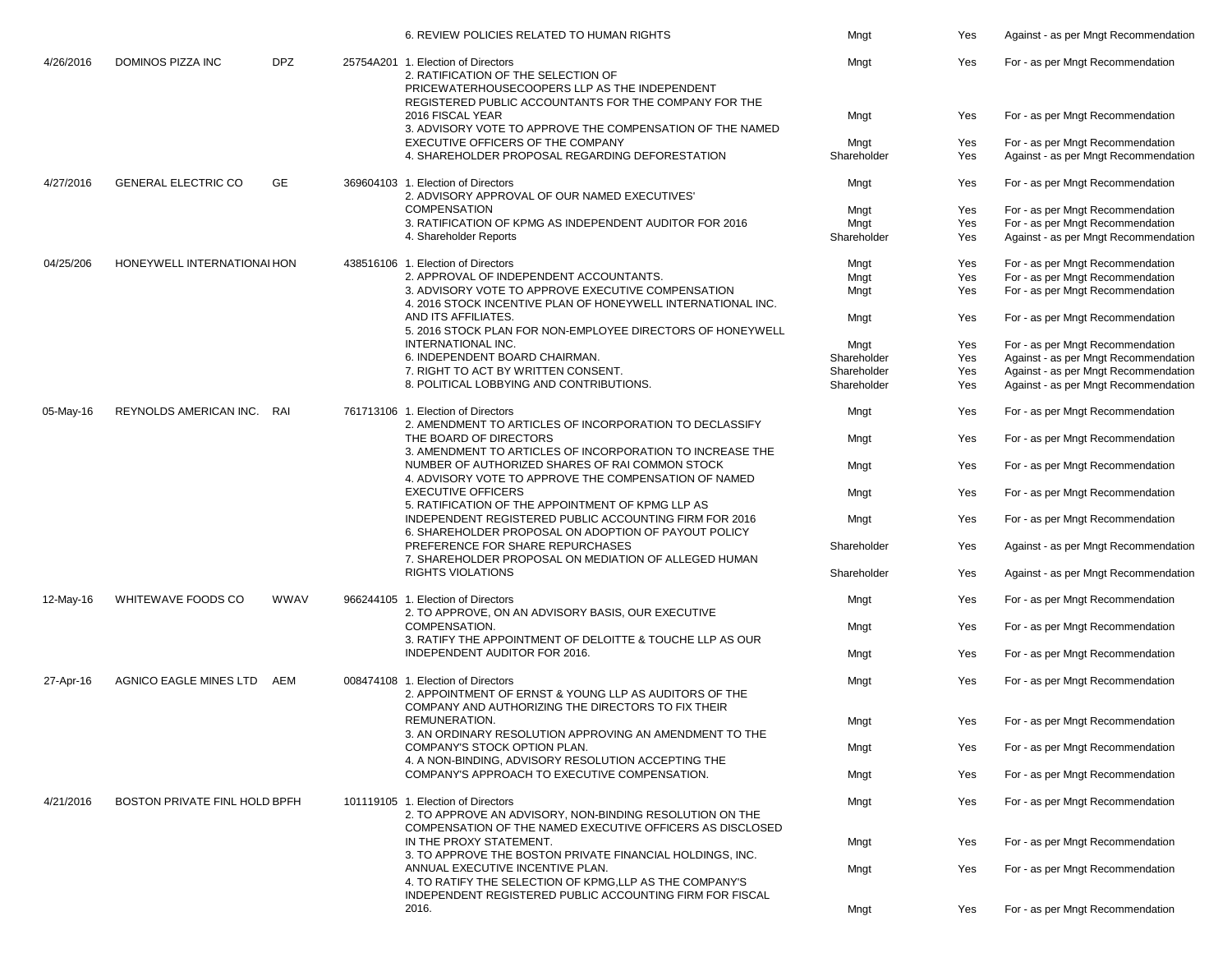| 4/27/2016 | <b>BCE INC</b>              | <b>BCE</b> |  | 05534B760 1. Election of Directors<br>2. APPOINTMENT OF DELOITTE LLP AS AUDITORS.<br>3. ADVISORY RESOLUTION ON EXECUTIVE COMPENSATION AS<br>DESCRIBED IN THE MANAGEMENT PROXY CIRCULAR.                                                                                            | Mngt<br>Mngt<br>Mngt         | Yes<br>Yes<br>Yes | For - as per Mngt Recommendation<br>For - as per Mngt Recommendation<br>For - as per Mngt Recommendation |                                                                                                |            |                                                                                                                                                   |                                                                                                                                                                                                                     |            |                                                                      |                                  |
|-----------|-----------------------------|------------|--|------------------------------------------------------------------------------------------------------------------------------------------------------------------------------------------------------------------------------------------------------------------------------------|------------------------------|-------------------|----------------------------------------------------------------------------------------------------------|------------------------------------------------------------------------------------------------|------------|---------------------------------------------------------------------------------------------------------------------------------------------------|---------------------------------------------------------------------------------------------------------------------------------------------------------------------------------------------------------------------|------------|----------------------------------------------------------------------|----------------------------------|
| 4/25/2016 | CANADIAN NATL RAILWAY COCNR |            |  | 4. Shareholder proposals<br>136375102 1. Election of Directors                                                                                                                                                                                                                     | Shareholder<br>Mngt          | Yes<br>Yes        | Against - as per Mngt Recommendation<br>For - as per Mngt Recommendation                                 |                                                                                                |            |                                                                                                                                                   |                                                                                                                                                                                                                     |            |                                                                      |                                  |
|           |                             |            |  | 2. APPOINTMENT OF KPMG LLP AS AUDITORS<br>3. NON-BINDING ADVISORY RESOLUTION TO ACCEPT THE APPROACH<br>TO EXECUTIVE COMPENSATION DISCLOSED IN THE ACCOMPANYING                                                                                                                     | Mngt                         | Yes               | For - as per Mngt Recommendation                                                                         |                                                                                                |            |                                                                                                                                                   |                                                                                                                                                                                                                     |            |                                                                      |                                  |
|           |                             |            |  | MANAGEMENT INFORMATION CIRCULAR<br>4. SHAREHOLDER PROPOSAL: REQUEST FOR PROPOSALS FOR THE                                                                                                                                                                                          | Mngt                         | Yes               | For - as per Mngt Recommendation                                                                         |                                                                                                |            |                                                                                                                                                   |                                                                                                                                                                                                                     |            |                                                                      |                                  |
|           |                             |            |  | AUDIT ENGAGEMENT.                                                                                                                                                                                                                                                                  | Shareholder                  | Yes               | Against - as per Mngt Recommendation                                                                     |                                                                                                |            |                                                                                                                                                   |                                                                                                                                                                                                                     |            |                                                                      |                                  |
| 4/29/2016 | CANAM GROUP INC             | CAM        |  | 13710C107 1. Election of Directors<br>2. APPOINTMENT OF PRICEWATERHOUSECOOPERS<br>LLP/S.R.L./S.E.N.C.R.L. AS AUDITORS OF THE CORPORATION FOR THE<br>ENSUING YEAR AND AUTHORIZING THE DIRECTORS TO FIX THEIR                                                                        | Mngt                         | Yes               | For - as per Mngt Recommendation                                                                         |                                                                                                |            |                                                                                                                                                   |                                                                                                                                                                                                                     |            |                                                                      |                                  |
|           |                             |            |  | REMUNERATION.                                                                                                                                                                                                                                                                      | Mngt                         | Yes               | For - as per Mngt Recommendation                                                                         |                                                                                                |            |                                                                                                                                                   |                                                                                                                                                                                                                     |            |                                                                      |                                  |
| 4/27/2016 | DH CORP                     | DH         |  | 23290R101 1. Election of Directors<br>2. THE APPOINTMENT OF KPMG LLP AS AUDITORS OF THE<br>CORPORATION AND THE AUTHORIZATION OF THE DIRECTORS TO FIX                                                                                                                               | Mngt                         | Yes               | For - as per Mngt Recommendation                                                                         |                                                                                                |            |                                                                                                                                                   |                                                                                                                                                                                                                     |            |                                                                      |                                  |
|           |                             |            |  | THE REMUNERATION OF THE AUDITORS; AND<br>3. THE ADOPTION, WITH OR WITHOUT VARIATION, OF AN ADVISORY<br>RESOLUTION TO ACCEPT THE APPROACH TO EXECUTIVE<br>COMPENSATION DISCLOSED IN THE MANAGEMENT INFORMATION                                                                      | Mngt                         | Yes               | For - as per Mngt Recommendation                                                                         |                                                                                                |            |                                                                                                                                                   |                                                                                                                                                                                                                     |            |                                                                      |                                  |
|           |                             |            |  | CIRCULAR.                                                                                                                                                                                                                                                                          | Mngt                         | Yes               | For - as per Mngt Recommendation                                                                         |                                                                                                |            |                                                                                                                                                   |                                                                                                                                                                                                                     |            |                                                                      |                                  |
| 5/12/2016 | <b>ENBRIDGE INC</b>         | <b>ENB</b> |  | 29250N105 1. Election of Directors<br>2. APPOINT PRICEWATERHOUSECOOPERS LLP AS AUDITORS.<br>3. VOTE ON OUR APPROACH TO EXECUTIVE COMPENSATION. WHILE<br>THIS VOTE IS NON-BINDING, IT GIVES SHAREHOLDERS AN                                                                         | Mngt<br>Mngt                 | Yes<br>Yes        | For - as per Mngt Recommendation<br>For - as per Mngt Recommendation                                     |                                                                                                |            |                                                                                                                                                   |                                                                                                                                                                                                                     |            |                                                                      |                                  |
|           |                             |            |  | OPPORTUNITY TO PROVIDE IMPORTANT INPUT TO OUR BOARD<br>4. VOTE ON THE SHAREHOLDER PROPOSAL SET OUT IN APPENDIX A<br>TO OUR MANAGEMENT INFORMATION CIRCULAR DATED MARCH 8,<br>2016 REGARDING REQUEST FOR PROPOSALS FOR THE ENGAGEMENT<br>OF THE EXTERNAL AUDITOR EVERY EIGHT YEARS. | Mngt                         | Yes               | For - as per Mngt Recommendation                                                                         |                                                                                                |            |                                                                                                                                                   |                                                                                                                                                                                                                     |            |                                                                      |                                  |
|           |                             |            |  |                                                                                                                                                                                                                                                                                    | Shareholder                  | Yes               | Against - as per Mngt Recommendation                                                                     |                                                                                                |            |                                                                                                                                                   |                                                                                                                                                                                                                     |            |                                                                      |                                  |
| 4/14/2016 | <b>FIRSTSERVICE CORP</b>    |            |  |                                                                                                                                                                                                                                                                                    |                              |                   |                                                                                                          |                                                                                                | <b>FSV</b> |                                                                                                                                                   | 33767E103 1. Election of Directors<br>2. APPOINTMENT OF PRICEWATERHOUSECOOPERS LLP, CHARTERED<br>ACCOUNTANTS AND LICENSED PUBLIC ACCOUNTANTS AS AUDITORS<br>OF THE CORPORATION FOR THE ENSUING YEAR AND AUTHORIZING | Mngt       | Yes                                                                  | For - as per Mngt Recommendation |
|           |                             |            |  | THE DIRECTORS TO FIX THEIR REMUNERATION                                                                                                                                                                                                                                            | Mngt                         | Yes               | For - as per Mngt Recommendation                                                                         |                                                                                                |            |                                                                                                                                                   |                                                                                                                                                                                                                     |            |                                                                      |                                  |
|           |                             |            |  | 3. APPROVING AN AMENDMENT TO THE FIRSTSERVICE STOCK OPTION<br>PLAN TO INCREASE THE MAXIMUM NUMBER OF SUBORDINATE VOTING<br>SHARES RESERVED FOR ISSUANCE PURSUANT TO THE EXERCISE OF                                                                                                |                              |                   |                                                                                                          |                                                                                                |            |                                                                                                                                                   |                                                                                                                                                                                                                     |            |                                                                      |                                  |
|           |                             |            |  | STOCK OPTIONS GRANTED THEREUNDER                                                                                                                                                                                                                                                   | Mngt                         | Yes               | For - as per Mngt Recommendation                                                                         |                                                                                                |            |                                                                                                                                                   |                                                                                                                                                                                                                     |            |                                                                      |                                  |
| 5/5/2016  | LOBLAW COMPANIES LTD        |            |  | 539481101 1. Election of Directors<br>2. APPOINTMENT OF KPMG LLP AS AUDITOR AND AUTHORIZATION OF                                                                                                                                                                                   | Mngt                         | Yes               | For - as per Mngt Recommendation                                                                         |                                                                                                |            |                                                                                                                                                   |                                                                                                                                                                                                                     |            |                                                                      |                                  |
|           |                             |            |  | THE DIRECTORS TO FIX THE AUDITOR'S REMUNERATION.                                                                                                                                                                                                                                   | Mngt                         | Yes               | For - as per Mngt Recommendation                                                                         |                                                                                                |            |                                                                                                                                                   |                                                                                                                                                                                                                     |            |                                                                      |                                  |
| 4/26/2016 | STELLA-JONES INC            |            |  |                                                                                                                                                                                                                                                                                    |                              | SJ                |                                                                                                          | 85853F105 1. Election of Directors<br>2. APPOINTMENT OF PRICEWATERHOUSECOOPERS LLP AS AUDITORS | Mngt       | Yes                                                                                                                                               | For - as per Mngt Recommendation                                                                                                                                                                                    |            |                                                                      |                                  |
|           |                             |            |  | OF THE CORPORATION FOR THE ENSUING YEAR AND AUTHORIZING<br>THE DIRECTORS TO FIX THEIR REMUNERATION.                                                                                                                                                                                | Mngt                         | Yes               | For - as per Mngt Recommendation                                                                         |                                                                                                |            |                                                                                                                                                   |                                                                                                                                                                                                                     |            |                                                                      |                                  |
| 4/22/2016 |                             |            |  |                                                                                                                                                                                                                                                                                    | TOWER INTERNATIONAL INC TOWR |                   |                                                                                                          |                                                                                                |            | 891826109 1. Election of Directors<br>2. ADVISORY VOTE ON EXECUTIVE COMPENSATION.<br>3. RATIFICATION OF THE APPOINTMENT OF DELOITTE & TOUCHE LLP. | Mngt<br>Mngt                                                                                                                                                                                                        | Yes<br>Yes | For - as per Mngt Recommendation<br>For - as per Mngt Recommendation |                                  |
|           |                             |            |  | AS THE COMPANY'S REGISTERED PUBLIC ACCOUNTING FIRM FOR THE<br>FISCAL YEAR ENDING DECEMBER 31, 2016.                                                                                                                                                                                | Mngt                         | Yes               | For - as per Mngt Recommendation                                                                         |                                                                                                |            |                                                                                                                                                   |                                                                                                                                                                                                                     |            |                                                                      |                                  |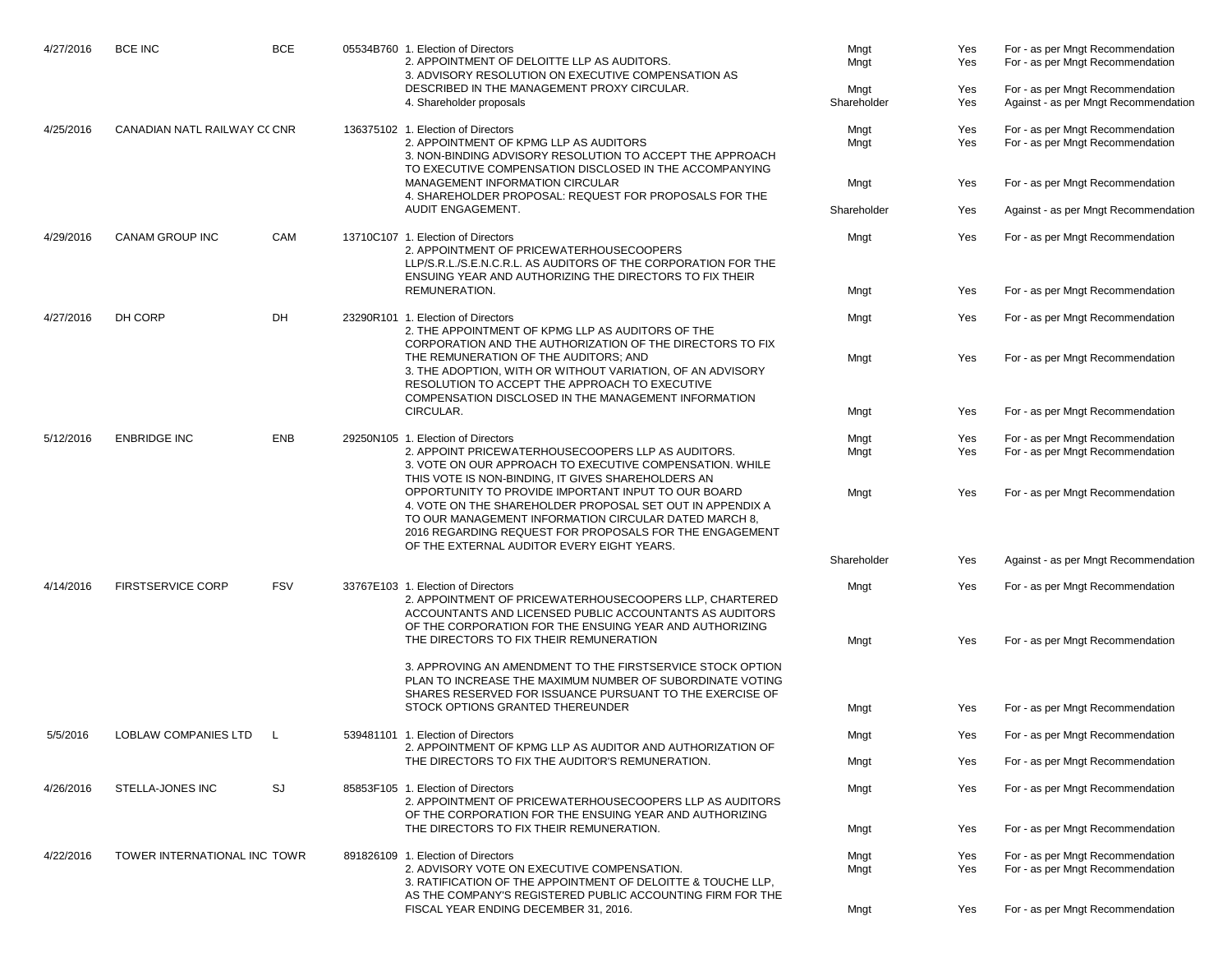| 4/25/2016 | <b>TOROMONT INDUSTRIES LTD TIH</b> |                                    | 891102105 1. Election of Directors<br>2. TO APPOINT ERNST & YOUNG LLP, CHARTERED PROFESSIONAL<br>ACCOUNTANTS, AS AUDITORS OF THE CORPORATION UNTIL THE NEXT<br>ANNUAL GENERAL MEETING AT A REMUNERATION TO BE FIXED BY                                                                                                               |                                                                                                                                                                                                                                                                               | Mngt | Yes                              | For - as per Mngt Recommendation |
|-----------|------------------------------------|------------------------------------|--------------------------------------------------------------------------------------------------------------------------------------------------------------------------------------------------------------------------------------------------------------------------------------------------------------------------------------|-------------------------------------------------------------------------------------------------------------------------------------------------------------------------------------------------------------------------------------------------------------------------------|------|----------------------------------|----------------------------------|
|           |                                    |                                    |                                                                                                                                                                                                                                                                                                                                      | THE DIRECTORS OF THE CORPORATION.<br>3. TO APPROVE A NON-BINDING RESOLUTION ACCEPTING THE<br>CORPORATION'S APPROACH TO EXECUTIVE COMPENSATION, AS                                                                                                                             | Mngt | Yes                              | For - as per Mngt Recommendation |
|           |                                    |                                    |                                                                                                                                                                                                                                                                                                                                      | DESCRIBED ON PAGE 20 OF THE CORPORATION'S CIRCULAR.                                                                                                                                                                                                                           | Mngt | Yes                              | For - as per Mngt Recommendation |
| 5/11/2016 | <b>CINEPLEX INC</b>                | <b>CGX</b>                         |                                                                                                                                                                                                                                                                                                                                      | 172454100 1. Election of Directors<br>2. THE APPOINTMENT OF PRICEWATERHOUSECOOPERS LLP AS<br>AUDITORS OF THE CORPORATION AND THE AUTHORIZATION OF THE                                                                                                                         | Mngt | Yes                              | For - as per Mngt Recommendation |
|           |                                    |                                    |                                                                                                                                                                                                                                                                                                                                      | DIRECTORS TO FIX THEIR REMUNERATION:<br>3. NON-BINDING SAY-ON-PAY ADVISORY RESOLUTION SET FORTH IN<br>THE ACCOMPANYING MANAGEMENT INFORMATION CIRCULAR ON THE<br>CORPORATION'S APPROACH TO EXECUTIVE COMPENSATION.                                                            | Mngt | Yes                              | For - as per Mngt Recommendation |
|           |                                    |                                    |                                                                                                                                                                                                                                                                                                                                      |                                                                                                                                                                                                                                                                               | Mngt | Yes                              | For - as per Mngt Recommendation |
| 5/11/2016 | <b>CANADIAN TIRE LTD</b>           | CTC/A                              |                                                                                                                                                                                                                                                                                                                                      | 136681202 1. Election of Directors                                                                                                                                                                                                                                            | Mngt | Yes                              | For - as per Mngt Recommendation |
| 5/10/2016 | MANITOBA TELECOM SERVIC MBT        |                                    |                                                                                                                                                                                                                                                                                                                                      | 563486109 1. Election of Directors<br>2. APPOINT ERNST & YOUNG LLP, CHARTERED PROFESSIONAL<br>ACCOUNTANTS, AS AUDITOR OF THE COMPANY TO SERVE UNTIL THE<br>NEXT ANNUAL GENERAL MEETING AT A REMUNERATION TO BE                                                                | Mngt | Yes                              | For - as per Mngt Recommendation |
|           |                                    |                                    | DETERMINED BY THE BOARD OF DIRECTORS.<br>3. RESOLVED, ON AN ADVISORY BASIS AND NOT TO DIMINISH THE<br>ROLE AND RESPONSIBILITIES OF THE BOARD OF DIRECTORS, THAT<br>THE SHAREHOLDERS ACCEPT THE APPROACH TO EXECUTIVE<br>COMPENSATION DISCLOSED IN THE COMPANY'S INFORMATION<br>CIRCULAR MADE AVAILABLE IN ADVANCE OF THE 2016 ANNUAL | Mngt                                                                                                                                                                                                                                                                          | Yes  | For - as per Mngt Recommendation |                                  |
|           |                                    |                                    |                                                                                                                                                                                                                                                                                                                                      | GENERAL MEETING OF SHAREHOLDERS.                                                                                                                                                                                                                                              | Mngt | Yes                              | For - as per Mngt Recommendation |
| 5/11/2016 | NEW FLYER INDUSTRIES INC NFI       | 64438T401 1. Election of Directors |                                                                                                                                                                                                                                                                                                                                      | 2. APPOINTMENT OF DELOITTE LLP AS AUDITORS AND AUTHORIZING<br>THE BOARD OF DIRECTORS TO FIX THE REMUNERATION OF THE                                                                                                                                                           | Mngt | Yes                              | For - as per Mngt Recommendation |
|           |                                    |                                    | AUDITORS.<br>3. AN ADVISORY RESOLUTION ON APPROACH TO EXECUTIVE                                                                                                                                                                                                                                                                      | Mngt                                                                                                                                                                                                                                                                          | Yes  | For - as per Mngt Recommendation |                                  |
|           |                                    |                                    |                                                                                                                                                                                                                                                                                                                                      | COMPENSATION.                                                                                                                                                                                                                                                                 | Mngt | Yes                              | For - as per Mngt Recommendation |
| 5/13/2016 | AMERICAN WTR WKS CO INC AWK        |                                    |                                                                                                                                                                                                                                                                                                                                      | 030420103 1. Election of Directors                                                                                                                                                                                                                                            | Mngt | Yes                              | For - as per Mngt Recommendation |
|           |                                    |                                    |                                                                                                                                                                                                                                                                                                                                      | 2. APPROVAL, ON AN ADVISORY BASIS, OF THE COMPENSATION OF<br>OUR NAMED EXECUTIVE OFFICERS.<br>3. RATIFICATION OF THE APPOINTMENT, BY THE AUDIT COMMITTEE OF<br>THE BOARD OF DIRECTORS, OF PRICEWATERHOUSECOOPERS LLP AS                                                       | Mngt | Yes                              | For - as per Mngt Recommendation |
|           |                                    |                                    |                                                                                                                                                                                                                                                                                                                                      | OUR INDEPENDENT REGISTERED PUBLIC ACCOUNTING FIRM FOR<br>2016.                                                                                                                                                                                                                | Mngt | Yes                              | For - as per Mngt Recommendation |
| 5/19/2016 | <b>MOHAWK INDS INC</b>             | <b>MHK</b>                         |                                                                                                                                                                                                                                                                                                                                      | 608190104 1. Election of Directors                                                                                                                                                                                                                                            | Mngt | Yes                              | For - as per Mngt Recommendation |
|           |                                    |                                    |                                                                                                                                                                                                                                                                                                                                      | 2. THE RATIFICATION OF THE SELECTION OF KPMG LLP AS THE<br>COMPANY'S INDEPENDENT REGISTERED PUBLIC ACCOUNTING FIRM                                                                                                                                                            | Mngt | Yes                              | For - as per Mngt Recommendation |
|           |                                    |                                    |                                                                                                                                                                                                                                                                                                                                      | 3. ADVISORY VOTE TO APPROVE EXECUTIVE COMPENSATION, AS<br>DISCLOSED IN THE COMPANY'S PROXY STATEMENT FOR THE 2016                                                                                                                                                             |      |                                  |                                  |
|           |                                    |                                    |                                                                                                                                                                                                                                                                                                                                      | ANNUAL MEETING OF STOCKHOLDERS                                                                                                                                                                                                                                                | Mngt | Yes                              | For - as per Mngt Recommendation |
| 5/18/2016 | <b>ROSS STORES INC</b>             | <b>ROST</b>                        |                                                                                                                                                                                                                                                                                                                                      | 778296103 1. Election of Directors                                                                                                                                                                                                                                            | Mngt | Yes                              | For - as per Mngt Recommendation |
|           |                                    |                                    |                                                                                                                                                                                                                                                                                                                                      | 2. TO APPROVE THE COMPANY'S SECOND AMENDED AND RESTATED<br><b>INCENTIVE</b>                                                                                                                                                                                                   | Mngt | Yes                              | For - as per Mngt Recommendation |
|           |                                    |                                    |                                                                                                                                                                                                                                                                                                                                      | 3. ADVISORY VOTE TO APPROVE THE RESOLUTION ON THE<br>COMPENSATION OF THE NAMED EXECUTIVE OFFICERS.<br>4. TO RATIFY THE APPOINTMENT OF DELOITTE & TOUCHE LLP AS THE<br>COMPANY'S INDEPENDENT REGISTERED PUBLIC ACCOUNTING FIRM<br>FOR THE FISCAL YEAR ENDING JANUARY 28, 2017. | Mngt | Yes                              | For - as per Mngt Recommendation |
|           |                                    |                                    |                                                                                                                                                                                                                                                                                                                                      |                                                                                                                                                                                                                                                                               | Mngt | Yes                              | For - as per Mngt Recommendation |
| 5/12/2016 | ZOETIS INC                         | <b>ZTS</b>                         |                                                                                                                                                                                                                                                                                                                                      | 98978V103 1. Election of Directors                                                                                                                                                                                                                                            | Mngt | Yes                              | For - as per Mngt Recommendation |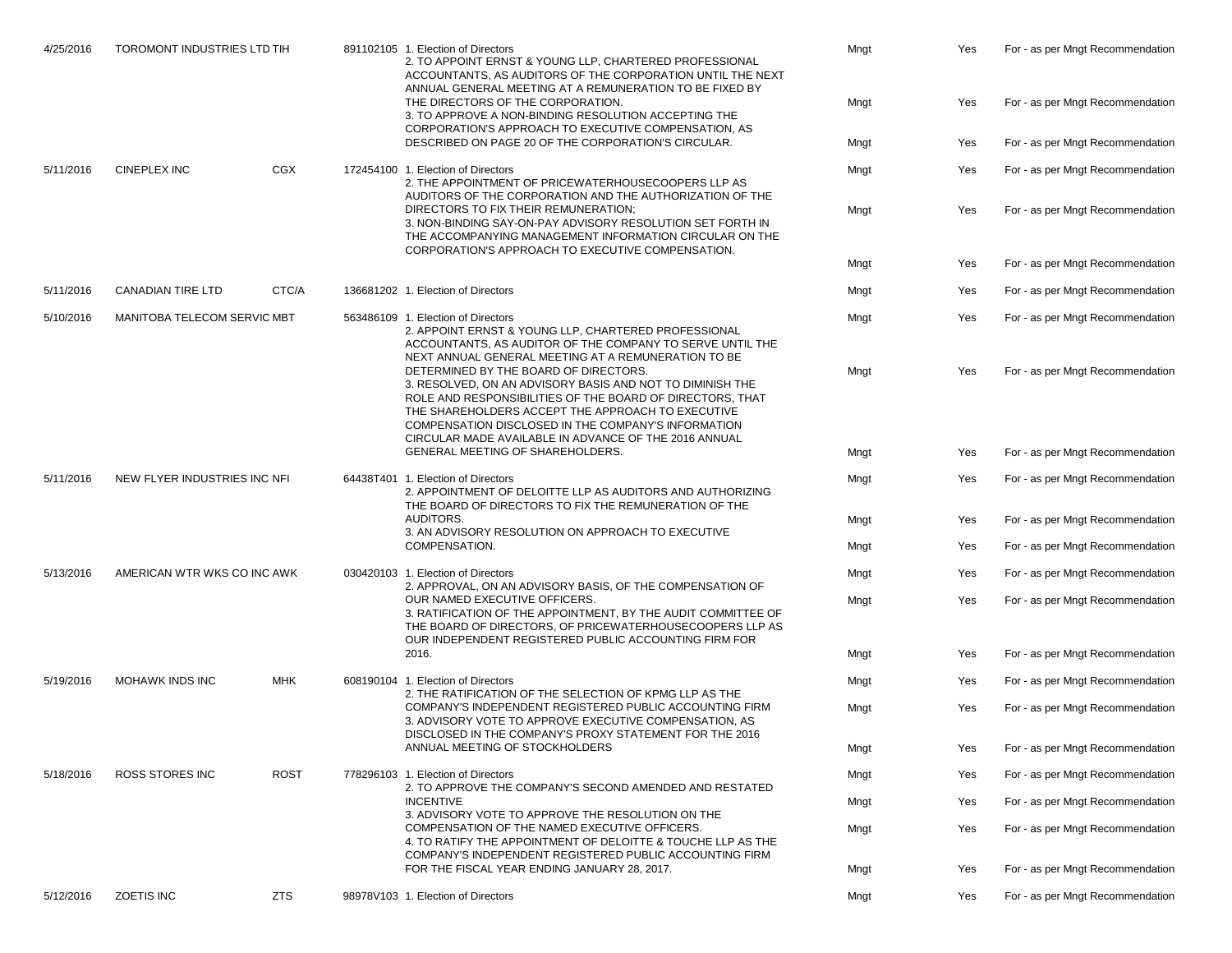|           |                               |      |                                                                                                                                                                                                                                                                                                                                         | 2. SAY ON PAY - AN ADVISORY VOTE ON THE APPROVAL OF<br><b>EXECUTIVE COMPENSATION.</b><br>3. PROPOSAL TO RATIFY KPMG LLP AS OUR INDEPENDENT PUBLIC<br>ACCOUNTING FIRM FOR 2016.                                                                                                                                               | Mngt<br>Mngt                                                                                                                                  | Yes<br>Yes                       | For - as per Mngt Recommendation<br>For - as per Mngt Recommendation         |
|-----------|-------------------------------|------|-----------------------------------------------------------------------------------------------------------------------------------------------------------------------------------------------------------------------------------------------------------------------------------------------------------------------------------------|------------------------------------------------------------------------------------------------------------------------------------------------------------------------------------------------------------------------------------------------------------------------------------------------------------------------------|-----------------------------------------------------------------------------------------------------------------------------------------------|----------------------------------|------------------------------------------------------------------------------|
| 20-May-16 | YAHOO INC                     | YHOO |                                                                                                                                                                                                                                                                                                                                         | 984332106 1. Election of Directors                                                                                                                                                                                                                                                                                           | Mngt                                                                                                                                          | Yes                              | For - as per Mngt Recommendation                                             |
|           |                               |      |                                                                                                                                                                                                                                                                                                                                         | 2. APPROVAL, ON AN ADVISORY BASIS, OF THE COMPANY'S<br><b>EXECUTIVE COMPENSATION</b><br>3. RATIFICATION OF THE APPOINTMENT OF                                                                                                                                                                                                | Mngt                                                                                                                                          | Yes                              | For - as per Mngt Recommendation                                             |
|           |                               |      |                                                                                                                                                                                                                                                                                                                                         | PRICEWATERHOUSECOOPERS LLP AS THE COMPANY'S INDEPENDENT<br>REGISTERED PUBLIC ACCOUNTING FIRM.                                                                                                                                                                                                                                | Mngt                                                                                                                                          | Yes                              | For - as per Mngt Recommendation                                             |
| 6/13/2016 | AGT FOOD & INGREDIENTS IN AGT |      |                                                                                                                                                                                                                                                                                                                                         | 001264100 1. Election of Directors<br>2. APPOINTMENT OF KPMG LLP AS AUDITORS OF THE CORPORATION<br>FOR THE ENSUING YEAR AND AUTHORIZING THE DIRECTORS TO FIX                                                                                                                                                                 | Mngt                                                                                                                                          | Yes                              | For - as per Mngt Recommendation                                             |
|           |                               |      |                                                                                                                                                                                                                                                                                                                                         | THEIR REMUNERATION.<br>3. THE RESOLUTION APPROVING THE CONTINUED GRANT OF OPTIONS                                                                                                                                                                                                                                            | Mngt                                                                                                                                          | Yes                              | For - as per Mngt Recommendation                                             |
|           |                               |      |                                                                                                                                                                                                                                                                                                                                         | AND THE UNALLOCATED OPTIONS UNDER THE CORPORATION'S                                                                                                                                                                                                                                                                          | Mngt                                                                                                                                          | Yes                              | For - as per Mngt Recommendation                                             |
|           |                               |      |                                                                                                                                                                                                                                                                                                                                         | 4. THE RESOLUTION APPROVING THE CONTINUED GRANT OF COMMON<br>SHARES AND THE UNALLOCATED RIGHTS AND OTHER ENTITLEMENTS                                                                                                                                                                                                        |                                                                                                                                               |                                  |                                                                              |
|           |                               |      |                                                                                                                                                                                                                                                                                                                                         | UNDER THE CORPORATION'S EMPLOYEE SHARE PURCHASE PLAN<br>5. THE RESOLUTION APPROVING, RATIFYING AND CONFIRMING THE                                                                                                                                                                                                            | Mngt                                                                                                                                          | Yes                              | For - as per Mngt Recommendation                                             |
|           |                               |      |                                                                                                                                                                                                                                                                                                                                         | SHAREHOLDER RIGHTS PLAN AGREEMENT                                                                                                                                                                                                                                                                                            | Mngt                                                                                                                                          | Yes                              | For - as per Mngt Recommendation                                             |
| 6/21/2016 | <b>AVIGILON CORP</b>          | AVO  |                                                                                                                                                                                                                                                                                                                                         | 05369Q106 1. Election of Directors<br>2. APPOINTMENT OF PRICEWATERHOUSECOOPERS LLP AS AUDITORS                                                                                                                                                                                                                               | Mngt                                                                                                                                          | Yes                              | For - as per Mngt Recommendation                                             |
|           |                               |      |                                                                                                                                                                                                                                                                                                                                         | OF THE CORPORATION FOR THE ENSUING YEAR AND AUTHORIZING<br>THE DIRECTORS TO FIX THEIR REMUNERATION.<br>3. APPROVAL OF A SPECIAL RESOLUTION AUTHORIZING AN<br>AMENDMENT TO THE ARTICLES OF THE CORPORATION TO DIVIDE THE                                                                                                      | Mngt                                                                                                                                          | Yes                              | For - as per Mngt Recommendation                                             |
|           |                               |      |                                                                                                                                                                                                                                                                                                                                         | ISSUED AND OUTSTANDING COMMON SHARES ON A TWO FOR ONE<br><b>BASIS.</b><br>4. APPROVAL OF AN ORDINARY RESOLUTION CONFIRMING THE NEW                                                                                                                                                                                           | Mngt                                                                                                                                          | Yes                              | For - as per Mngt Recommendation                                             |
|           |                               |      |                                                                                                                                                                                                                                                                                                                                         | SHAREHOLDER RIGHTS PLAN AGREEMENT OF THE CORPORATION.                                                                                                                                                                                                                                                                        | Mngt                                                                                                                                          | Yes                              | For - as per Mngt Recommendation                                             |
| 20-Jun-16 | <b>FACEBOOK INC-A</b>         | FB   | 30303M102 1. Election of Directors<br>2. TO RATIFY THE APPOINTMENT OF ERNST & YOUNG LLP AS<br>FACEBOOK, INC.'S INDEPENDENT REGISTERED PUBLIC ACCOUNTING<br>FIRM FOR THE FISCAL YEAR ENDING DECEMBER 31, 2016.<br>3. TO HOLD A NON-BINDING ADVISORY VOTE ON THE COMPENSATION<br>PROGRAM FOR OUR NAMED EXECUTIVE OFFICERS AS DISCLOSED IN |                                                                                                                                                                                                                                                                                                                              | Mngt                                                                                                                                          | Yes                              | For - as per Mngt Recommendation                                             |
|           |                               |      |                                                                                                                                                                                                                                                                                                                                         | Mngt                                                                                                                                                                                                                                                                                                                         | Yes                                                                                                                                           | For - as per Mngt Recommendation |                                                                              |
|           |                               |      |                                                                                                                                                                                                                                                                                                                                         |                                                                                                                                                                                                                                                                                                                              | <b>OUR PROXY STATEMENT.</b><br>4. TO RATIFY OUR GRANT OF RESTRICTED STOCK UNITS (RSUS) TO<br>OUR NON-EMPLOYEE DIRECTORS DURING THE YEAR ENDED | Mngt                             | Yes                                                                          |
|           |                               |      |                                                                                                                                                                                                                                                                                                                                         | DECEMBER 31, 2013.                                                                                                                                                                                                                                                                                                           | Mngt                                                                                                                                          | Yes                              | For - as per Mngt Recommendation                                             |
|           |                               |      |                                                                                                                                                                                                                                                                                                                                         | 5. TO RATIFY OUR GRANT OF RSUS TO OUR NON-EMPLOYEE<br>DIRECTORS DURING THE YEARS ENDED DECEMBER 31, 2014 AND 2015.<br>6. TO APPROVE OUR ANNUAL COMPENSATION PROGRAM FOR NON-                                                                                                                                                 | Mngt                                                                                                                                          | Yes                              | For - as per Mngt Recommendation                                             |
|           |                               |      |                                                                                                                                                                                                                                                                                                                                         | <b>EMPLOYEE DIRECTORS.</b><br>7. TO APPROVE THE ADOPTION OF OUR AMENDED AND RESTATED<br>CERTIFICATE OF INCORPORATION, COMPRISING: THE APPROVAL OF<br>THE ADOPTION OF AMENDMENTS TO OUR RESTATED CERTIFICATE OF<br>INCORPORATION TO INCREASE THE NUMBER OF AUTHORIZED<br>SHARES OF CLASS A COMMON STOCK FROM 5,000,000,000 TO | Mngt                                                                                                                                          | Yes                              | For - as per Mngt Recommendation                                             |
|           |                               |      |                                                                                                                                                                                                                                                                                                                                         | 20,000,000,000<br>8. TO AMEND AND RESTATE OUR 2012 EQUITY INCENTIVE PLAN                                                                                                                                                                                                                                                     | Mngt<br>Mngt                                                                                                                                  | Yes<br>Yes                       | For - as per Mngt Recommendation<br>For - as per Mngt Recommendation         |
|           |                               |      |                                                                                                                                                                                                                                                                                                                                         | 9. A STOCKHOLDER PROPOSAL REGARDING CHANGE IN<br>STOCKHOLDER VOTING.<br>10. A STOCKHOLDER PROPOSAL REGARDING AN ANNUAL<br>SUSTAINABILITY REPORT.                                                                                                                                                                             | Stockholder                                                                                                                                   | Yes                              | Against - as per Mngt Recommendation                                         |
|           |                               |      |                                                                                                                                                                                                                                                                                                                                         |                                                                                                                                                                                                                                                                                                                              | Stockholder                                                                                                                                   | Yes                              | Against - as per Mngt Recommendation<br>Against - as per Mngt Recommendation |
|           |                               |      |                                                                                                                                                                                                                                                                                                                                         | 11. A STOCKHOLDER PROPOSAL REGARDING A LOBBYING REPORT.<br>12. A STOCKHOLDER PROPOSAL REGARDING AN INTERNATIONAL                                                                                                                                                                                                             | Stockholder                                                                                                                                   | Yes                              |                                                                              |
|           |                               |      |                                                                                                                                                                                                                                                                                                                                         | PUBLIC POLICY COMMITTEE                                                                                                                                                                                                                                                                                                      | Stockholder                                                                                                                                   | Yes                              | Against - as per Mngt Recommendation                                         |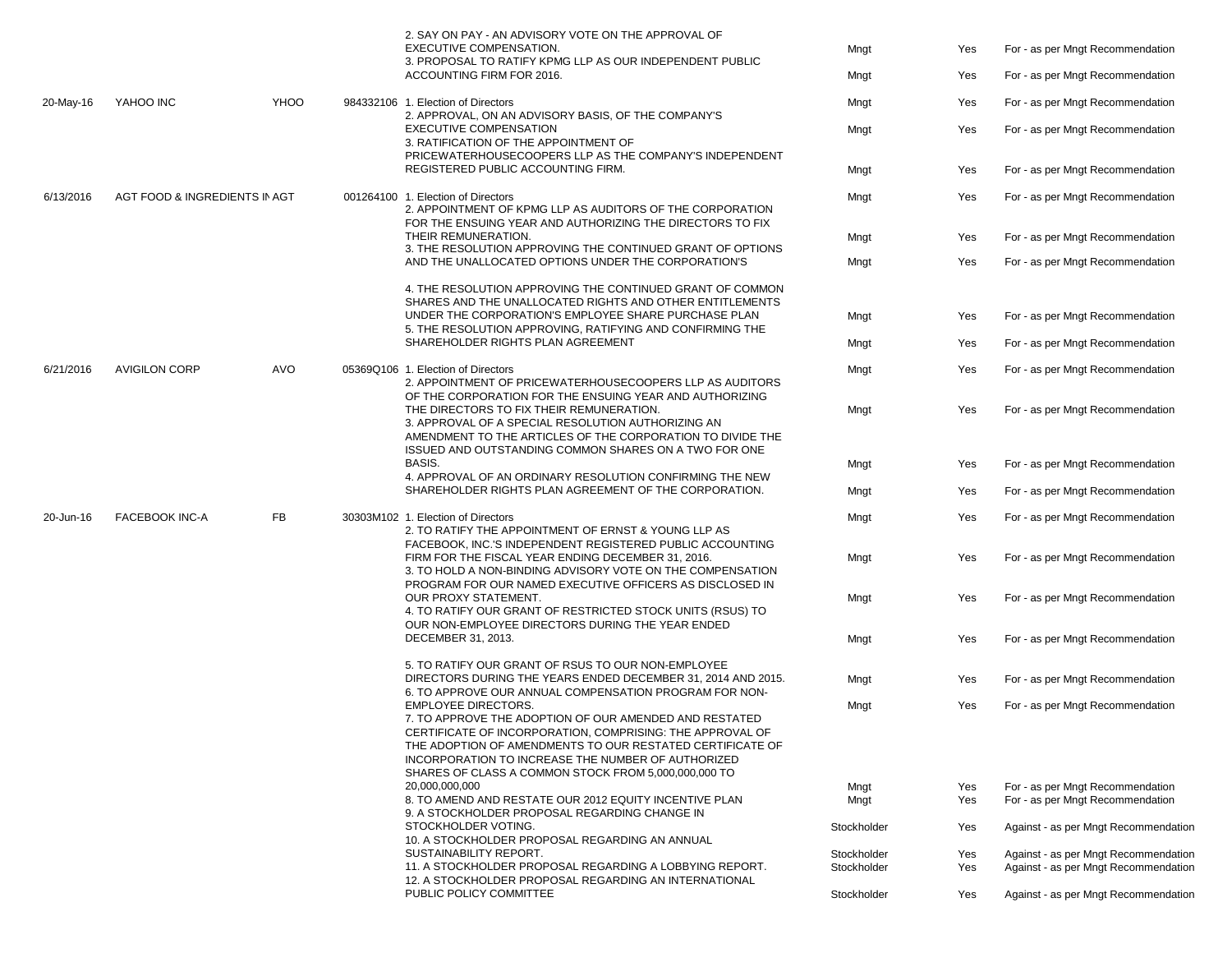|           |                                    |            | 13.A STOCKHOLDER PROPOSAL REGARDING A GENDER PAY EQUITY<br>REPORT.                                                                                                                                                                                                                                                                                                                                                                                | Stockholder  | Yes        | Against - as per Mngt Recommendation                                 |
|-----------|------------------------------------|------------|---------------------------------------------------------------------------------------------------------------------------------------------------------------------------------------------------------------------------------------------------------------------------------------------------------------------------------------------------------------------------------------------------------------------------------------------------|--------------|------------|----------------------------------------------------------------------|
| 6/17/2016 | KINAXIS INC                        | <b>KXS</b> | 49448Q109 1. Election of Directors<br>2. APPOINTMENT OF KPMG LLP AS AUDITORS                                                                                                                                                                                                                                                                                                                                                                      | Mngt<br>Mngt | Yes<br>Yes | For - as per Mngt Recommendation<br>For - as per Mngt Recommendation |
| 6/13/2016 | KIRKLAND LAKE GOLD INC             | KGI        | 49740P106 1. Election of Directors<br>2. APPOINTMENT OF KPMG LLP, CHARTERED ACCOUNTANTS, AS<br>AUDITOR OF THE COMPANY FOR THE ENSUING YEAR AND<br>AUTHORIZING THE DIRECTORS TO APPROVE THE AUDITOR'S<br>REMUNERATION.                                                                                                                                                                                                                             | Mngt<br>Mngt | Yes<br>Yes | For - as per Mngt Recommendation<br>For - as per Mngt Recommendation |
|           |                                    |            | 1. TO CONSIDER. AND. IF DEEMED ADVISABLE TO PASS. THE SPECIAL<br>RESOLUTION OF SHAREHOLDERS OF MANITOBA TELECOM SERVICES<br>INC. ("MTS"), THE FULL TEXT OF WHICH IS SET OUT IN APPENDIX "A" OF<br>THE MANAGEMENT INFORMATION CIRCULAR (THE "CIRCULAR") OF<br>MTS DATED MAY 26, 2016. TO APPROVE AN ARRANGEMENT PURSUANT<br>TO SECTION 185 OF THE CORPORATIONS ACT (MANITOBA) INVOLVING<br>MTS AND BCE INC., AS MORE PARTICULARLY DESCRIBED IN THE |              |            |                                                                      |
| 6/21/2016 | <b>MANITOBA TELECOM SERVIC MBT</b> |            | 563486109 CIRCULAR.                                                                                                                                                                                                                                                                                                                                                                                                                               | Mngt         | Yes        | For - as per Mngt Recommendation                                     |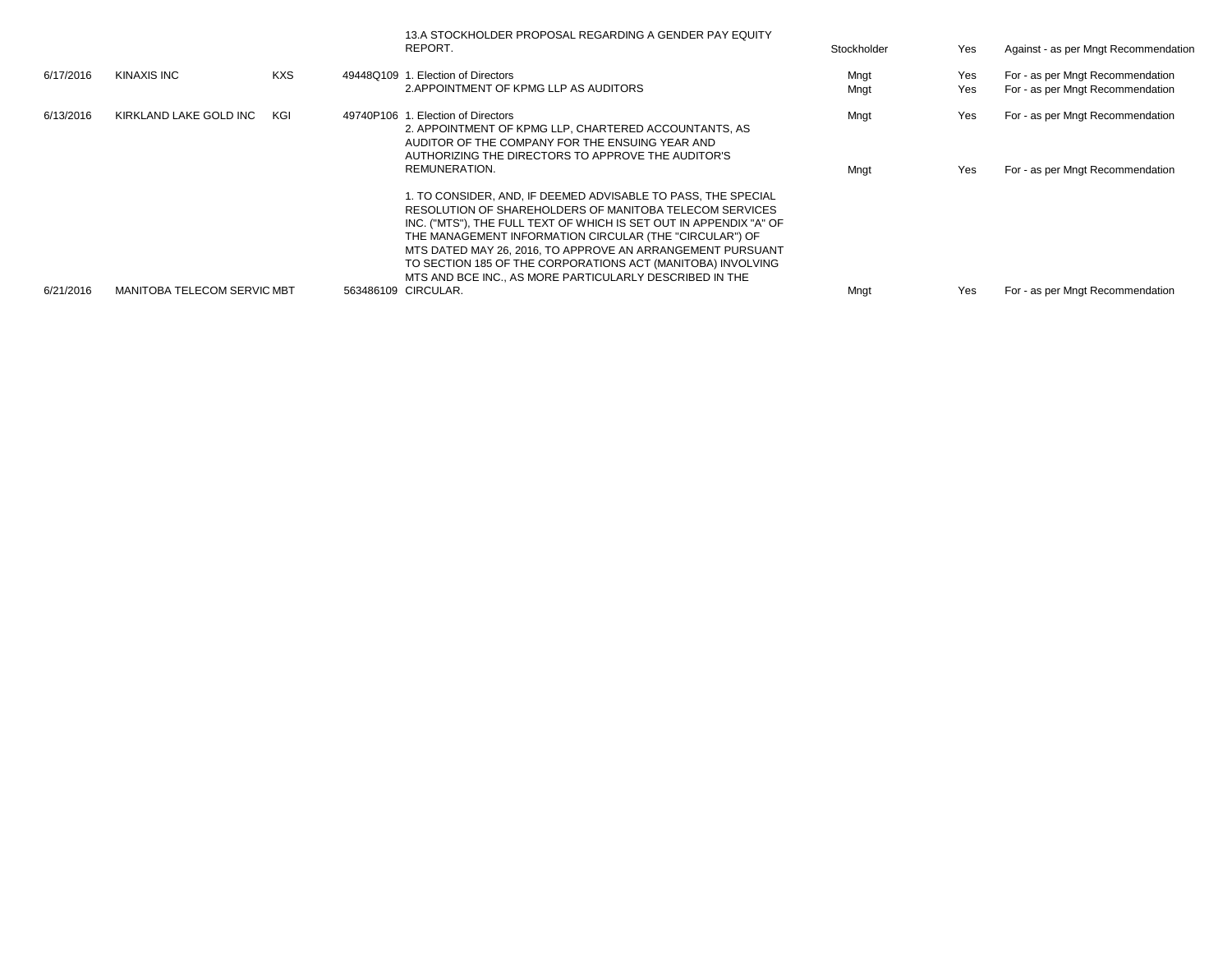### **Exemplar Leaders Fund**

| <b>Date</b><br><b>Name of Issuer</b> | <b>Ticker</b> | Cusip     | <b>Identification of Voting Matter</b>                                                                                                                                                                                                                                                                                                                                                                                                                                                                                                                                                                                                                                                                                                                                         | <b>Matters Proposed By</b>               | <b>Voted</b>                    | Vote                                                                                                                                                                                     |
|--------------------------------------|---------------|-----------|--------------------------------------------------------------------------------------------------------------------------------------------------------------------------------------------------------------------------------------------------------------------------------------------------------------------------------------------------------------------------------------------------------------------------------------------------------------------------------------------------------------------------------------------------------------------------------------------------------------------------------------------------------------------------------------------------------------------------------------------------------------------------------|------------------------------------------|---------------------------------|------------------------------------------------------------------------------------------------------------------------------------------------------------------------------------------|
|                                      |               |           |                                                                                                                                                                                                                                                                                                                                                                                                                                                                                                                                                                                                                                                                                                                                                                                | Issuer/Mngt/another person<br>or company | Yes/No                          | <b>For/Against</b>                                                                                                                                                                       |
| 7/28/2015 Noranda                    | NIF.U         |           | 655432102 1. AN ORDINARY RESOLUTION REAPPOINTING ERNST & YOUNG LLP.<br>2. AN ORDINARY RESOLUTION DIRECTING AND INSTRUCTING CANAD<br>3. Election of Directors                                                                                                                                                                                                                                                                                                                                                                                                                                                                                                                                                                                                                   | Mngt<br>Mngt<br>Mngt                     | Yes<br>Yes<br>Yes               | For - as per Mngt Recommendation<br>For - as per Mngt Recommendation<br>For - as per Mngt Recommendation                                                                                 |
| 9/21/2015 WEBTECH WIRELESS INC       | WEW           | 94845B107 | 1. TO CONSIDER AND IF THOUGHT FIT, PASS A SPECIAL<br>RESOLUTION, THE FULL TEXT OF WHICH IS SET FORTH IN THE<br>ACCOMPANYING JOINT MANAGEMENT INFORMATION CIRCULAR<br>APPROVING AN ARRANGEMENT UNDER SECTION 288 OF THE<br>BUSINESS CORPORATIONS ACT (BRITISH COLUMBIA) INVOLVING<br>WEBTECH WIRELESS INC., THE SHAREHOLDERS OF WEBTECH<br>WIRELESS INC., 1044266 B.C. LTD. AND BSM TECHNOLOGIES INC.                                                                                                                                                                                                                                                                                                                                                                           | Mngt                                     | Yes                             | For - as per Mngt Recommendation                                                                                                                                                         |
| 10/19/2015 HUMANA INC                | <b>HUM</b>    |           | 1. ADOPTION OF THE AGREEMENT AND PLAN OF MERGER, DATED<br>AS OF JULY 2, 2015, AMONG AETNA INC. ("AETNA"), ECHO MERGER<br>SUB, INC., A DELAWARE CORPORATION AND WHOLLY OWNED<br>SUBSIDIARY OF AETNA, ECHO MERGER SUB, LLC, A DELAWARE<br>LIMITED LIABILITY COMPANY AND WHOLLY OWNED SUBSIDIARY OF<br>AETNA, AND HUMANA INC., AS IT MAY BE  (DUE TO SPACE LIMITS,<br>444859102 SEE PROXY STATEMENT FOR FULL PROPOSAL).<br>2. ADJOURNMENT FROM TIME TO TIME OF THE SPECIAL MEETING. IF<br>NECESSARY, TO SOLICIT ADDITIONAL PROXIES IF THERE ARE NOT<br>SUFFICIENT VOTES TO ADOPT THE MERGER AGREEMENT AT THE                                                                                                                                                                      | Mngt                                     | Yes                             | For - as per Mngt Recommendation                                                                                                                                                         |
|                                      |               |           | TIME OF THE SPECIAL MEETING OR ANY ADJOURNMENT OR<br>POSTPONEMENT THEREOF.                                                                                                                                                                                                                                                                                                                                                                                                                                                                                                                                                                                                                                                                                                     | Mngt                                     | Yes                             | For - as per Mngt Recommendation                                                                                                                                                         |
|                                      |               |           | 3. APPROVAL, ON AN ADVISORY (NON-BINDING) BASIS, OF<br>COMPENSATION THAT WILL OR MAY BE PAID OR PROVIDED BY<br>HUMANA TO ITS NAMED EXECUTIVE OFFICERS IN CONNECTION<br>WITH THE MERGER CONTEMPLATED BY THE MERGER AGREEMENT.                                                                                                                                                                                                                                                                                                                                                                                                                                                                                                                                                   | Mngt                                     | Yes                             | For - as per Mngt Recommendation                                                                                                                                                         |
| 11/19/2015 CISCO SYS INC             | <b>CSCO</b>   |           | 17275R102 1. Election of Directors<br>2. appointment of auditors<br>3. executive compensation<br>4. resolution<br>5. resolution                                                                                                                                                                                                                                                                                                                                                                                                                                                                                                                                                                                                                                                | Mngt<br>Mngt<br>Mngt<br>Mngt<br>Mngt     | Yes<br>Yes<br>Yes<br>Yes<br>Yes | For - as per Mngt Recommendation<br>For - as per Mngt Recommendation<br>For - as per Mngt Recommendation<br>Against - as per Mngt Recommendation<br>Against - as per Mngt Recommendation |
| 12/2/2015 ANTHEM INC                 | ANTM          | 036752103 | 1. TO APPROVE THE ISSUANCE OF ANTHEM, INC. COMMON STOCK,<br>PAR VALUE \$0.01 PER SHARE ("ANTHEM COMMON STOCK"), TO<br>CIGNA CORPORATION SHAREHOLDERS IN THE MERGER BETWEEN<br>ANTHEM MERGER SUB CORP., A DELAWARE CORPORATION AND<br>WHOLLY OWNED SUBSIDIARY OF ANTHEM, INC., AND CIGNA<br>CORPORATION PURSUANT TO THE AGREEMENT AND PLAN OF<br>MERGER, DATED AS OF JULY 23, 2015, AMONG ANTHEM, ANTHEM<br>MERGER SUB CORP. AND CIGNA CORPORATION, AS IT MAY BE<br>AMENDED FROM TIME TO TIME (THE "MERGER AGREEMENT").<br>2. TO APPROVE THE ADJOURNMENT OF THE ANTHEM SPECIAL<br>MEETING IF NECESSARY OR APPROPRIATE TO SOLICIT ADDITIONAL<br>PROXIES IF THERE ARE NOT SUFFICIENT VOTES TO APPROVE THE<br>ISSUANCE OF ANTHEM COMMON STOCK PURSUANT TO THE<br>MERGER AGREEMENT. | Mngt<br>Mngt                             | Yes<br>Yes                      | For - as per Mngt Recommendation<br>For - as per Mngt Recommendation                                                                                                                     |
| 12/2/2015 CIGNA CORP                 | CI            |           | 1. ADOPTION OF THE AGREEMENT AND PLAN OF MERGER. DATED<br>AS OF JULY 23, 2015 (AS IT MAY BE AMENDED FROM TIME TO TIME,<br>THE "MERGER AGREEMENT"), AMONG ANTHEM, INC., AN INDIANA<br>CORPORATION ("ANTHEM"), ANTHEM MERGER SUB CORP., A<br>DELAWARE CORPORATION ("MERGER SUB"), AND CIGNA<br>125509109 CORPORATION, A DELAWARE CORPORATION ("CIGNA").                                                                                                                                                                                                                                                                                                                                                                                                                          | Mngt                                     | Yes                             | For - as per Mngt Recommendation                                                                                                                                                         |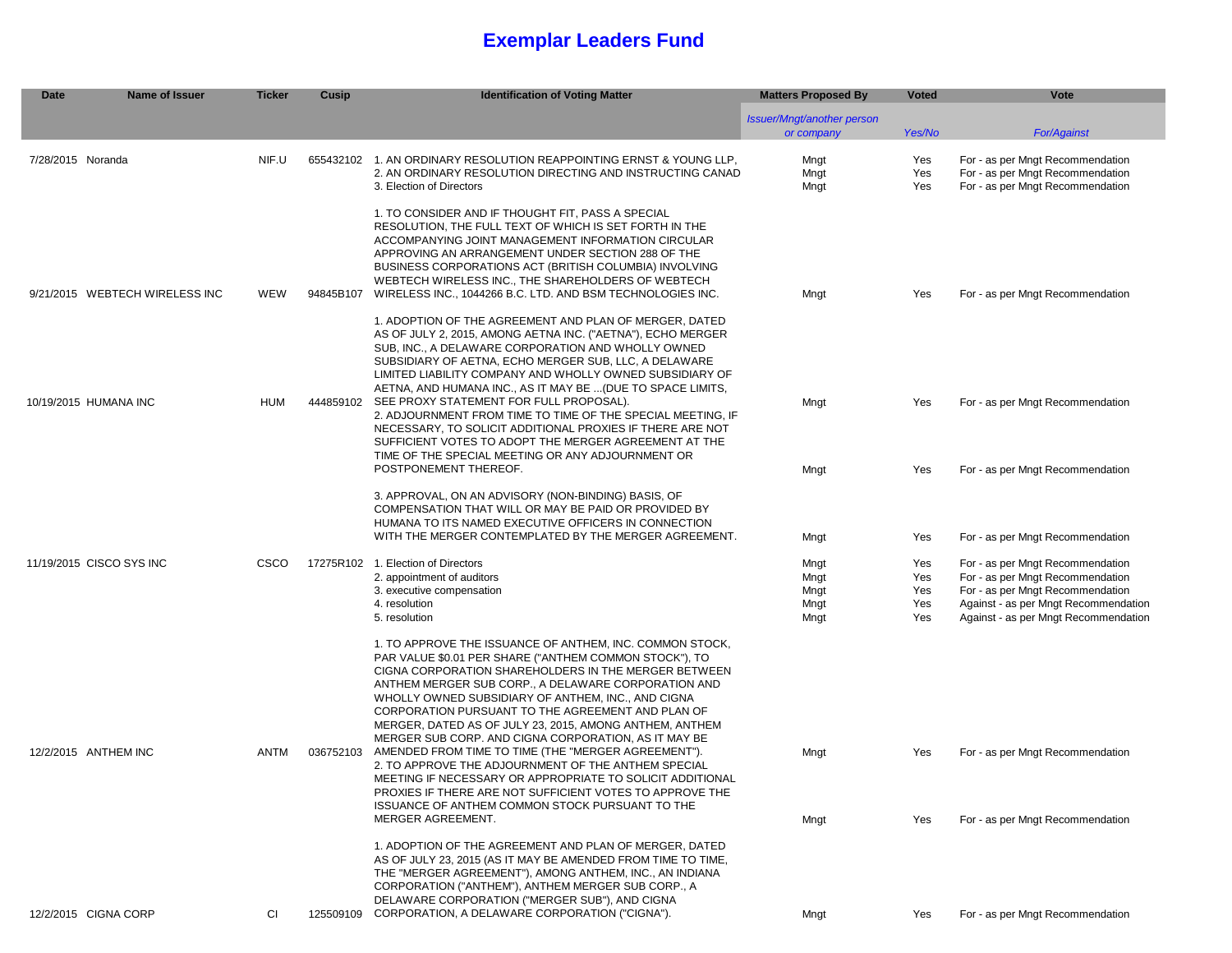|                                            |             |           | 2. APPROVAL ON AN ADVISORY (NON-BINDING) BASIS OF THE<br>COMPENSATION THAT MAY BE PAID OR BECOME PAYABLE TO<br>CIGNA'S NAMED EXECUTIVE OFFICERS IN CONNECTION WITH THE<br>COMPLETION OF THE MERGER.                                                                                                                                                                                                                                                                                                                            | Mngt         | Yes        | For - as per Mngt Recommendation                                     |
|--------------------------------------------|-------------|-----------|--------------------------------------------------------------------------------------------------------------------------------------------------------------------------------------------------------------------------------------------------------------------------------------------------------------------------------------------------------------------------------------------------------------------------------------------------------------------------------------------------------------------------------|--------------|------------|----------------------------------------------------------------------|
|                                            |             |           | 3. ADJOURNMENT OF THE CIGNA SPECIAL MEETING, IF NECESSARY<br>OR APPROPRIATE, TO SOLICIT ADDITIONAL PROXIES IF THERE ARE                                                                                                                                                                                                                                                                                                                                                                                                        |              |            |                                                                      |
|                                            |             |           | NOT SUFFICIENT VOTES TO ADOPT THE MERGER AGREEMENT.                                                                                                                                                                                                                                                                                                                                                                                                                                                                            | Mngt         | Yes        | For - as per Mngt Recommendation                                     |
| 12/2/2015 MICROSOFT CORP                   | <b>MSFT</b> | 594918104 | 1. Election of Directors                                                                                                                                                                                                                                                                                                                                                                                                                                                                                                       | Mngt         | Yes        | For - as per Mngt Recommendation                                     |
|                                            |             |           | 2. ADVISORY VOTE ON EXECUTIVE COMPENSATION<br>3. RATIFICATION OF DELOITTE & TOUCHE LLP AS OUR                                                                                                                                                                                                                                                                                                                                                                                                                                  | Mngt         | Yes        | For - as per Mngt Recommendation                                     |
|                                            |             |           | INDEPENDENT AUDITOR FOR FISCAL YEAR 2016                                                                                                                                                                                                                                                                                                                                                                                                                                                                                       | Mngt         | Yes        | For - as per Mngt Recommendation                                     |
| 11/17/2015 IBC ADVANCED ALLOYS CORP        | IB          | 44923T603 | 1. Number of Directors                                                                                                                                                                                                                                                                                                                                                                                                                                                                                                         | Mngt         | Yes        | For - as per Mngt Recommendation                                     |
|                                            |             |           | 2. Election of Directors<br>3. appointment of auditors                                                                                                                                                                                                                                                                                                                                                                                                                                                                         | Mngt         | Yes        | For - as per Mngt Recommendation                                     |
|                                            |             |           | 4. stock option plan                                                                                                                                                                                                                                                                                                                                                                                                                                                                                                           | Mngt         | Yes        | For - as per Mngt Recommendation                                     |
|                                            |             |           | 5. form of articles                                                                                                                                                                                                                                                                                                                                                                                                                                                                                                            | Mngt         | Yes        | For - as per Mngt Recommendation                                     |
| 1/14/2016 OPSENS INC                       | <b>OPS</b>  |           | 683823108 1. Election of Directors<br>2. APPOINTMENT OF DELOITTE LLP AS AUDITOR AND<br>AUTHORIZATION GIVEN TO DIRECTORS OF THE CORPORATION TO                                                                                                                                                                                                                                                                                                                                                                                  | Mngt         | Yes        | For - as per Mngt Recommendation                                     |
|                                            |             |           | SET ITS COMPENSATION.                                                                                                                                                                                                                                                                                                                                                                                                                                                                                                          | Mngt         | Yes        | For - as per Mngt Recommendation                                     |
|                                            |             |           | 3. RATIFICATION AND CONFIRMATION OF THE CORPORATION'S<br>STOCK OPTION PLAN.                                                                                                                                                                                                                                                                                                                                                                                                                                                    | Mngt         | Yes        | For - as per Mngt Recommendation                                     |
|                                            |             |           | 1. TO PASS A RESOLUTION (THE "AMENDMENT RESOLUTION")<br>APPROVING AN AMENDMENT TO SECTION 6.2(H) OF THE AMENDED<br>AND RESTATED DECLARATION OF TRUST OF THE REIT DATED AS<br>OF APRIL 10, 2013 (AS MAY BE FURTHER AMENDED, SUPPLEMENTED<br>OR RESTATED FROM TIME TO TIME) (THE "DECLARATION OF<br>TRUST"), TO ALLOW THE REIT TO INCUR INDEBTEDNESS (AS<br>DEFINED IN THE DECLARATION OF TRUST) UP TO 60% OF THE<br>REIT'S TOTAL GROSS BOOK VALUE (AS DEFINED IN THE<br>DECLARATION OF TRUST) (WITHOUT REFERENCE TO CONVERTIBLE |              |            |                                                                      |
| 1/18/2016 INOVALIS REAL ESTATE INVES INO.U |             | 45780E100 | DEBENTURES).<br>2. TO PASS A RESOLUTION (THE "ACQUISITION RESOLUTION")<br>APPROVING THE ACQUISITION OF A PROPERTY LOCATED AT 35 RUE<br>GRENATA, 75002 PARIS, FRANCE FROM INOVALIS SA FOR A<br>PURCHASE PRICE OF EURO 46,800,000 (\$70,462,000) AS SET OUT IN<br>SCHEDULE "B" TO THE CIRCULAR.                                                                                                                                                                                                                                  | Mngt         | Yes<br>Yes | For - as per Mngt Recommendation<br>For - as per Mngt Recommendation |
|                                            |             |           |                                                                                                                                                                                                                                                                                                                                                                                                                                                                                                                                | Mngt         |            |                                                                      |
|                                            |             |           | 1. TO ADOPT THE AGREEMENT AND PLAN OF MERGER, DATED AS<br>OF NOVEMBER 6, 2015, BETWEEN PLUM CREEK TIMBER COMPANY,<br>INC. AND WEYERHAEUSER COMPANY, PURSUANT TO WHICH PLUM<br>CREEK WILL BE MERGED WITH AND INTO WEYERHAEUSER AND<br>EACH OUTSTANDING SHARE OF PLUM CREEK COMMON STOCK<br>WILL BE CONVERTED INTO THE RIGHT TO RECEIVE 1.60                                                                                                                                                                                     |              |            |                                                                      |
| 2/12/2016 PLUM CREEK TIMBER CO             | <b>PCL</b>  | 729251108 | WEYERHAEUSER COMMON SHARES.<br>2. TO ADJOURN THE SPECIAL MEETING, IF NECESSARY OR                                                                                                                                                                                                                                                                                                                                                                                                                                              | Mngt         | Yes        | For - as per Mngt Recommendation                                     |
|                                            |             |           | APPROPRIATE. TO SOLICIT ADDITIONAL PROXIES IF THERE ARE NOT<br>SUFFICIENT VOTES TO APPROVE PROPOSAL 1.                                                                                                                                                                                                                                                                                                                                                                                                                         | Mngt         | Yes        | For - as per Mngt Recommendation                                     |
|                                            |             |           | 3. TO APPROVE, BY A NON-BINDING, ADVISORY VOTE, THE<br>COMPENSATION THAT MAY BE PAID OR BECOME PAYABLE TO PLUM<br>CREEK TIMBER COMPANY, INC.'S NAMED EXECUTIVE OFFICERS IN<br>CONNECTION WITH THE COMPLETION OF THE MERGER.                                                                                                                                                                                                                                                                                                    |              |            |                                                                      |
|                                            |             |           |                                                                                                                                                                                                                                                                                                                                                                                                                                                                                                                                | Mngt         | Yes        | For - as per Mngt Recommendation                                     |
| 4/27/2016 CIGNA CORP                       | СI          |           | 125509109 1. Election of Directors<br>2. ADVISORY APPROVAL OF CIGNA'S EXECUTIVE COMPENSATION.<br>3. RATIFICATION OF APPOINTMENT OF                                                                                                                                                                                                                                                                                                                                                                                             | Mngt<br>Mngt | Yes<br>Yes | For - as per Mngt Recommendation<br>For - as per Mngt Recommendation |
|                                            |             |           | PRICEWATERHOUSECOOPERS LLP AS CIGNA'S INDEPENDENT<br>REGISTERED PUBLIC ACCOUNTING FIRM FOR 2016.                                                                                                                                                                                                                                                                                                                                                                                                                               | Mngt         | Yes        | For - as per Mngt Recommendation                                     |
| 4/21/2016 HUMANA INC                       | HUM         |           | 444859102 1. Election of Directors                                                                                                                                                                                                                                                                                                                                                                                                                                                                                             | Mngt         | Yes        | For - as per Mngt Recommendation                                     |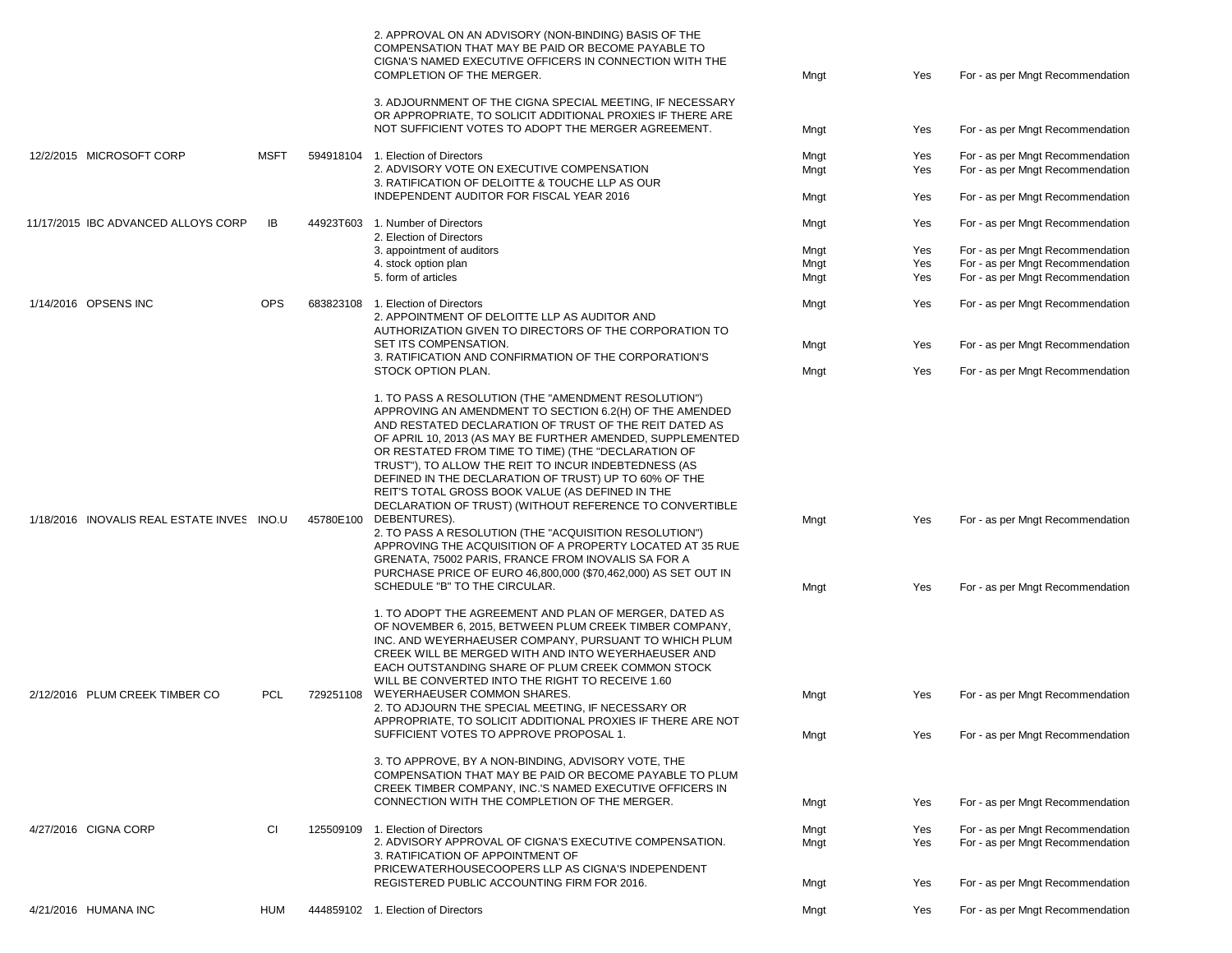|                          |                            |            |  | 2. THE RATIFICATION OF THE APPOINTMENT OF<br>PRICEWATERHOUSECOOPERS LLP AS THE COMPANY'S<br>INDEPENDENT REGISTERED PUBLIC ACCOUNTING FIRM.<br>3. THE APPROVAL OF THE COMPENSATION OF THE NAMED<br>EXECUTIVE OFFICERS AS DISCLOSED IN THE 2016 PROXY<br>STATEMENT.                                         | Mngt<br>Mngt               | Yes<br>Yes | For - as per Mngt Recommendation<br>For - as per Mngt Recommendation   |
|--------------------------|----------------------------|------------|--|-----------------------------------------------------------------------------------------------------------------------------------------------------------------------------------------------------------------------------------------------------------------------------------------------------------|----------------------------|------------|------------------------------------------------------------------------|
| 5/5/2016                 | VERIZON COMMUNICATIONS II  | VZ         |  | 92343V104 1. Election of Directors                                                                                                                                                                                                                                                                        | Mngt                       | Yes        | For - as per Mngt Recommendation                                       |
|                          |                            |            |  | 2. RATIFICATION OF APPOINTMENT OF INDEPENDENT REGISTERED                                                                                                                                                                                                                                                  |                            |            |                                                                        |
|                          |                            |            |  | PUBLIC ACCOUNTING FIRM                                                                                                                                                                                                                                                                                    | Mngt                       | Yes        | For - as per Mngt Recommendation                                       |
|                          |                            |            |  | 3. ADVISORY VOTE TO APPROVE EXECUTIVE COMPENSATION<br>4. RENEWABLE ENERGY TARGETS                                                                                                                                                                                                                         | Mngt                       | Yes        | For - as per Mngt Recommendation                                       |
|                          |                            |            |  | 5. INDIRECT POLITICAL SPENDING REPORT                                                                                                                                                                                                                                                                     | Shareholder<br>Shareholder | Yes<br>Yes | For - against Mngt Recommendation                                      |
|                          |                            |            |  | 6. LOBBYING ACTIVITIES REPORT                                                                                                                                                                                                                                                                             | Shareholder                | Yes        | For - against Mngt Recommendation<br>For - against Mngt Recommendation |
|                          |                            |            |  | 7. INDEPENDENT CHAIR POLICY                                                                                                                                                                                                                                                                               | Shareholder                | Yes        | For - against Mngt Recommendation                                      |
|                          |                            |            |  | 8. SEVERANCE APPROVAL POLICY                                                                                                                                                                                                                                                                              | Shareholder                | Yes        | For - against Mngt Recommendation                                      |
|                          |                            |            |  | 9. STOCK RETENTION POLICY                                                                                                                                                                                                                                                                                 | Shareholder                | Yes        | For - against Mngt Recommendation                                      |
| 4/27/2016 BCE INC        |                            | <b>BCE</b> |  | 05534B760 1. Election of Directors                                                                                                                                                                                                                                                                        | Mngt                       | Yes        | For - as per Mngt Recommendation                                       |
|                          |                            |            |  | 2. APPOINTMENT OF DELOITTE LLP AS AUDITORS.                                                                                                                                                                                                                                                               | Mngt                       | Yes        | For - as per Mngt Recommendation                                       |
|                          |                            |            |  | 3. ADVISORY RESOLUTION ON EXECUTIVE COMPENSATION AS                                                                                                                                                                                                                                                       |                            |            |                                                                        |
|                          |                            |            |  | DESCRIBED IN THE MANAGEMENT PROXY CIRCULAR.<br>4. PROPOSAL NO. 1: FEMALE REPRESENTATION IN SENIOR                                                                                                                                                                                                         | Mngt                       | Yes        | For - as per Mngt Recommendation                                       |
|                          |                            |            |  | MANAGEMENT<br>5. ROPOSAL NO. 2: RECONSTITUTION OF COMPENSATION                                                                                                                                                                                                                                            | Shareholder                | Yes        | Against - as per Mngt Recommendation                                   |
|                          |                            |            |  | <b>COMMITTEE</b>                                                                                                                                                                                                                                                                                          | Shareholder                | Yes        | Against - as per Mngt Recommendation                                   |
| 4/28/2016 TRANSALTA CORP |                            | <b>TA</b>  |  | 89346D107 1. Election of Directors<br>2. APPOINTMENT OF ERNST & YOUNG LLP AS AUDITORS AT A<br>REMUNERATION TO BE FIXED BY THE BOARD OF DIRECTORS.                                                                                                                                                         | Mngt                       | Yes        | For - as per Mngt Recommendation                                       |
|                          |                            |            |  |                                                                                                                                                                                                                                                                                                           | Mngt                       | Yes        | For - as per Mngt Recommendation                                       |
|                          | 4/27/2016 TRANSCANADA CORP | <b>TRP</b> |  | 89353D107 1. Election of Directors<br>2. RESOLUTION TO APPOINT KPMG LLP, CHARTERED<br>PROFESSIONAL ACCOUNTANTS AS AUDITORS AND AUTHORIZE THE                                                                                                                                                              | Mngt                       | Yes        | For - as per Mngt Recommendation                                       |
|                          |                            |            |  | DIRECTORS TO FIX THEIR REMUNERATION.<br>3. RESOLUTION TO ACCEPT TRANSCANADA'S APPROACH TO<br>EXECUTIVE COMPENSATION, AS DESCRIBED IN THE MANAGEMENT                                                                                                                                                       | Mngt                       | Yes        | For - as per Mngt Recommendation                                       |
|                          |                            |            |  | <b>INFORMATION CIRCULAR.</b><br>4. RESOLUTION APPROVING THE AMENDMENTS TO<br>TRANSCANADA'S STOCK OPTION PLAN AND TO INCREASE THE<br>NUMBER OF SHARES RESERVED FOR ISSUE BY 10,000,000, AS                                                                                                                 | Mngt                       | Yes        | For - as per Mngt Recommendation                                       |
|                          |                            |            |  | DESCRIBED IN THE MANAGEMENT INFORMATION CIRCULAR.<br>5. RESOLUTION TO CONTINUE AND APPROVE THE AMENDED AND<br>RESTATED SHAREHOLDER RIGHTS PLAN DATED APRIL 29, 2013, AS                                                                                                                                   | Mngt                       | Yes        | For - as per Mngt Recommendation                                       |
|                          |                            |            |  | DESCRIBED IN THE MANAGEMENT INFORMATION CIRCULAR.                                                                                                                                                                                                                                                         | Mngt                       | Yes        | For - as per Mngt Recommendation                                       |
|                          | 4/12/2016 WI-LAN INC       | WIN        |  | 928972108 1. Election of Directors<br>2. TO APPOINT PRICEWATERHOUSECOOPERS LLP AS THE<br>AUDITORS OF THE CORPORATION AND TO AUTHORIZE THE                                                                                                                                                                 | Mngt                       | Yes        | For - as per Mngt Recommendation                                       |
|                          |                            |            |  | DIRECTORS OF THE CORPORATION TO FIX THE AUDITOR'S<br>REMUNERATION.<br>3. TO CONSIDER AND, IF THOUGHT APPROPRIATE, TO APPROVE,<br>WITH OR WITHOUT VARIATION, A RESOLUTION, AS SET FORTH IN<br>WILAN'S MARCH 10, 2016 MANAGEMENT INFORMATION CIRCULAR<br>TO APPROVE ALL UNALLOCATED COMMON SHARES UNDER THE | Mngt                       | Yes        | For - as per Mngt Recommendation                                       |
|                          |                            |            |  | CORPORATION'S 2001 SHARE OPTION PLAN AND THE GRANTING OF<br>OPTIONS UNDER SUCH PLAN UNTIL APRIL 14, 2019.                                                                                                                                                                                                 | Mngt                       | Yes        | For - as per Mngt Recommendation                                       |
|                          | 5/19/2016 ANTHEM INC       | ANTM       |  | 036752103 1. Election of Directors                                                                                                                                                                                                                                                                        | Mngt                       | Yes        | For - as per Mngt Recommendation                                       |
|                          |                            |            |  | 2. TO RATIFY THE APPOINTMENT OF ERNST & YOUNG LLP AS THE                                                                                                                                                                                                                                                  |                            |            |                                                                        |
|                          |                            |            |  | INDEPENDENT REGISTERED PUBLIC ACCOUNTING FIRM FOR 2016.<br>3. ADVISORY VOTE TO APPROVE THE COMPENSATION OF OUR                                                                                                                                                                                            | Mngt                       | Yes        | For - as per Mngt Recommendation                                       |
|                          |                            |            |  | NAMED EXECUTIVE OFFICERS.<br>4. IF PROPERLY PRESENTED AT THE MEETING. TO VOTE ON A                                                                                                                                                                                                                        | Mngt                       | Yes        | For - as per Mngt Recommendation                                       |
|                          |                            |            |  | SHAREHOLDER PROPOSAL REGARDING LOBBYING DISCLOSURE.                                                                                                                                                                                                                                                       | Mngt                       | Yes        | For - as per Mngt Recommendation                                       |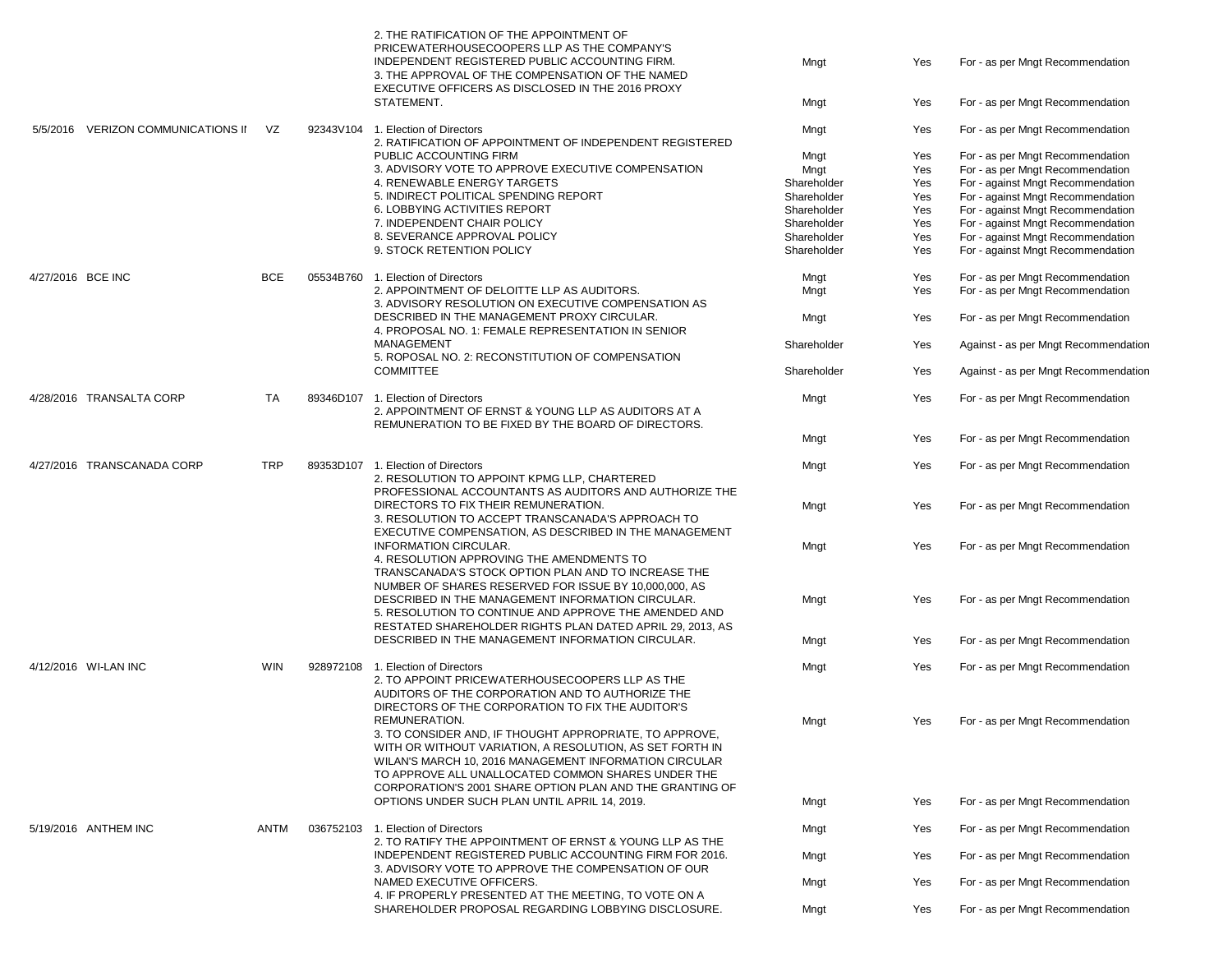|  | 5/11/2016 GILEAD SCIENCES INC              | GILD  |  | 375558103 1. Election of Directors<br>2. TO RATIFY THE SELECTION OF ERNST & YOUNG LLP BY THE<br>AUDIT COMMITTEE OF THE BOARD OF DIRECTORS AS THE                                                                                                                                                                                                                                                                                                                                                            | Mngt        | Yes | For - as per Mngt Recommendation      |
|--|--------------------------------------------|-------|--|-------------------------------------------------------------------------------------------------------------------------------------------------------------------------------------------------------------------------------------------------------------------------------------------------------------------------------------------------------------------------------------------------------------------------------------------------------------------------------------------------------------|-------------|-----|---------------------------------------|
|  |                                            |       |  | INDEPENDENT REGISTERED PUBLIC ACCOUNTING FIRM OF GILEAD<br>FOR THE FISCAL YEAR ENDING DECEMBER 31, 2016.<br>3. TO APPROVE THE AMENDED AND RESTATED GILEAD SCIENCES,                                                                                                                                                                                                                                                                                                                                         | Mngt        | Yes | For - as per Mngt Recommendation      |
|  |                                            |       |  | INC. CODE SECTION 162(M) BONUS PLAN.<br>4. TO APPROVE, ON AN ADVISORY BASIS, THE COMPENSATION OF<br>OUR NAMED EXECUTIVE OFFICERS AS PRESENTED IN THE PROXY                                                                                                                                                                                                                                                                                                                                                  | Mngt        | Yes | For - as per Mngt Recommendation      |
|  |                                            |       |  | STATEMENT.<br>5. TO VOTE ON A STOCKHOLDER PROPOSAL, IF PROPERLY<br>PRESENTED AT THE MEETING. REQUESTING THAT THE BOARD<br>TAKE STEPS TO PERMIT STOCKHOLDER ACTION BY WRITTEN                                                                                                                                                                                                                                                                                                                                | Mngt        | Yes | For - as per Mngt Recommendation      |
|  |                                            |       |  | CONSENT.                                                                                                                                                                                                                                                                                                                                                                                                                                                                                                    | Shareholder | Yes | Against - as per Mngt Recommendation  |
|  | 5/16/2016 DIRECTCASH PAYMENTS INC          | DCI   |  | 25456A103 1. Election of Directors<br>2. TO FIX THE NUMBER OF DIRECTORS OF THE CORPORATION TO                                                                                                                                                                                                                                                                                                                                                                                                               | Mngt        | Yes | For - as per Mngt Recommendation      |
|  |                                            |       |  | BE ELECTED AT THE MEETING AT SIX (6).<br>3. THE APPOINTMENT OF KPMG LLP, CHARTERED ACCOUNTANTS,<br>AS AUDITORS OF THE CORPORATION FOR THE ENSUING YEAR AND<br>THE AUTHORIZATION OF THE DIRECTORS OF THE CORPORATION                                                                                                                                                                                                                                                                                         | Mngt        | Yes | For - as per Mngt Recommendation      |
|  |                                            |       |  | TO FIX THEIR REMUNERATION AS SUCH.                                                                                                                                                                                                                                                                                                                                                                                                                                                                          | Mngt        | Yes | For - as per Mngt Recommendation      |
|  | 5/11/2016 FREEHOLD ROYALTIES LTD           | FRU   |  | 356500108 1. Election of Directors<br>2. APPOINTMENT OF KPMG LLP, CHARTERED ACCOUNTANTS, AS<br>AUDITORS OF FREEHOLD FOR THE ENSUING YEAR.                                                                                                                                                                                                                                                                                                                                                                   | Mngt        | Yes | For - as per Mngt Recommendation      |
|  |                                            |       |  |                                                                                                                                                                                                                                                                                                                                                                                                                                                                                                             | Mngt        | Yes | For - as per Mngt Recommendation      |
|  |                                            |       |  | 3. TO CONSIDER, AND IF THOUGHT ADVISABLE, TO PASS, WITH OR<br>WITHOUT VARIATION, AN ORDINARY RESOLUTION APPROVING THE<br>RESERVATION AND ISSUANCE OF UP TO 300,000 COMMON SHARES<br>TO BE ISSUED PURSUANT TO THE DEFERRED SHARE UNIT PLAN OF<br>FREEHOLD, AS MORE PARTICULARLY DESCRIBED IN THE<br>ACCOMPANYING MANAGEMENT INFORMATION CIRCULAR OF                                                                                                                                                          |             |     |                                       |
|  |                                            |       |  | FREEHOLD DATED MARCH 30, 2016 ("INFORMATION CIRCULAR").<br>4. TO CONSIDER AND, IF THOUGHT ADVISABLE, TO PASS, WITH OR<br>WITHOUT VARIATION, A SPECIAL RESOLUTION APPROVING A<br>REDUCTION IN THE STATED CAPITAL OF FREEHOLD, AS MORE                                                                                                                                                                                                                                                                        | Mngt        | Yes | Against - Against Mngt Recommendation |
|  |                                            |       |  | PARTICULARLY DESCRIBED IN THE INFORMATION CIRCULAR.                                                                                                                                                                                                                                                                                                                                                                                                                                                         | Mngt        | Yes | For - as per Mngt Recommendation      |
|  | 5/13/2016 INOVALIS REAL ESTATE INVES INO-U |       |  | 45780E100 1. Election of Directors<br>2. RE-APPOINTMENT OF ERNST & YOUNG LLP, AS AUDITOR OF THE<br>REIT FOR THE ENSUING YEAR AND TO AUTHORIZE THE BOARD OF<br>TRUSTEES OF THE REIT TO FIX THEIR REMUNERATION                                                                                                                                                                                                                                                                                                | Mngt        | Yes | For - as per Mngt Recommendation      |
|  |                                            |       |  |                                                                                                                                                                                                                                                                                                                                                                                                                                                                                                             | Mngt        | Yes | For - as per Mngt Recommendation      |
|  | 5/12/2016 NORANDA INCOME FUND              | NIF-U |  | 655432102 1. Election of Directors<br>2. AN ORDINARY RESOLUTION REAPPOINTING ERNST & YOUNG LLP.<br>CHARTERED ACCOUNTANTS, AS THE AUDITORS OF THE FUND AND<br>AUTHORIZING THE TRUSTEES (THE "TRUSTEES") OF NORANDA<br>OPERATING TRUST (THE "OPERATING TRUST") TO FIX THE<br>REMUNERATION OF THE AUDITORS, AS MORE FULLY SET OUT IN                                                                                                                                                                           | Mngt        | Yes | For - as per Mngt Recommendation      |
|  |                                            |       |  | THE MANAGEMENT INFORMATION CIRCULAR OF THE FUND DATED<br>APRIL 4TH, 2016 (THE "CIRCULAR");<br>3. AN ORDINARY RESOLUTION DIRECTING AND INSTRUCTING<br>CANADIAN ELECTROLYTIC ZINC LIMITED, AS ADMINISTRATOR OF<br>THE FUND (THE "ADMINISTRATOR"), TO VOTE THE FUND'S TRUST<br>UNITS OF THE OPERATING TRUST. FOR THE REAPPOINTMENT OF<br>ERNST & YOUNG LLP, CHARTERED ACCOUNTANTS, AS THE<br>AUDITORS OF THE OPERATING TRUST AND TO AUTHORIZE THE<br>TRUSTEES TO FIX THEIR REMUNERATION, AS MORE FULLY SET OUT | Mngt        | Yes | For - as per Mngt Recommendation      |
|  |                                            |       |  | IN THE CIRCULAR.                                                                                                                                                                                                                                                                                                                                                                                                                                                                                            | Mngt        | Yes | For - as per Mngt Recommendation      |
|  | 5/9/2016 SLATE RETAIL REIT                 | SRT-U |  | 831022116 1. Election of Directors                                                                                                                                                                                                                                                                                                                                                                                                                                                                          | Mngt        | Yes | For - as per Mngt Recommendation      |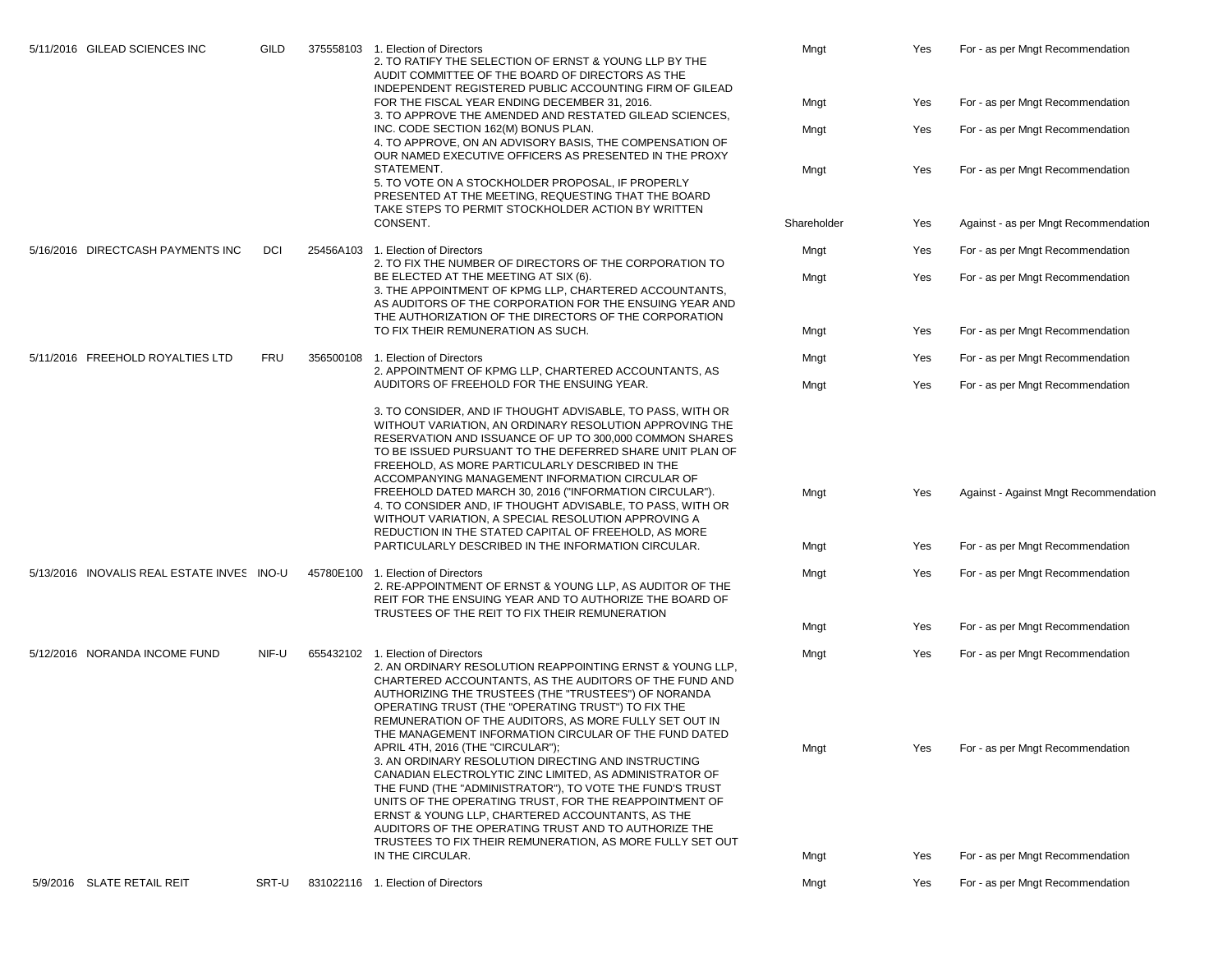|                                       |            | 2. APPOINTMENT OF DELOITTE LLP AS AUDITOR OF THE REIT FOR<br>THE ENSUING YEAR AND AUTHORIZING THE TRUSTEES TO FIX<br>THEIR REMUNERATION.                                                                                                                                                                                                                                                                                                                                        | Mngt         | Yes        | For - as per Mngt Recommendation                                                   |
|---------------------------------------|------------|---------------------------------------------------------------------------------------------------------------------------------------------------------------------------------------------------------------------------------------------------------------------------------------------------------------------------------------------------------------------------------------------------------------------------------------------------------------------------------|--------------|------------|------------------------------------------------------------------------------------|
|                                       |            | 3. APPROVING AN AMENDMENT TO SECTION 7.2(D) OF THE SECOND<br>AMENDED AND RESTATED DECLARATION OF TRUST DATED APRIL<br>15, 2014 OF THE REIT WHEREBY SECTION 7.2(D) IS DELETED AND<br>REPLACED WITH THE FOLLOWING: "(D) THE TRUST SHALL NOT<br>INCUR OR ASSUME ANY INDEBTEDNESS IF, AFTER GIVING EFFECT<br>TO THE INCURRENCE OR ASSUMPTION OF SUCH INDEBTEDNESS,<br>THE TOTAL INDEBTEDNESS OF THE TRUST WOULD BE MORE THAN<br>65% OF GROSS BOOK VALUE; AND", AS MORE PARTICULARLY |              |            |                                                                                    |
|                                       |            | DESCRIBED IN THE INFORMATION CIRCULAR.<br>4. APPROVING THE ADOPTION OF A DEFERRED UNIT PLAN<br>PURSUANT TO WHICH OFFICERS OF THE REIT HAVE THE<br>OPPORTUNITY TO ACQUIRE DEFERRED CLASS U UNITS OF THE<br>REIT, AS MORE PARTICULARLY DESCRIBED IN THE INFORMATION                                                                                                                                                                                                               | Mngt         | Yes        | For - as per Mngt Recommendation                                                   |
|                                       |            | CIRCULAR.                                                                                                                                                                                                                                                                                                                                                                                                                                                                       | Mngt         | Yes        | For - as per Mngt Recommendation                                                   |
| 5/11/2016 FLYHT AEROSPACE SOLUTION    | FLY        | 30252U105 1. Election of Directors<br>2. TO SET THE NUMBER OF DIRECTORS AT NINE (9)<br>3. APPOINTMENT OF KPMG LLP OF CALGARY AS AUDITORS OF THE<br>CORPORATION FOR THE ENSUING YEAR AND AUTHORIZING THE                                                                                                                                                                                                                                                                         | Mngt<br>Mngt | Yes<br>Yes | For (against 4 and 5)- as per Mngt Recomm<br>Against - against Mngt Recommendation |
|                                       |            | DIRECTORS TO FIX THEIR REMUNERATION.<br>4. AN ORDINARY RESOLUTION ADOPTING AND APPROVING, WITH<br>OR WITHOUT VARIATION, THE COMPANY'S 2016 STOCK OPTION<br>PLAN AS DESCRIBED IN THE COMPANY'S MANAGEMENT PROXY<br>CIRCULAR (THE "INFORMATION CIRCULAR") AND AUTHORIZING THE<br>COMPANY'S BOARD OF DIRECTORS TO MAKE ANY AMENDMENTS<br>THERETO THAT MAY BE REQUIRED FOR THE PURPOSE OF<br>OBTAINING THE APPROVAL OF APPLICABLE SECURITIES                                        | Mngt         | Yes        | For - as per Mngt Recommendation                                                   |
|                                       |            | REGULATORY AUTHORITIES OR STOCK EXCHANGES.                                                                                                                                                                                                                                                                                                                                                                                                                                      | Mngt         | Yes        | For - as per Mngt Recommendation                                                   |
| MARTINREA INTERNATIONAL I<br>6/7/2016 | <b>MRE</b> | 573459104 1. Election of Directors<br>2. TO RE-APPOINT KPMG LLP AS AUDITORS OF THE CORPORATION                                                                                                                                                                                                                                                                                                                                                                                  | Mngt         | Yes        | For - as per Mngt Recommendation                                                   |
|                                       |            | AND AUTHORIZE THE DIRECTORS TO FIX THEIR REMUNERATION.<br>3. RESOLVED, ON AN ADVISORY BASIS AND NOT TO DIMINISH THE<br>ROLES AND RESPONSIBILITIES OF THE BOARD OF DIRECTORS,<br>THAT THE SHAREHOLDERS ACCEPT THE APPROACH TO EXECUTIVE                                                                                                                                                                                                                                          | Mngt         | Yes        | For - as per Mngt Recommendation                                                   |
|                                       |            | <b>COMPENSATION DISCLOSED</b>                                                                                                                                                                                                                                                                                                                                                                                                                                                   | Mngt         | Yes        | For - as per Mngt Recommendation                                                   |
|                                       |            | 1. TO CONSIDER, AND, IF DEEMED ADVISABLE TO PASS, THE<br>SPECIAL RESOLUTION OF SHAREHOLDERS OF MANITOBA TELECOM<br>SERVICES INC. ("MTS"), THE FULL TEXT OF WHICH IS SET OUT IN<br>APPENDIX "A" OF THE MANAGEMENT INFORMATION CIRCULAR (THE<br>"CIRCULAR") OF MTS DATED MAY 26, 2016, TO APPROVE AN<br>ARRANGEMENT PURSUANT TO SECTION 185 OF THE<br>CORPORATIONS ACT (MANITOBA) INVOLVING MTS AND BCE INC., AS                                                                  |              |            |                                                                                    |
| 6/21/2016 MANITOBA TELECOM SERVICE    | MBT        | 563486109 MORE PARTICULARLY DESCRIBED IN THE CIRCULAR.                                                                                                                                                                                                                                                                                                                                                                                                                          | Mngt         | Yes        | For - as per Mngt Recommendation                                                   |
| 6/17/2016 KINAXIS INC                 | <b>KXS</b> | 49448Q109 1. Election of Directors<br>2.APPOINTMENT OF KPMG LLP AS AUDITORS                                                                                                                                                                                                                                                                                                                                                                                                     | Mngt<br>Mngt | Yes<br>Yes | For - as per Mngt Recommendation<br>For - as per Mngt Recommendation               |
| 6/14/2016 ELEMENT FINANCIAL CORP      | EFN        | 286181201 1. Election of Directors                                                                                                                                                                                                                                                                                                                                                                                                                                              | Mngt         | Yes        | For - as per Mngt Recommendation                                                   |
|                                       |            | 2. THE RE-APPOINTMENT OF ERNST & YOUNG LLP, AS AUDITORS OF<br>THE CORPORATION, FOR THE ENSUING YEAR AND AUTHORIZING<br>THE BOARD OF DIRECTORS TO FIX THEIR REMUNERATION.<br>3. TO CONSIDER AND, IF DEEMED FIT, TO APPROVE, A NON-BINDING<br>ADVISORY RESOLUTION ON THE CORPORATION'S APPROACH TO<br>EXECUTIVE COMPENSATION AS SET OUT IN THE CORPORATION'S<br>MANAGEMENT INFORMATION CIRCULAR DELIVERED IN ADVANCE                                                              | Mngt         | Yes        | For - as per Mngt Recommendation                                                   |
|                                       |            | OF ITS 2016 ANNUAL MEETING                                                                                                                                                                                                                                                                                                                                                                                                                                                      | Mngt         | Yes        | For - as per Mngt Recommendation                                                   |
| 6/9/2016 DIVERSIFIED ROYALTY CORP     | DIV        | 255331100 1. Election of Directors                                                                                                                                                                                                                                                                                                                                                                                                                                              | Mngt         | Yes        | For - as per Mngt Recommendation                                                   |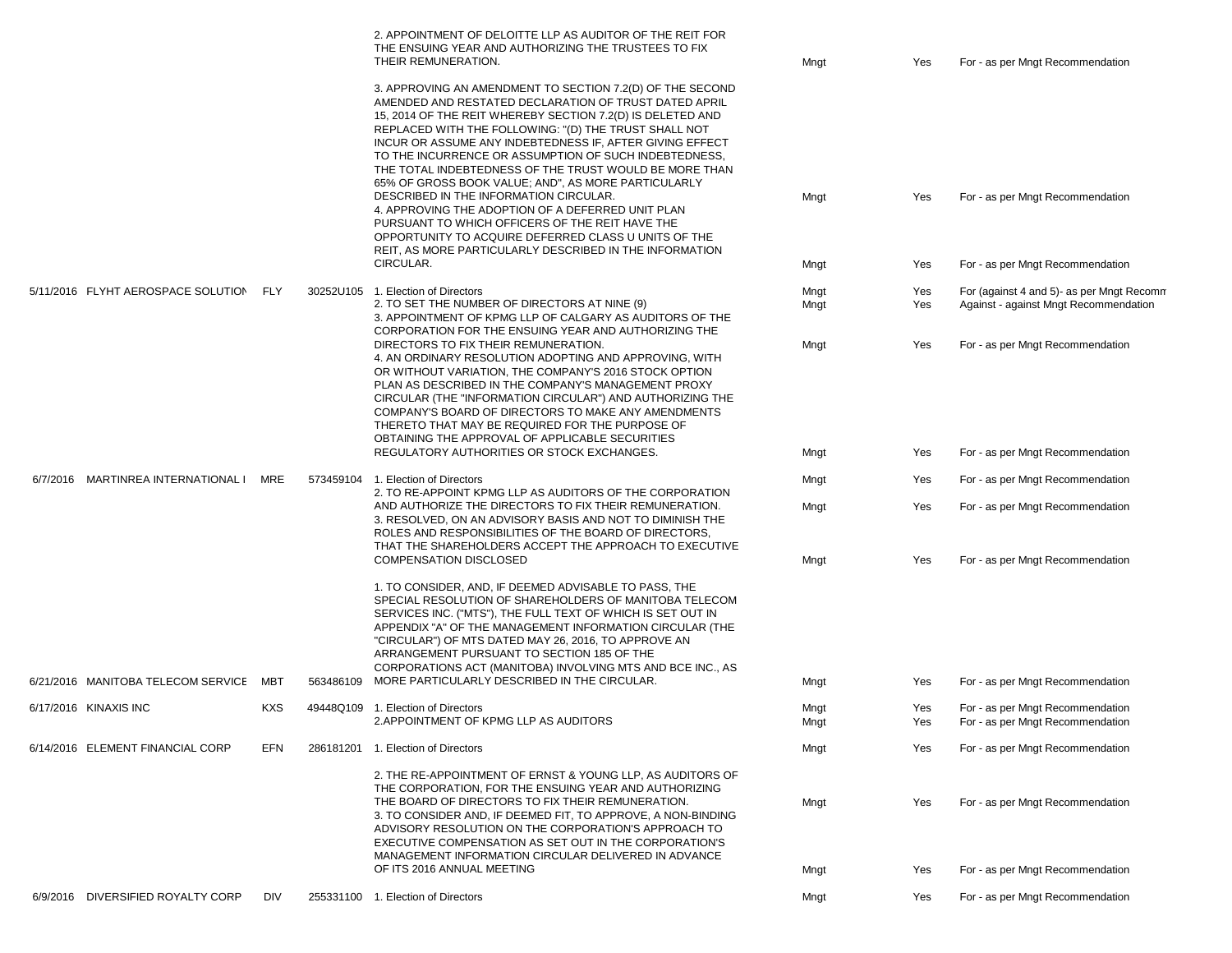| Mngt | Yes | For - as per Mngt Recommendation |
|------|-----|----------------------------------|
|      |     |                                  |
|      |     |                                  |
| Mngt | Yes | For - as per Mngt Recommendation |
|      |     |                                  |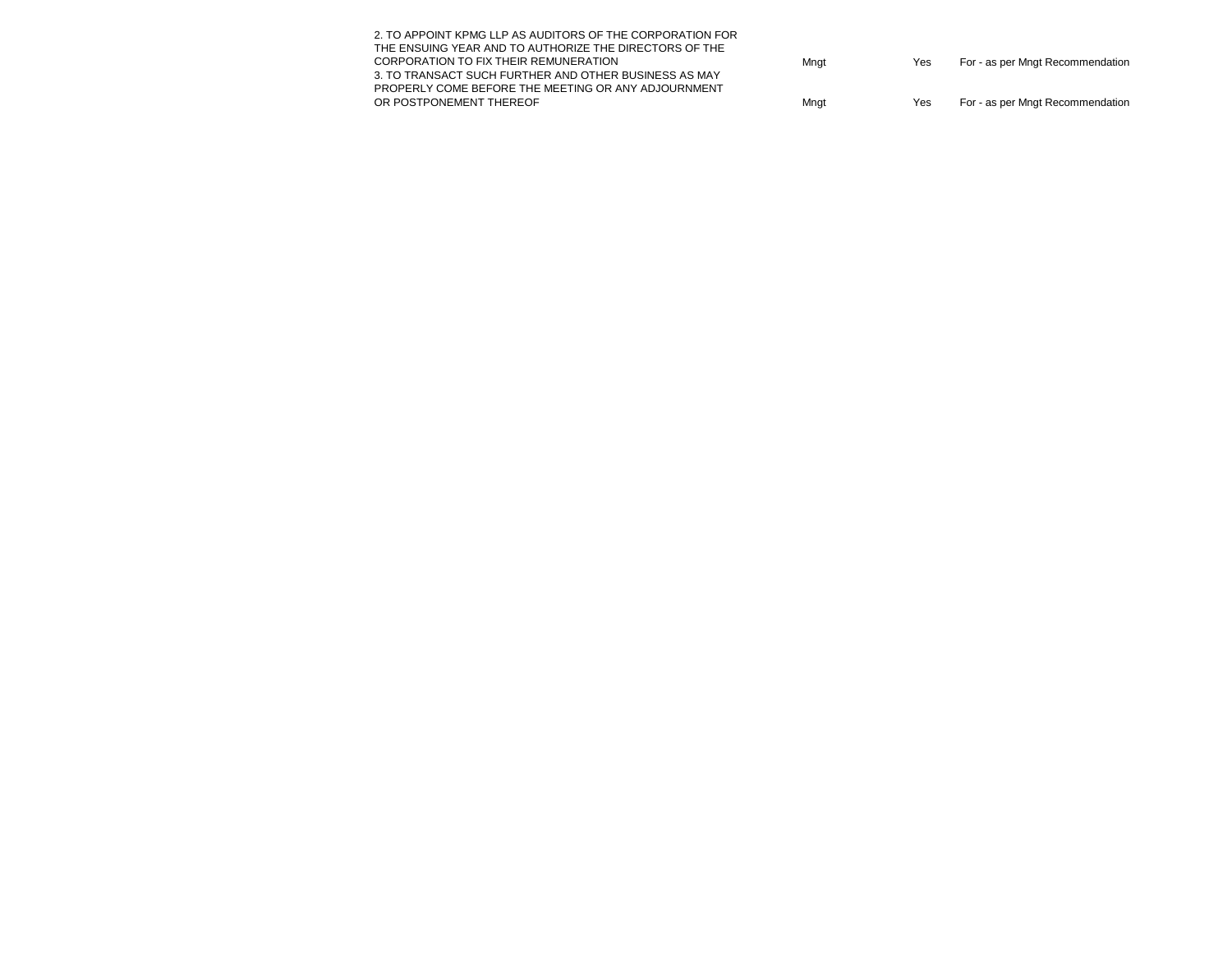# **Exemplar Performance Fund**

| <b>Date</b> | Name of Issuer                        | <b>Ticker</b>  | Cusip         | <b>Identification of Voting Matter</b>                                                                                                                                                                                                                                                                                               | <b>Matters Proposed By</b><br><b>Issuer/Mngt/another person</b> | <b>Voted</b> | Vote                                                                 |
|-------------|---------------------------------------|----------------|---------------|--------------------------------------------------------------------------------------------------------------------------------------------------------------------------------------------------------------------------------------------------------------------------------------------------------------------------------------|-----------------------------------------------------------------|--------------|----------------------------------------------------------------------|
|             |                                       |                |               |                                                                                                                                                                                                                                                                                                                                      | or company                                                      | Yes/No       | <b>For/Against</b>                                                   |
| 7/8/2015    | PATIENT HOME MONITORING PHM 70324G106 |                |               | 1. Election of Directors<br>2. TO APPOINT MNP LLP, AS AUDITOR.                                                                                                                                                                                                                                                                       | Mngt<br>Mngt                                                    | Yes<br>Yes   | For - as per Mngt Recommendation<br>For - as per Mngt Recommendation |
|             |                                       |                |               | 3. TO APPROVE AN AMENDMENT TO THE 2010 STOCK OPTION PLAN.                                                                                                                                                                                                                                                                            | Mngt                                                            | Yes          | For - as per Mngt Recommendation                                     |
| 6/17/2015   | <b>BADGER DAYLIGHTING LTD</b>         |                | BAD 05651W209 | 1. Election of Directors<br>2. TO FIX THE NUMBER OF DIRECTORS OF BADGER TO BE ELECTED                                                                                                                                                                                                                                                | Mngt                                                            | Yes          | For - as per Mngt Recommendation                                     |
|             |                                       |                |               | AT THE MEETING TO NOT MORE THAN SEVEN (7).<br>3. TO APPOINT DELOITTE LLP, CHARTERED ACCOUNTANTS, AS<br>AUDITORS OF BADGER FOR THE ENSUING YEAR AND TO<br>AUTHORIZE THE DIRECTORS OF BADGER TO FIX THE                                                                                                                                | Mngt                                                            | Yes          | For - as per Mngt Recommendation                                     |
|             |                                       |                |               | REMUNERATION OF SUCH AUDITORS.<br>4. TO ACCEPT THE APPROACH TO EXECUTIVE COMPENSATION<br>DISCLOSED IN THE MANAGEMENT PROXY CIRCULAR DELIVERED IN<br>ADVANCE OF THE 2015 ANNUAL MEETING OF THE SHAREHOLDERS                                                                                                                           | Mngt                                                            | Yes          | For - as per Mngt Recommendation                                     |
|             |                                       |                |               | OF THE CORPORATION.                                                                                                                                                                                                                                                                                                                  | Mngt                                                            | Yes          | For - as per Mngt Recommendation                                     |
| 6/23/2015   | CONCORDIA HEALTHCARE C CXR            |                |               | 206519100 1. Election of Directors<br>2. APPOINTMENT OF PRICEWATERHOUSECOOPERS LLP AS                                                                                                                                                                                                                                                | Mngt                                                            | Yes          | For - as per Mngt Recommendation                                     |
|             |                                       |                |               | AUDITORS OF THE CORPORATION FOR THE ENSUING YEAR AND<br>AUTHORIZING THE DIRECTORS TO FIX THEIR REMUNERATION.                                                                                                                                                                                                                         | Mngt                                                            | Yes          | For - as per Mngt Recommendation                                     |
| 7/1/2015    | <b>KRAFT FOODS GROUP INC</b>          | KRFT 50076Q106 |               | 1. A PROPOSAL TO APPROVE THE AGREEMENT AND PLAN OF<br>MERGER, DATED AS OF MARCH 24, 2015, AMONG H.J. HEINZ<br>HOLDING CORPORATION, KITE MERGER SUB CORP., KITE MERGER<br>SUB LLC AND KRAFT FOODS GROUP, INC. (THE "MERGER<br>AGREEMENT").                                                                                            | Mngt                                                            | Yes          | For - as per Mngt Recommendation                                     |
|             |                                       |                |               | 2. A PROPOSAL TO APPROVE, BY NON-BINDING ADVISORY VOTE,<br>THE COMPENSATION THAT MAY BECOME PAYABLE TO KRAFT<br>FOODS GROUP, INC.'S NAMED EXECUTIVE OFFICERS IN<br>CONNECTION WITH THE MERGER OF KITE MERGER SUB CORP.                                                                                                               |                                                                 |              |                                                                      |
|             |                                       |                |               | WITH AND INTO KRAFT FOODS GROUP, INC.<br>3. A PROPOSAL TO APPROVE ONE OR MORE ADJOURNMENTS OF<br>THE SPECIAL MEETING OF SHAREHOLDERS OF KRAFT FOODS<br>GROUP, INC., IF NECESSARY OR APPROPRIATE, INCLUDING<br>ADJOURNMENTS TO PERMIT FURTHER SOLICITATION OF PROXIES<br>IN FAVOR OF THE PROPOSAL RELATED TO THE MERGER<br>AGREEMENT. | Mngt                                                            | Yes          | For - as per Mngt Recommendation                                     |
|             |                                       |                |               |                                                                                                                                                                                                                                                                                                                                      | Mngt                                                            | Yes          | For - as per Mngt Recommendation                                     |
| 8/14/2015   | COMPUTER SCIENCES CORP CSC            |                |               | 205363104 1. Election of Directors<br>2. APPROVAL, BY NON-BINDING VOTE, OF EXECUTIVE                                                                                                                                                                                                                                                 | Mngt                                                            | Yes          | For - as per Mngt Recommendation                                     |
|             |                                       |                |               | <b>COMPENSATION</b><br>3. RATIFICATION OF THE APPOINTMENT OF INDEPENDENT                                                                                                                                                                                                                                                             | Mngt                                                            | Yes          | For - as per Mngt Recommendation                                     |
|             |                                       |                |               | <b>AUDITORS</b>                                                                                                                                                                                                                                                                                                                      | Mngt                                                            | Yes          | For - as per Mngt Recommendation                                     |
| 9/15/2015   | LIONS GATE ENTMNT CORP                | LGF            |               | 535919203 1. Election of Directors<br>2. PROPOSAL TO REAPPOINT ERNST & YOUNG LLP AS THE<br>INDEPENDENT REGISTERED PUBLIC ACCOUNTING FIRM FOR THE                                                                                                                                                                                     | Mngt                                                            | Yes          | For - as per Mngt Recommendation                                     |
|             |                                       |                |               | COMPANY FOR THE FISCAL YEAR ENDING MARCH 31, 2016.                                                                                                                                                                                                                                                                                   | Mngt                                                            | Yes          | For - as per Mngt Recommendation                                     |
|             |                                       |                |               | 3. PROPOSAL TO CONDUCT AN ADVISORY VOTE TO APPROVE<br>EXECUTIVE COMPENSATION.<br>4. IN THEIR DISCRETION, THE PROXIES ARE AUTHORIZED TO VOTE<br>UPON SUCH OTHER BUSINESS AS MAY PROPERLY COME BEFORE                                                                                                                                  | Mngt                                                            | Yes          | For - as per Mngt Recommendation                                     |
|             |                                       |                |               | THE MEETING.                                                                                                                                                                                                                                                                                                                         | Mngt                                                            | Yes          | For - as per Mngt Recommendation                                     |
| 9/17/2015   | <b>NIKE INC</b>                       | <b>NKE</b>     |               | 654106103 1. Election of Directors<br>2. TO APPROVE EXECUTIVE COMPENSATION BY AN ADVISORY<br>VOTE.                                                                                                                                                                                                                                   | Mngt                                                            | Yes          | For - as per Mngt Recommendation                                     |
|             |                                       |                |               |                                                                                                                                                                                                                                                                                                                                      | Mngt                                                            | Yes          | For - as per Mngt Recommendation                                     |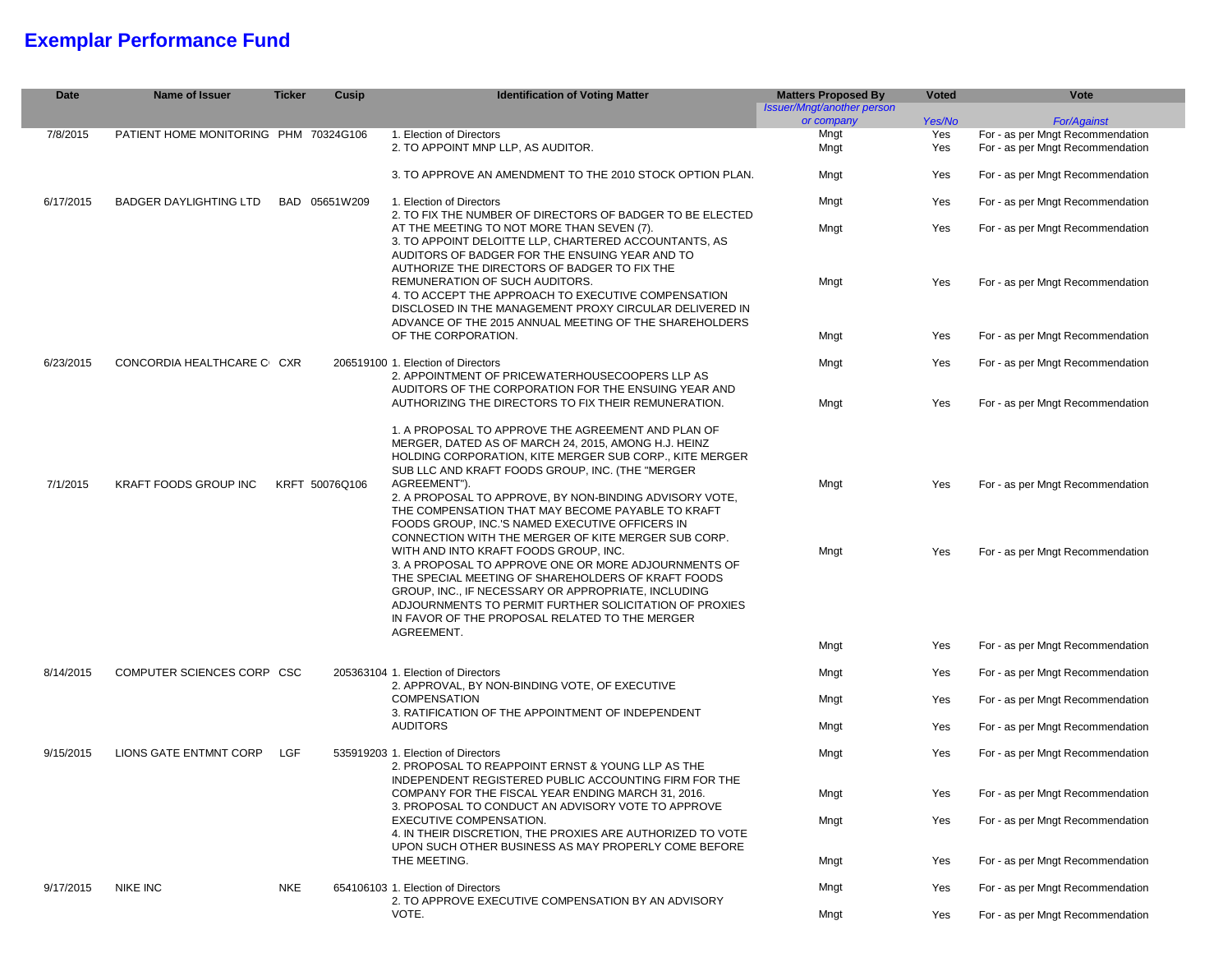|            |                                         |     |               | 3. TO AMEND THE ARTICLES OF INCORPORATION TO INCREASE<br>THE NUMBER OF AUTHORIZED SHARES OF COMMON STOCK.<br>4. TO RE-APPROVE THE EXECUTIVE PERFORMANCE SHARING PLAN<br>AS AMENDED.<br>5. TO APPROVE THE AMENDED AND RESTATED STOCK INCENTIVE<br>PLAN.<br>6. TO CONSIDER A SHAREHOLDER PROPOSAL REGARDING<br>POLITICAL CONTRIBUTIONS DISCLOSURE.<br>7. TO RATIFY THE APPOINTMENT OF PRICEWATERHOUSECOOPERS<br>LLP AS INDEPENDENT REGISTERED PUBLIC ACCOUNTING FIRM. | Mngt<br>Mngt<br>Mngt<br>Shareholder<br>Mngt | Yes<br>Yes<br>Yes<br>Yes<br>Yes | For - as per Mngt Recommendation<br>For - as per Mngt Recommendation<br>For - as per Mngt Recommendation<br>Against - as per Mngt Recommendation<br>For - as per Mngt Recommendation |
|------------|-----------------------------------------|-----|---------------|---------------------------------------------------------------------------------------------------------------------------------------------------------------------------------------------------------------------------------------------------------------------------------------------------------------------------------------------------------------------------------------------------------------------------------------------------------------------|---------------------------------------------|---------------------------------|--------------------------------------------------------------------------------------------------------------------------------------------------------------------------------------|
| 9/18/2015  | ALIMENTATION COUCHE-TAR ATD.B 01626P403 |     |               | 1. Election of Directors                                                                                                                                                                                                                                                                                                                                                                                                                                            | Mngt                                        | Yes                             | For - as per Mngt Recommendation                                                                                                                                                     |
|            |                                         |     |               | 2. APPOINTMENT OF PRICEWATERHOUSECOOPERS LLP AS<br>AUDITORS OF THE CORPORATION FOR THE ENSUING YEAR AND<br>AUTHORIZING THE DIRECTORS TO FIX THEIR REMUNERATION<br>3. CONSIDER AND, IF DEEMED ADVISABLE, ADOPT A SPECIAL<br>RESOLUTION (THE FULL TEXT OF WHICH IS REPRODUCED IN<br>APPENDIX C OF THE CORPORATION'S MANAGEMENT PROXY<br>CIRCULAR) FOR THE PURPOSE OF ADOPTING AMENDMENTS TO                                                                           | Mngt                                        | Yes                             | For - as per Mngt Recommendation                                                                                                                                                     |
|            |                                         |     |               | THE ARTICLES OF THE CORPORATION (THE FULL TEXT OF WHICH<br>IS REPRODUCED AS APPENDIX B OF THE CORPORATION'S<br>MANAGEMENT PROXY CIRCULAR), HAVING THE EFFECT OF, INTER<br>ALIA, AMENDING THE SHARE CAPITAL OF THE CORPORATION, ALL<br>AS MORE PARTICULARLY DESCRIBED IN THE CORPORATION'S<br>MANAGEMENT PROXY CIRCULAR                                                                                                                                              |                                             |                                 |                                                                                                                                                                                      |
|            |                                         |     |               | 4. HAREHOLDER PROPOSAL NO. 1 - "SAY ON PAY" ADVISORY VOTE<br>ON EXECUTIVE COMPENSATION EXAMINE THE SHAREHOLDER<br>PROPOSAL, AS SET OUT IN APPENDIX E OF THE CORPORATION'S                                                                                                                                                                                                                                                                                           | Mngt                                        | Yes                             | For - as per Mngt Recommendation                                                                                                                                                     |
|            |                                         |     |               | MANAGEMENT PROXY CIRCULAR<br>5. SHAREHOLDER PROPOSAL NO. 2 - DIRECTORS' COMPETENCIES:<br>SHORTCOMINGS IN SOCIAL RESPONSIBILITY AND ENVIRONMENT<br>EXAMINE THE SHAREHOLDER PROPOSAL, AS SET OUT IN<br>APPENDIX E OF THE CORPORATION'S MANAGEMENT PROXY                                                                                                                                                                                                               | Shareholder                                 | Yes                             | Against - as per Mngt Recommendation                                                                                                                                                 |
|            |                                         |     |               | <b>CIRCULAR</b><br>6. SHAREHOLDER PROPOSAL NO. 3 - EQUALITY OF THE SEXES<br>EXAMINE THE SHAREHOLDER PROPOSAL, AS SET OUT IN<br>APPENDIX E OF THE CORPORATION'S MANAGEMENT PROXY                                                                                                                                                                                                                                                                                     | Shareholder                                 | Yes                             | Against - as per Mngt Recommendation                                                                                                                                                 |
|            |                                         |     |               | <b>CIRCULAR</b><br>7. I/WE OWN, OR HAVE CONTROL OVER, CLASS A MULTIPLE VOTING                                                                                                                                                                                                                                                                                                                                                                                       | Shareholder                                 | Yes                             | Against - as per Mngt Recommendation                                                                                                                                                 |
|            |                                         |     |               | SHARES OF THE CORPORATION                                                                                                                                                                                                                                                                                                                                                                                                                                           | Mngt                                        | Yes                             | For - as per Mngt Recommendation                                                                                                                                                     |
|            |                                         |     |               | 1. ADOPTION OF THE AGREEMENT AND PLAN OF MERGER, DATED<br>AS OF JULY 2, 2015, AMONG AETNA INC. ("AETNA"), ECHO MERGER<br>SUB, INC., A DELAWARE CORPORATION AND WHOLLY OWNED<br>SUBSIDIARY OF AETNA, ECHO MERGER SUB, LLC, A DELAWARE<br>LIMITED LIABILITY COMPANY AND WHOLLY OWNED SUBSIDIARY OF<br>AETNA, AND HUMANA INC., AS IT MAY BE  (DUE TO SPACE LIMITS,                                                                                                     |                                             |                                 |                                                                                                                                                                                      |
| 10/19/2015 | <b>HUMANA INC</b>                       | HUM | 444859102     | SEE PROXY STATEMENT FOR FULL PROPOSAL).<br>2. ADJOURNMENT FROM TIME TO TIME OF THE SPECIAL MEETING.<br>IF NECESSARY, TO SOLICIT ADDITIONAL PROXIES IF THERE ARE<br>NOT SUFFICIENT VOTES TO ADOPT THE MERGER AGREEMENT AT<br>THE TIME OF THE SPECIAL MEETING OR ANY ADJOURNMENT OR                                                                                                                                                                                   | Mngt                                        | Yes                             | For - as per Mngt Recommendation                                                                                                                                                     |
|            |                                         |     |               | POSTPONEMENT THEREOF.<br>3. APPROVAL, ON AN ADVISORY (NON-BINDING) BASIS, OF<br>COMPENSATION THAT WILL OR MAY BE PAID OR PROVIDED BY<br>HUMANA TO ITS NAMED EXECUTIVE OFFICERS IN CONNECTION<br>WITH THE MERGER CONTEMPLATED BY THE MERGER                                                                                                                                                                                                                          | Mngt                                        | Yes                             | For - as per Mngt Recommendation                                                                                                                                                     |
|            |                                         |     |               | AGREEMENT.                                                                                                                                                                                                                                                                                                                                                                                                                                                          | Mngt                                        | Yes                             | For - as per Mngt Recommendation                                                                                                                                                     |
| 9/23/2015  | DIAGEO P L C                            |     | DEO 25243Q205 | 1. Election of Directors                                                                                                                                                                                                                                                                                                                                                                                                                                            | Mngt                                        | Yes                             | For - as per Mngt Recommendation                                                                                                                                                     |
|            |                                         |     |               | 2. DECLARATION OF FINAL DIVIDEND.                                                                                                                                                                                                                                                                                                                                                                                                                                   | Mngt                                        | Yes                             | For - as per Mngt Recommendation                                                                                                                                                     |
|            |                                         |     |               | 3. APPOINTMENT OF AUDITOR.                                                                                                                                                                                                                                                                                                                                                                                                                                          | Mngt                                        | Yes                             | For - as per Mngt Recommendation                                                                                                                                                     |
|            |                                         |     |               | 4. REMUNERATION OF AUDITOR.                                                                                                                                                                                                                                                                                                                                                                                                                                         | Mngt                                        | Yes                             | For - as per Mngt Recommendation                                                                                                                                                     |
|            |                                         |     |               | 5. AUTHORITY TO ALLOT SHARES.                                                                                                                                                                                                                                                                                                                                                                                                                                       | Mngt                                        | Yes                             | For - as per Mngt Recommendation                                                                                                                                                     |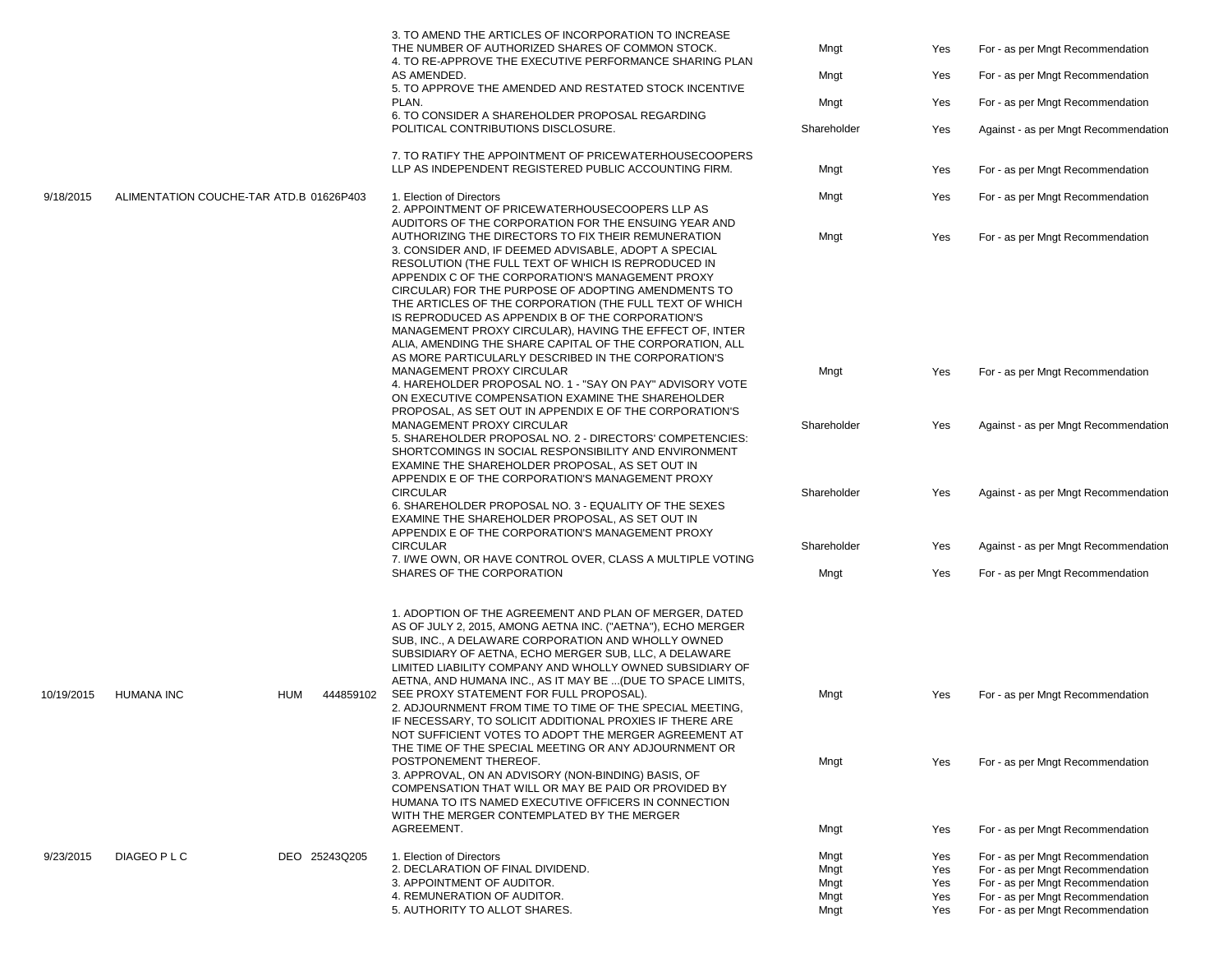|            |                       |                 | 6. DISAPPLICATION OF PRE-EMPTION RIGHTS.<br>7. AUTHORITY TO PURCHASE OWN ORDINARY SHARES.<br>8. AUTHORITY TO MAKE POLITICAL DONATIONS AND/OR TO INCUR                                                                                                                                                                                         | Mngt<br>Mngt | Yes<br>Yes | For - as per Mngt Recommendation<br>For - as per Mngt Recommendation         |
|------------|-----------------------|-----------------|-----------------------------------------------------------------------------------------------------------------------------------------------------------------------------------------------------------------------------------------------------------------------------------------------------------------------------------------------|--------------|------------|------------------------------------------------------------------------------|
|            |                       |                 | POLITICAL EXPENDITURE IN THE EU.                                                                                                                                                                                                                                                                                                              | Mngt         | Yes        | For - as per Mngt Recommendation                                             |
| 11/17/2015 | <b>CIMPRESS NV</b>    |                 | CMPR NL0009272269 1. Election of Directors                                                                                                                                                                                                                                                                                                    | Mngt         | Yes        | For - as per Mngt Recommendation                                             |
|            |                       |                 | 2. VOTE ON A NON-BINDING "SAY ON PAY" PROPOSAL REGARDING<br>THE COMPENSATION OF OUR NAMED EXECUTIVE OFFICERS.<br>3. ADOPT OUR STATUTORY ANNUAL ACCOUNTS FOR THE FISCAL                                                                                                                                                                        | Mngt         | Yes        | For - as per Mngt Recommendation                                             |
|            |                       |                 | YEAR ENDED JUNE 30, 2015.<br>4. DISCHARGE THE MEMBERS OF OUR SUPERVISORY BOARD FROM<br>LIABILITY WITH RESPECT TO THE EXERCISE OF THEIR DUTIES                                                                                                                                                                                                 | Mngt         | Yes        | For - as per Mngt Recommendation                                             |
|            |                       |                 | DURING THE YEAR ENDED JUNE 30, 2015.<br>5. AUTHORIZE THE MANAGEMENT BOARD. ACTING WITH THE<br>APPROVAL OF THE  (DUE TO SPACE LIMITS, SEE PROXY                                                                                                                                                                                                | Mngt         | Yes        | For - as per Mngt Recommendation                                             |
|            |                       |                 | STATEMENT FOR FULL PROPOSAL).<br>6. AUTHORIZE THE MANAGEMENT BOARD, ACTING WITH THE<br>APPROVAL OF THE SUPERVISORY BOARD, TO ISSUE UP TO A<br>MAXIMUM OF 10% OF OUR OUTSTANDING SHARE CAPITAL AND AN<br>ADDITIONAL 10% OF OUR OUTSTANDING SHARE CAPITAL IN                                                                                    | Mngt         | Yes        | For - as per Mngt Recommendation                                             |
|            |                       |                 | CONNECTION WITH ACQUISITION ACTIVITY UNTIL MAY 17, 2017.<br>7. AUTHORIZE THE MANAGEMENT BOARD, WITH THE APPROVAL OF<br>THE SUPERVISORY BOARD, TO EXCLUDE OR RESTRICT OUR<br>SHAREHOLDERS' PREEMPTIVE RIGHTS WITH RESPECT TO<br>ORDINARY SHARES AND RIGHTS TO SUBSCRIBE FOR ORDINARY<br>SHARES ISSUED OR GRANTED BY THE MANAGEMENT BOARD UNTIL | Mngt         | Yes        | For - as per Mngt Recommendation                                             |
|            |                       |                 | MAY 17, 2017.<br>8. APPOINT PRICEWATERHOUSECOOPERS LLP AS OUR<br>INDEPENDENT REGISTERED PUBLIC ACCOUNTING FIRM FOR THE                                                                                                                                                                                                                        | Mngt         | Yes        | For - as per Mngt Recommendation                                             |
|            |                       |                 | FISCAL YEAR ENDING JUNE 30, 2016.                                                                                                                                                                                                                                                                                                             | Mngt         | Yes        | For - as per Mngt Recommendation                                             |
| 14-Dec-15  | <b>DHX</b> Media      | DHX.B           | 252406707 1. Election of Directors<br>2. TO RE-APPOINT PRICEWATERHOUSECOOPERS LLP AS<br>AUDITORS OF THE CORPORATION FOR THE ENSUING YEAR AND                                                                                                                                                                                                  | Mngt         | Yes        | For - as per Mngt Recommendation                                             |
|            |                       |                 | AUTHORIZE THE BOARD OF DIRECTORS TO FIX THE AUDITORS'<br>REMUNERATION.<br>3. TO APPROVE THE PERFORMANCE SHARE UNIT PLAN AS A<br>TREASURY BASED PLAN AND TO RESERVE COMMON VOTING<br>SHARES AND VARIABLE VOTING SHARES OF THE COMPANY FROM                                                                                                     | Mngt         | Yes        | For - as per Mngt Recommendation                                             |
|            |                       |                 | TREASURY UNDER THE PERFORMANCE SHARE UNIT PLAN.<br>1. TO CONSIDER AND, IF THOUGHT ADVISABLE, TO PASS A SPECIAL<br>RESOLUTION (THE "ARRANGEMENT RESOLUTION") TO APPROVE A<br>PLAN OF ARRANGEMENT INVOLVING, AMONG OTHERS, THE<br>COMPANY, HONEYWELL LIMITED/HONEYWELL LIMITÉE AND<br>HONEYWELL INTERNATIONAL INC. PURSUANT TO SECTION 192 OF   | Mngt         | Yes        | For - as per Mngt Recommendation                                             |
|            |                       |                 | THE CANADA BUSINESS CORPORATIONS ACT. THE FULL TEXT OF<br>THE ARRANGEMENT RESOLUTION IS SET FORTH IN APPENDIX "A"                                                                                                                                                                                                                             |              |            |                                                                              |
| 1/21/2016  | COM DEV INTL LTD      | CDV             | 199907106 TO THE ACCOMPANYING CIRCULAR.                                                                                                                                                                                                                                                                                                       | Mngt         | Yes        | For - as per Mngt Recommendation                                             |
| 1/26/2016  | <b>GROUPE CGI INC</b> | GIB.A 39945C109 | 1. Election of Directors<br>2. APPOINTMENT OF ERNST & YOUNG LLP AS AUDITORS AND                                                                                                                                                                                                                                                               | Mngt         | Yes        | For - as per Mngt Recommendation                                             |
|            |                       |                 | AUTHORIZATION TO THE AUDIT AND RISK MANAGEMENT<br>COMMITTEE TO FIX THEIR REMUNERATION<br>3. SEPARATE DISCLOSURE OF VOTING RESULTS BY CLASSES OF                                                                                                                                                                                               | Mngt         | Yes        | For - as per Mngt Recommendation                                             |
|            |                       |                 | <b>SHARES</b><br>4. ADVISORY VOTE ON THE COMPENSATION OF EXECUTIVES.                                                                                                                                                                                                                                                                          | Mngt<br>Mngt | Yes<br>Yes | Against - as per Mngt Recommendation<br>Against - as per Mngt Recommendation |
| 2/3/2016   | VISA INC.             | 92826C839<br>V  | 1. Election of Directors<br>2. ADVISORY VOTE TO APPROVE EXECUTIVE COMPENSATION.                                                                                                                                                                                                                                                               | Mngt<br>Mngt | Yes<br>Yes | For - as per Mngt Recommendation<br>For - as per Mngt Recommendation         |
|            |                       |                 | 3. APPROVAL OF VISA INC. 2007 EQUITY INCENTIVE COMPENSATION<br>PLAN, AS AMENDED AND RESTATED.                                                                                                                                                                                                                                                 | Mngt         | Yes        | For - as per Mngt Recommendation                                             |
|            |                       |                 | 4. APPROVAL OF VISA INC. INCENTIVE PLAN, AS AMENDED AND<br>RESTATED.                                                                                                                                                                                                                                                                          | Mngt         | Yes        | For - as per Mngt Recommendation                                             |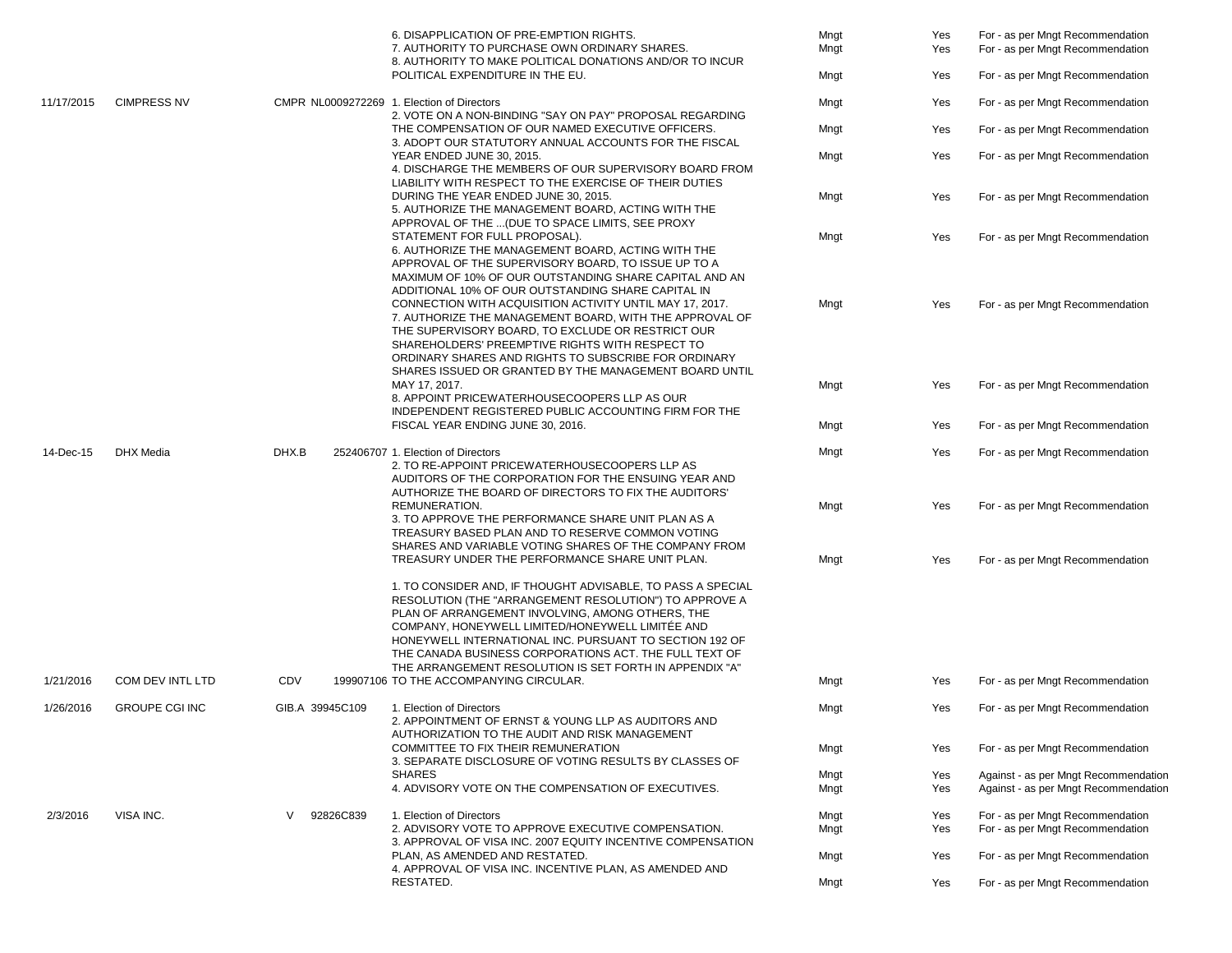|           |                             |            |               | 5. RATIFICATION OF THE APPOINTMENT OF KPMG LLP AS OUR<br><b>INDEPENDENT REGISTERED PUBLIC ACCOUNTING FIRM FOR THE</b><br>2016 FISCAL YEAR.                                                                                                                                                                                                                    | Mngt        | Yes | For - as per Mngt Recommendation     |
|-----------|-----------------------------|------------|---------------|---------------------------------------------------------------------------------------------------------------------------------------------------------------------------------------------------------------------------------------------------------------------------------------------------------------------------------------------------------------|-------------|-----|--------------------------------------|
| 2/1/2016  | <b>ENERGIZER HLDGS INC</b>  |            | ENR 29272W109 | 1. Election of Directors<br>2. RATIFICATION OF APPOINTMENT OF<br>PRICEWATERHOUSECOOPERS LLP AS INDEPENDENT REGISTERED                                                                                                                                                                                                                                         | Mngt        | Yes | For - as per Mngt Recommendation     |
|           |                             |            |               | PUBLIC ACCOUNTING FIRM                                                                                                                                                                                                                                                                                                                                        | Mngt        | Yes | For - as per Mngt Recommendation     |
|           |                             |            |               | 3. NON-BINDING ADVISORY VOTE ON EXECUTIVE COMPENSATION<br>4. NON-BINDING ADVISORY VOTE ON THE FREQUENCY OF                                                                                                                                                                                                                                                    | Mngt        | Yes | For - as per Mngt Recommendation     |
|           |                             |            |               | ADVISORY VOTES ON EXECUTIVE COMPENSATION<br>5. APPROVAL OF THE MATERIAL TERMS OF THE PERFORMANCE<br>GOALS UNDER THE ENERGIZER HOLDINGS, INC. EQUITY INCENTIVE                                                                                                                                                                                                 | Mngt        | Yes | 1 year - as per Mngt Recommendation  |
|           |                             |            |               | <b>PLAN</b><br>6. APPROVAL OF THE MATERIAL TERMS OF THE PERFORMANCE                                                                                                                                                                                                                                                                                           | Mngt        | Yes | For - as per Mngt Recommendation     |
|           |                             |            |               | GOALS UNDER THE ENERGIZER HOLDINGS, INC. EXECUTIVE<br>OFFICER BONUS PLAN                                                                                                                                                                                                                                                                                      | Mngt        | Yes | For - as per Mngt Recommendation     |
| 4/5/2016  | SANDVINE CORP               |            | SVC 800213100 | 1. Election of Directors<br>2. APPOINTMENT OF PRICEWATERHOUSECOOPERS LLP AS<br>AUDITOR AND AUTHORIZATION OF THE CORPORATION'S                                                                                                                                                                                                                                 | Mngt        | Yes | For - as per Mngt Recommendation     |
|           |                             |            |               | DIRECTORS TO FIX THE REMUNERATION TO BE PAID TO THE<br>AUDITORS.                                                                                                                                                                                                                                                                                              | Mngt        | Yes | For - as per Mngt Recommendation     |
|           |                             |            |               | 3. TO PASS AN ORDINARY RESOLUTION IN THE FORM INCLUDED IN<br>THE CORPORATION'S INFORMATION CIRCULAR DATED FEBRUARY<br>26, 2016, TO APPROVE THE STOCK OPTION PLAN AMENDMENTS<br>4. TO PASS AN ORDINARY RESOLUTION IN THE FORM INCLUDED IN<br>THE CORPORATION'S INFORMATION CIRCULAR DATED FEBRUARY<br>26, 2016, TO RECONFIRM THE UNALLOCATED OPTIONS UNDER THE | Mngt        | Yes | For - as per Mngt Recommendation     |
|           |                             |            |               | STOCK OPTION PLAN AND APPROVE THE STOCK OPTION PLAN<br>UNTIL APRIL 7, 2019.                                                                                                                                                                                                                                                                                   | Mngt        | Yes | For - as per Mngt Recommendation     |
| 3/7/2016  | <b>ENGHOUSE SYSTEMS LTD</b> | ESL        |               | 292949104 1. Election of Directors<br>2. APPOINTMENT OF PRICEWATERHOUSECOOPERS LLP AS                                                                                                                                                                                                                                                                         | Mngt        | Yes | For - as per Mngt Recommendation     |
|           |                             |            |               | AUDITOR OF THE CORPORATION FOR THE ENSUING YEAR AND<br>AUTHORIZING THE DIRECTORS TO FIX THEIR REMUNERATION.                                                                                                                                                                                                                                                   | Mngt        | Yes | For - as per Mngt Recommendation     |
| 3/3/2016  | <b>WALT DISNEY CO/THE</b>   | <b>DIS</b> |               | 254687106 1. Election of Directors<br>2. TO RATIFY THE APPOINTMENT OF PRICEWATERHOUSECOOPERS<br>LLP AS THE COMPANY'S REGISTERED PUBLIC ACCOUNTANTS FOR                                                                                                                                                                                                        | Mngt        | Yes | For - as per Mngt Recommendation     |
|           |                             |            |               | 2016.<br>3. TO APPROVE THE ADVISORY RESOLUTION ON EXECUTIVE                                                                                                                                                                                                                                                                                                   | Mngt        | Yes | For - as per Mngt Recommendation     |
|           |                             |            |               | COMPENSATION.<br>4. TO APPROVE THE AMENDMENT TO THE RESTATED CERTIFICATE                                                                                                                                                                                                                                                                                      | Mngt        | Yes | For - as per Mngt Recommendation     |
|           |                             |            |               | OF INCORPORATION.<br>5. TO APPROVE THE SHAREHOLDER PROPOSAL RELATING TO                                                                                                                                                                                                                                                                                       | Mngt        | Yes | For - as per Mngt Recommendation     |
|           |                             |            |               | SIMPLE MAJORITY VOTE.<br>6. TO APPROVE THE SHAREHOLDER PROPOSAL RELATING TO                                                                                                                                                                                                                                                                                   | Shareholder | Yes | Against - as per Mngt Recommendation |
|           |                             |            |               | LOBBYING DISCLOSURE.                                                                                                                                                                                                                                                                                                                                          | Shareholder | Yes | Against - as per Mngt Recommendation |
| 04/25/206 | HONEYWELL INTERNATIONAL HON |            |               | 438516106 1. Election of Directors                                                                                                                                                                                                                                                                                                                            | Mngt        | Yes | For - as per Mngt Recommendation     |
|           |                             |            |               | 2. APPROVAL OF INDEPENDENT ACCOUNTANTS.                                                                                                                                                                                                                                                                                                                       | Mngt        | Yes | For - as per Mngt Recommendation     |
|           |                             |            |               | 3. ADVISORY VOTE TO APPROVE EXECUTIVE COMPENSATION<br>4. 2016 STOCK INCENTIVE PLAN OF HONEYWELL INTERNATIONAL                                                                                                                                                                                                                                                 | Mngt        | Yes | For - as per Mngt Recommendation     |
|           |                             |            |               | INC. AND ITS AFFILIATES.<br>5. 2016 STOCK PLAN FOR NON-EMPLOYEE DIRECTORS OF                                                                                                                                                                                                                                                                                  | Mngt        | Yes | For - as per Mngt Recommendation     |
|           |                             |            |               | HONEYWELL INTERNATIONAL INC.                                                                                                                                                                                                                                                                                                                                  | Mngt        | Yes | For - as per Mngt Recommendation     |
|           |                             |            |               | 6. INDEPENDENT BOARD CHAIRMAN.                                                                                                                                                                                                                                                                                                                                | Shareholder | Yes | Against - as per Mngt Recommendation |
|           |                             |            |               | 7. RIGHT TO ACT BY WRITTEN CONSENT.                                                                                                                                                                                                                                                                                                                           | Shareholder | Yes | Against - as per Mngt Recommendation |
|           |                             |            |               | 8. POLITICAL LOBBYING AND CONTRIBUTIONS.                                                                                                                                                                                                                                                                                                                      | Shareholder | Yes | Against - as per Mngt Recommendation |
| 05-May-16 | REYNOLDS AMERICAN INC.      | RAI        |               | 761713106 1. Election of Directors<br>2. AMENDMENT TO ARTICLES OF INCORPORATION TO DECLASSIFY                                                                                                                                                                                                                                                                 | Mngt        | Yes | For - as per Mngt Recommendation     |
|           |                             |            |               | THE BOARD OF DIRECTORS                                                                                                                                                                                                                                                                                                                                        | Mngt        | Yes | For - as per Mngt Recommendation     |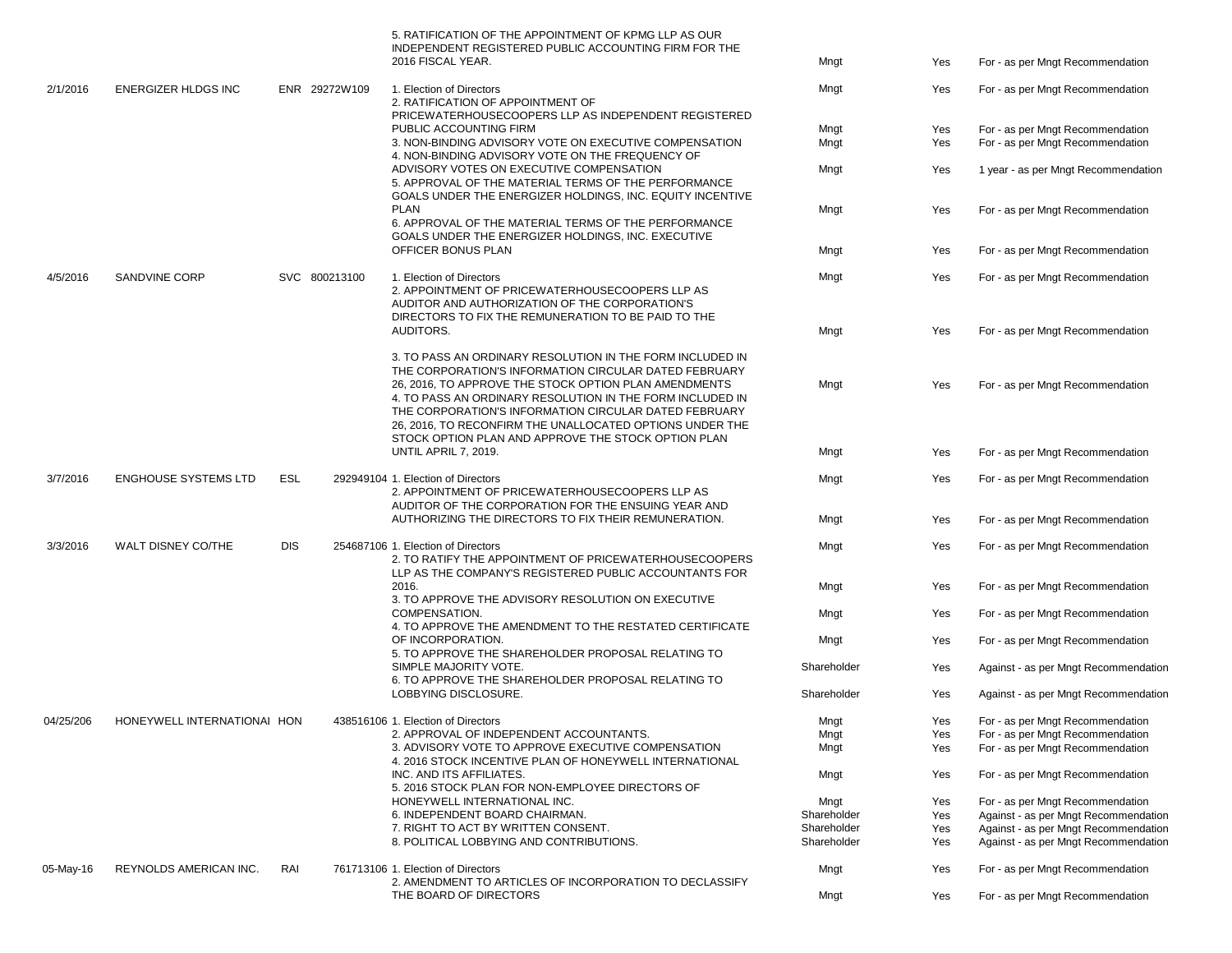|           |                                        |            |                                                                                        | 3. AMENDMENT TO ARTICLES OF INCORPORATION TO INCREASE<br>THE NUMBER OF AUTHORIZED SHARES OF RAI COMMON STOCK                                                                                                                                                                                   | Mngt        | Yes | For - as per Mngt Recommendation     |
|-----------|----------------------------------------|------------|----------------------------------------------------------------------------------------|------------------------------------------------------------------------------------------------------------------------------------------------------------------------------------------------------------------------------------------------------------------------------------------------|-------------|-----|--------------------------------------|
|           |                                        |            |                                                                                        | 4. ADVISORY VOTE TO APPROVE THE COMPENSATION OF NAMED                                                                                                                                                                                                                                          |             |     |                                      |
|           |                                        |            |                                                                                        | <b>EXECUTIVE OFFICERS</b><br>5. RATIFICATION OF THE APPOINTMENT OF KPMG LLP AS                                                                                                                                                                                                                 | Mngt        | Yes | For - as per Mngt Recommendation     |
|           |                                        |            |                                                                                        | INDEPENDENT REGISTERED PUBLIC ACCOUNTING FIRM FOR 2016<br>6. SHAREHOLDER PROPOSAL ON ADOPTION OF PAYOUT POLICY                                                                                                                                                                                 | Mngt        | Yes | For - as per Mngt Recommendation     |
|           |                                        |            |                                                                                        | PREFERENCE FOR SHARE REPURCHASES                                                                                                                                                                                                                                                               | Shareholder | Yes | Against - as per Mngt Recommendation |
|           |                                        |            |                                                                                        | 7. SHAREHOLDER PROPOSAL ON MEDIATION OF ALLEGED HUMAN<br>RIGHTS VIOLATIONS                                                                                                                                                                                                                     | Shareholder | Yes | Against - as per Mngt Recommendation |
| 12-May-16 | WHITEWAVE FOODS CO                     | WWAV       |                                                                                        | 966244105 1. Election of Directors<br>2. TO APPROVE, ON AN ADVISORY BASIS, OUR EXECUTIVE                                                                                                                                                                                                       | Mngt        | Yes | For - as per Mngt Recommendation     |
|           |                                        |            |                                                                                        | COMPENSATION.<br>3. RATIFY THE APPOINTMENT OF DELOITTE & TOUCHE LLP AS OUR                                                                                                                                                                                                                     | Mngt        | Yes | For - as per Mngt Recommendation     |
|           |                                        |            |                                                                                        | INDEPENDENT AUDITOR FOR 2016.                                                                                                                                                                                                                                                                  | Mngt        | Yes | For - as per Mngt Recommendation     |
| 4/29/2016 | A&W REVENUE ROYALTIES IN AW 000255109  |            |                                                                                        | 1. Election of Directors<br>2. TO APPOINT PRICEWATERHOUSECOOPERS LLP, CHARTERED<br>ACCOUNTANTS, AS AUDITORS OF THE FUND FOR THE ENSUING<br>YEAR AND TO AUTHORIZE THE TRUSTEES TO FIX THEIR                                                                                                     | Mngt        | Yes | For - as per Mngt Recommendation     |
|           |                                        |            |                                                                                        | REMUNERATION.                                                                                                                                                                                                                                                                                  | Mngt        | Yes | For - as per Mngt Recommendation     |
| 4/27/2016 | <b>BCE INC</b>                         |            | BCE 05534B760                                                                          | 1. Election of Directors                                                                                                                                                                                                                                                                       | Mngt        | Yes | For - as per Mngt Recommendation     |
|           |                                        |            |                                                                                        | 2. APPOINTMENT OF DELOITTE LLP AS AUDITORS.<br>3. ADVISORY RESOLUTION ON EXECUTIVE COMPENSATION AS                                                                                                                                                                                             | Mngt        | Yes | For - as per Mngt Recommendation     |
|           |                                        |            |                                                                                        | DESCRIBED IN THE MANAGEMENT PROXY CIRCULAR.                                                                                                                                                                                                                                                    | Mngt        | Yes | For - as per Mngt Recommendation     |
|           |                                        |            |                                                                                        | 4. Shareholder proposals                                                                                                                                                                                                                                                                       | Shareholder | Yes | Against - as per Mngt Recommendation |
| 4/25/2016 | CANADIAN NATL RAILWAY CC CNR 136375102 |            |                                                                                        | 1. Election of Directors                                                                                                                                                                                                                                                                       | Mngt        | Yes | For - as per Mngt Recommendation     |
|           |                                        |            |                                                                                        | 2. APPOINTMENT OF KPMG LLP AS AUDITORS<br>3. NON-BINDING ADVISORY RESOLUTION TO ACCEPT THE<br>APPROACH TO EXECUTIVE COMPENSATION DISCLOSED IN THE                                                                                                                                              | Mngt        | Yes | For - as per Mngt Recommendation     |
|           |                                        |            |                                                                                        | ACCOMPANYING MANAGEMENT INFORMATION CIRCULAR<br>4. SHAREHOLDER PROPOSAL: REQUEST FOR PROPOSALS FOR THE                                                                                                                                                                                         | Mngt        | Yes | For - as per Mngt Recommendation     |
|           |                                        |            |                                                                                        | AUDIT ENGAGEMENT.                                                                                                                                                                                                                                                                              | Shareholder | Yes | Against - as per Mngt Recommendation |
| 5/12/2016 | <b>ENBRIDGE INC</b>                    |            | ENB 29250N105                                                                          | 1. Election of Directors                                                                                                                                                                                                                                                                       | Mngt        | Yes | For - as per Mngt Recommendation     |
|           |                                        |            |                                                                                        | 2. APPOINT PRICEWATERHOUSECOOPERS LLP AS AUDITORS.<br>3. VOTE ON OUR APPROACH TO EXECUTIVE COMPENSATION.<br>WHILE THIS VOTE IS NON-BINDING, IT GIVES SHAREHOLDERS AN                                                                                                                           | Mngt        | Yes | For - as per Mngt Recommendation     |
|           |                                        |            |                                                                                        | OPPORTUNITY TO PROVIDE IMPORTANT INPUT TO OUR BOARD<br>4. VOTE ON THE SHAREHOLDER PROPOSAL SET OUT IN APPENDIX<br>A TO OUR MANAGEMENT INFORMATION CIRCULAR DATED MARCH<br>8, 2016 REGARDING REQUEST FOR PROPOSALS FOR THE<br>ENGAGEMENT OF THE EXTERNAL AUDITOR EVERY EIGHT YEARS.             | Mngt        | Yes | For - as per Mngt Recommendation     |
|           |                                        |            |                                                                                        |                                                                                                                                                                                                                                                                                                | Shareholder | Yes | Against - as per Mngt Recommendation |
| 4/14/2016 | <b>FIRSTSERVICE CORP</b>               |            | FSV 33767E103<br>1. Election of Directors<br>CHARTERED ACCOUNTANTS AND LICENSED PUBLIC | 2. APPOINTMENT OF PRICEWATERHOUSECOOPERS LLP.<br>ACCOUNTANTS AS AUDITORS OF THE CORPORATION FOR THE                                                                                                                                                                                            | Mngt        | Yes | For - as per Mngt Recommendation     |
|           |                                        |            |                                                                                        | ENSUING YEAR AND AUTHORIZING THE DIRECTORS TO FIX THEIR<br><b>REMUNERATION</b><br>3. APPROVING AN AMENDMENT TO THE FIRSTSERVICE STOCK<br>OPTION PLAN TO INCREASE THE MAXIMUM NUMBER OF<br>SUBORDINATE VOTING SHARES RESERVED FOR ISSUANCE<br>PURSUANT TO THE EXERCISE OF STOCK OPTIONS GRANTED | Mngt        | Yes | For - as per Mngt Recommendation     |
|           |                                        |            |                                                                                        | THEREUNDER                                                                                                                                                                                                                                                                                     | Mngt        | Yes | For - as per Mngt Recommendation     |
| 5/5/2016  | <b>LOBLAW COMPANIES LTD</b>            |            | 539481101                                                                              | 1. Election of Directors                                                                                                                                                                                                                                                                       | Mngt        | Yes | For - as per Mngt Recommendation     |
|           |                                        |            |                                                                                        | 2. APPOINTMENT OF KPMG LLP AS AUDITOR AND AUTHORIZATION<br>OF THE DIRECTORS TO FIX THE AUDITOR'S REMUNERATION.                                                                                                                                                                                 | Mngt        | Yes | For - as per Mngt Recommendation     |
| 4/27/2016 | PRAIRIESKY ROYALTY LTD                 | <b>PSK</b> |                                                                                        | 739721108 1. Election of Directors                                                                                                                                                                                                                                                             | Mngt        | Yes | For - as per Mngt Recommendation     |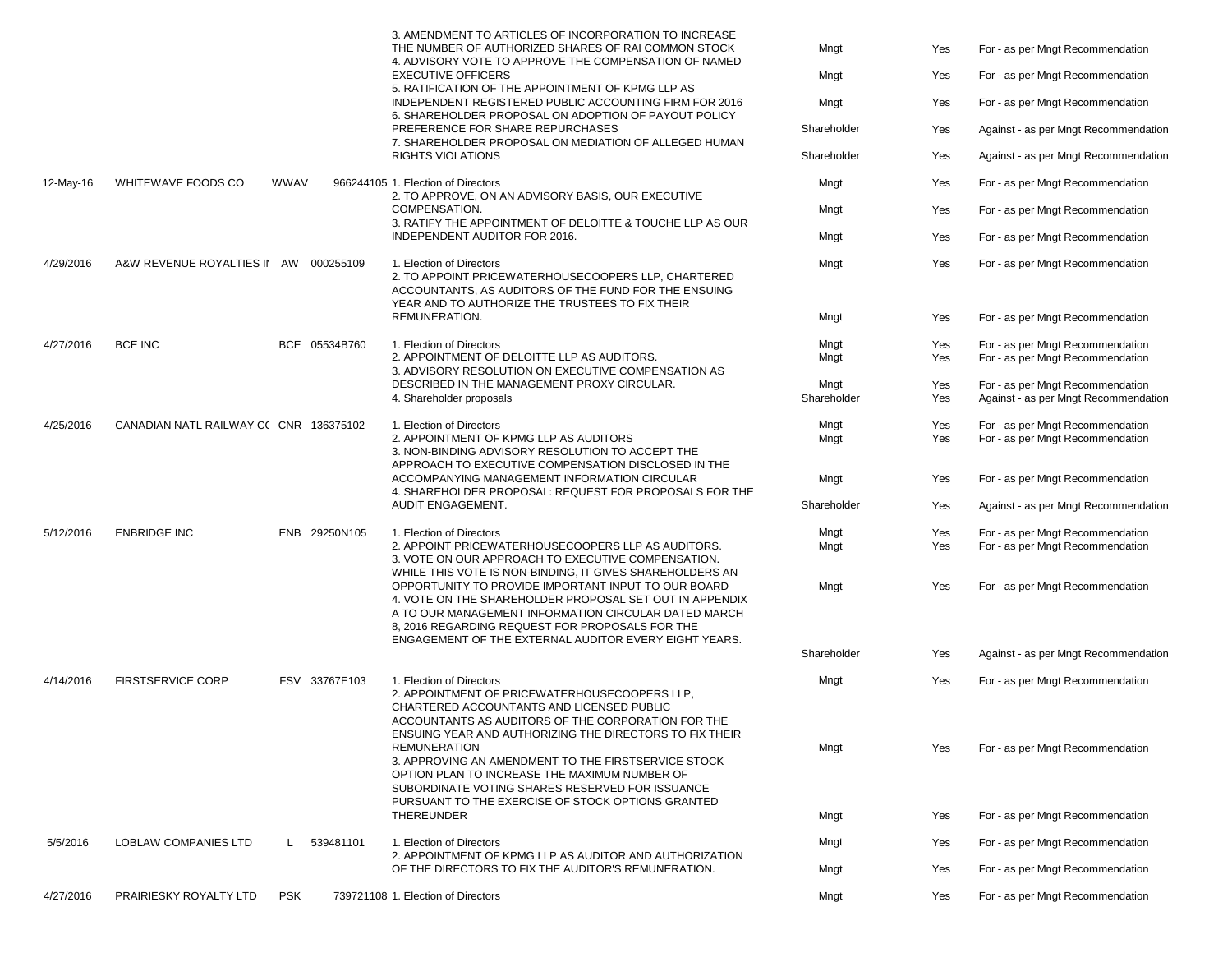|           |                              |            |              | 2. APPOINTMENT OF KPMG LLP, CHARTERED ACCOUNTANTS AS<br>AUDITORS OF THE CORPORATION FOR THE ENSUING YEAR AND<br>AUTHORIZING THE DIRECTORS TO FIX THEIR REMUNERATION.                                                                           | Mngt                                                                                                                                                                                                           | Yes        | For - as per Mngt Recommendation                                     |                                  |
|-----------|------------------------------|------------|--------------|------------------------------------------------------------------------------------------------------------------------------------------------------------------------------------------------------------------------------------------------|----------------------------------------------------------------------------------------------------------------------------------------------------------------------------------------------------------------|------------|----------------------------------------------------------------------|----------------------------------|
| 02-May-16 | PURE TECHNOLOGIES LTD        | <b>PUR</b> |              | 745915108 1. Election of Directors                                                                                                                                                                                                             | Mngt                                                                                                                                                                                                           | Yes        | For - as per Mngt Recommendation                                     |                                  |
|           |                              |            |              | 2. TO FIX THE NUMBER OF DIRECTORS TO BE ELECTED AT THE<br>MEETING AT EIGHT (8).<br>3. APPOINTMENT OF KPMG LLP, CHARTERED ACCOUNTANTS AS<br>AUDITORS OF THE CORPORATION FOR THE ENSUING YEAR AND                                                | Mngt                                                                                                                                                                                                           | Yes        | For - as per Mngt Recommendation                                     |                                  |
|           |                              |            |              | AUTHORIZING THE DIRECTORS TO FIX THEIR REMUNERATION.<br>4. TO CONFIRM THE AMENDED AND RESTATED BY-LAW NO. 1 OF<br>THE CORPORATION, AS MORE PARTICULARLY DESCRIBED IN THE                                                                       | Mngt                                                                                                                                                                                                           | Yes        | For - as per Mngt Recommendation                                     |                                  |
|           |                              |            |              | INFORMATION CIRCULAR.                                                                                                                                                                                                                          | Mngt                                                                                                                                                                                                           | Yes        | For - as per Mngt Recommendation                                     |                                  |
| 4/26/2016 | STELLA-JONES INC             |            | SJ 85853F105 | 1. Election of Directors<br>2. APPOINTMENT OF PRICEWATERHOUSECOOPERS LLP AS<br>AUDITORS OF THE CORPORATION FOR THE ENSUING YEAR AND<br>AUTHORIZING THE DIRECTORS TO FIX THEIR REMUNERATION.                                                    | Mngt                                                                                                                                                                                                           | Yes        | For - as per Mngt Recommendation                                     |                                  |
|           |                              |            |              |                                                                                                                                                                                                                                                | Mngt                                                                                                                                                                                                           | Yes        | For - as per Mngt Recommendation                                     |                                  |
| 4/22/2016 | TOWER INTERNATIONAL INC TOWR |            |              | 891826109 1. Election of Directors<br>2. ADVISORY VOTE ON EXECUTIVE COMPENSATION.                                                                                                                                                              | Mngt<br>Mngt                                                                                                                                                                                                   | Yes<br>Yes | For - as per Mngt Recommendation<br>For - as per Mngt Recommendation |                                  |
|           |                              |            |              | 3. RATIFICATION OF THE APPOINTMENT OF DELOITTE & TOUCHE<br>LLP, AS THE COMPANY'S REGISTERED PUBLIC ACCOUNTING FIRM                                                                                                                             |                                                                                                                                                                                                                |            |                                                                      |                                  |
|           |                              |            |              | FOR THE FISCAL YEAR ENDING DECEMBER 31, 2016.                                                                                                                                                                                                  | Mngt                                                                                                                                                                                                           | Yes        | For - as per Mngt Recommendation                                     |                                  |
| 4/25/2016 | TOROMONT INDUSTRIES LTD TIH  |            |              | 891102105 1. Election of Directors<br>2. TO APPOINT ERNST & YOUNG LLP, CHARTERED PROFESSIONAL<br>ACCOUNTANTS, AS AUDITORS OF THE CORPORATION UNTIL THE<br>NEXT ANNUAL GENERAL MEETING AT A REMUNERATION TO BE                                  | Mngt                                                                                                                                                                                                           | Yes        | For - as per Mngt Recommendation                                     |                                  |
|           |                              |            |              | FIXED BY THE DIRECTORS OF THE CORPORATION.<br>3. TO APPROVE A NON-BINDING RESOLUTION ACCEPTING THE<br>CORPORATION'S APPROACH TO EXECUTIVE COMPENSATION, AS                                                                                     | Mngt                                                                                                                                                                                                           | Yes        | For - as per Mngt Recommendation                                     |                                  |
|           |                              |            |              | DESCRIBED ON PAGE 20 OF THE CORPORATION'S CIRCULAR.                                                                                                                                                                                            | Mngt                                                                                                                                                                                                           | Yes        | For - as per Mngt Recommendation                                     |                                  |
| 4/20/2016 | <b>TRANSALTA CORP</b>        | TA         | 89346D107    | 1. Election of Directors<br>2. APPOINTMENT OF ERNST & YOUNG LLP AS AUDITORS AT A<br>REMUNERATION TO BE FIXED BY THE BOARD OF DIRECTORS.<br>3. RESOLUTION CONFIRMING THE COMPANY'S SHAREHOLDER<br>RIGHTS PLAN, AS DESCRIBED IN THE ACCOMPANYING | Mngt                                                                                                                                                                                                           | Yes        | For - as per Mngt Recommendation                                     |                                  |
|           |                              |            |              |                                                                                                                                                                                                                                                | Mngt                                                                                                                                                                                                           | Yes        | For - as per Mngt Recommendation                                     |                                  |
|           |                              |            |              | MANAGEMENT PROXY CIRCULAR.<br>4. ADVISORY VOTE TO ACCEPT MANAGEMENT'S APPROACH TO<br>EXECUTIVE COMPENSATION, AS DESCRIBED IN THE                                                                                                               | Mngt                                                                                                                                                                                                           | Yes        | For - as per Mngt Recommendation                                     |                                  |
|           |                              |            |              | ACCOMPANYING MANAGEMENT PROXY CIRCULAR.                                                                                                                                                                                                        | Mngt                                                                                                                                                                                                           | Yes        | For - as per Mngt Recommendation                                     |                                  |
| 5/11/2016 | <b>CINEPLEX INC</b>          | <b>CGX</b> |              | 172454100 1. Election of Directors<br>2. THE APPOINTMENT OF PRICEWATERHOUSECOOPERS LLP AS<br>AUDITORS OF THE CORPORATION AND THE AUTHORIZATION OF                                                                                              | Mngt                                                                                                                                                                                                           | Yes        | For - as per Mngt Recommendation                                     |                                  |
|           |                              |            |              | THE DIRECTORS TO FIX THEIR REMUNERATION:<br>3. NON-BINDING SAY-ON-PAY ADVISORY RESOLUTION SET FORTH<br>IN THE ACCOMPANYING MANAGEMENT INFORMATION CIRCULAR<br>ON THE CORPORATION'S APPROACH TO EXECUTIVE<br>COMPENSATION.                      | Mngt                                                                                                                                                                                                           | Yes        | For - as per Mngt Recommendation                                     |                                  |
|           |                              |            |              |                                                                                                                                                                                                                                                | Mngt                                                                                                                                                                                                           | Yes        | For - as per Mngt Recommendation                                     |                                  |
| 5/11/2016 | <b>CANADIAN TIRE LTD</b>     | CTC/A      |              | 136681202 1. Election of Directors                                                                                                                                                                                                             | Mngt                                                                                                                                                                                                           | Yes        | For - as per Mngt Recommendation                                     |                                  |
| 5/10/2016 | MANITOBA TELECOM SERVIC MBT  |            |              |                                                                                                                                                                                                                                                | 563486109 1. Election of Directors<br>2. APPOINT ERNST & YOUNG LLP, CHARTERED PROFESSIONAL<br>ACCOUNTANTS, AS AUDITOR OF THE COMPANY TO SERVE UNTIL<br>THE NEXT ANNUAL GENERAL MEETING AT A REMUNERATION TO BE | Mngt       | Yes                                                                  | For - as per Mngt Recommendation |
|           |                              |            |              | DETERMINED BY THE BOARD OF DIRECTORS.                                                                                                                                                                                                          | Mngt                                                                                                                                                                                                           | Yes        | For - as per Mngt Recommendation                                     |                                  |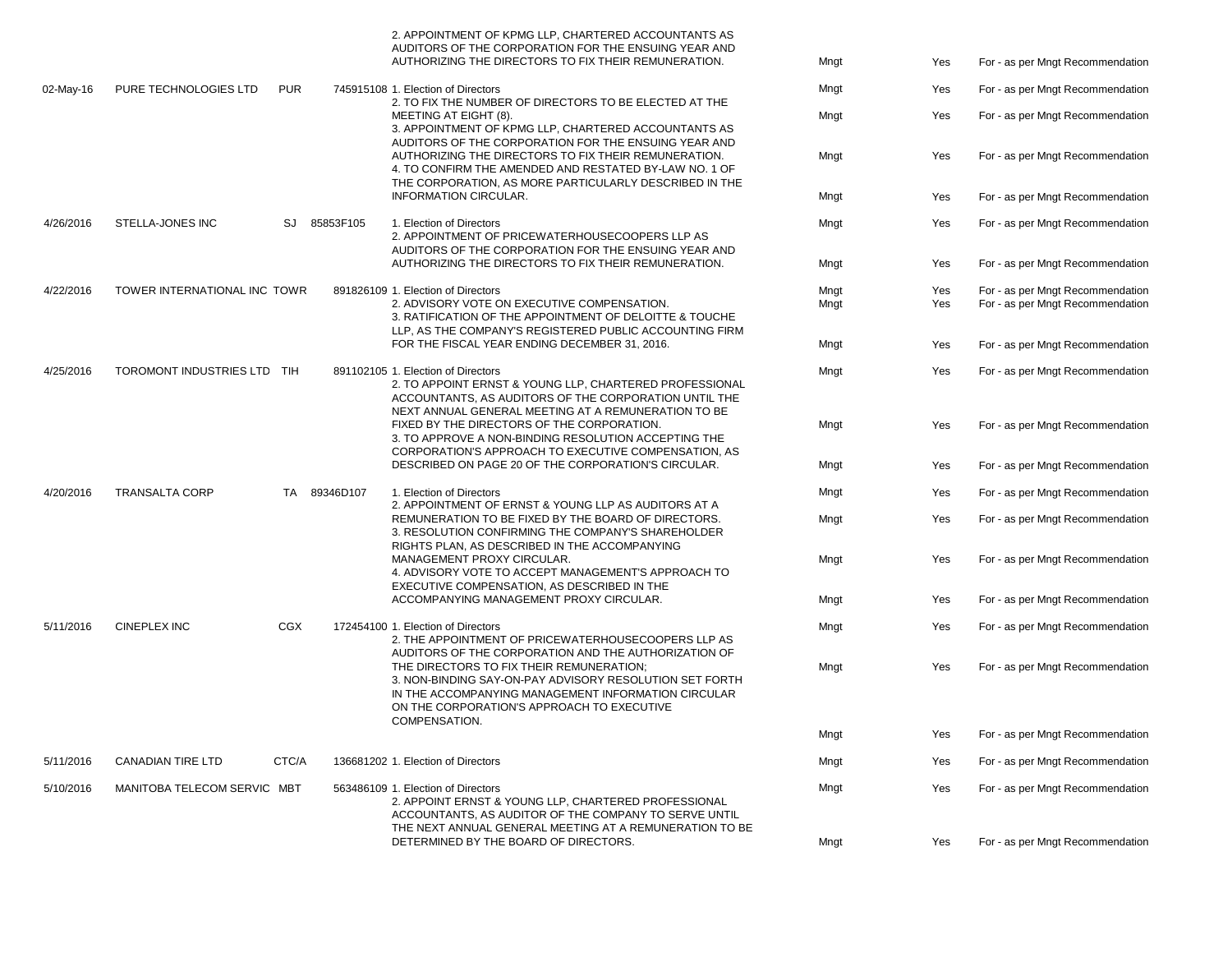|           |                                        |     |                                                                                                  | 3. RESOLVED, ON AN ADVISORY BASIS AND NOT TO DIMINISH THE<br>ROLE AND RESPONSIBILITIES OF THE BOARD OF DIRECTORS. THAT<br>THE SHAREHOLDERS ACCEPT THE APPROACH TO EXECUTIVE<br>COMPENSATION DISCLOSED IN THE COMPANY'S INFORMATION<br>CIRCULAR MADE AVAILABLE IN ADVANCE OF THE 2016 ANNUAL<br>GENERAL MEETING OF SHAREHOLDERS. | Mngt                       |                                  |                                                                              |
|-----------|----------------------------------------|-----|--------------------------------------------------------------------------------------------------|---------------------------------------------------------------------------------------------------------------------------------------------------------------------------------------------------------------------------------------------------------------------------------------------------------------------------------|----------------------------|----------------------------------|------------------------------------------------------------------------------|
|           |                                        |     |                                                                                                  |                                                                                                                                                                                                                                                                                                                                 |                            | Yes                              | For - as per Mngt Recommendation                                             |
| 5/11/2016 | NEW FLYER INDUSTRIES INC NFI 64438T401 |     |                                                                                                  | 1. Election of Directors<br>2. APPOINTMENT OF DELOITTE LLP AS AUDITORS AND<br>AUTHORIZING THE BOARD OF DIRECTORS TO FIX THE                                                                                                                                                                                                     | Mngt                       | Yes                              | For - as per Mngt Recommendation                                             |
|           |                                        |     |                                                                                                  | REMUNERATION OF THE AUDITORS.                                                                                                                                                                                                                                                                                                   | Mngt                       | Yes                              | For - as per Mngt Recommendation                                             |
|           |                                        |     |                                                                                                  | 3. AN ADVISORY RESOLUTION ON APPROACH TO EXECUTIVE                                                                                                                                                                                                                                                                              |                            |                                  |                                                                              |
|           |                                        |     |                                                                                                  | COMPENSATION.                                                                                                                                                                                                                                                                                                                   | Mngt                       | Yes                              | For - as per Mngt Recommendation                                             |
| 5/9/2016  | PREMIUM BRANDS HOLDING PBH 74061A108   |     |                                                                                                  | 1. Election of Directors                                                                                                                                                                                                                                                                                                        | Mngt                       | Yes                              |                                                                              |
|           |                                        |     |                                                                                                  | 2. TO SET THE NUMBER OF DIRECTORS AT SIX (6).                                                                                                                                                                                                                                                                                   | Mngt                       | Yes                              | For - as per Mngt Recommendation<br>For - as per Mngt Recommendation         |
|           |                                        |     |                                                                                                  | 3. APPOINTMENT OF PRICEWATERHOUSECOOPERS LLP AS                                                                                                                                                                                                                                                                                 |                            |                                  |                                                                              |
|           |                                        |     |                                                                                                  | AUDITORS OF THE CORPORATION FOR THE ENSUING YEAR AND<br>AUTHORIZING THE DIRECTORS TO FIX THEIR REMUNERATION.<br>4. A RESOLUTION ACCEPTING THE CORPORATION'S APPROACH TO<br>EXECUTIVE COMPENSATION DISCLOSED IN THE INFORMATION                                                                                                  | Mngt                       | Yes                              | For - as per Mngt Recommendation                                             |
|           |                                        |     |                                                                                                  | CIRCULAR. ** NOTE: THIS IS AN ADVISORY VOTE ONLY.                                                                                                                                                                                                                                                                               | Mngt                       | Yes                              | For - as per Mngt Recommendation                                             |
|           |                                        |     |                                                                                                  |                                                                                                                                                                                                                                                                                                                                 |                            |                                  |                                                                              |
| 5/13/2016 | AMERICAN WTR WKS CO INC AWK 030420103  |     |                                                                                                  | 1. Election of Directors<br>2. APPROVAL, ON AN ADVISORY BASIS, OF THE COMPENSATION OF                                                                                                                                                                                                                                           | Mngt                       | Yes                              | For - as per Mngt Recommendation                                             |
|           |                                        |     |                                                                                                  | OUR NAMED EXECUTIVE OFFICERS.                                                                                                                                                                                                                                                                                                   | Mngt                       | Yes                              | For - as per Mngt Recommendation                                             |
|           |                                        |     |                                                                                                  | 3. RATIFICATION OF THE APPOINTMENT, BY THE AUDIT COMMITTEE<br>OF THE BOARD OF DIRECTORS, OF PRICEWATERHOUSECOOPERS<br>LLP AS OUR INDEPENDENT REGISTERED PUBLIC ACCOUNTING                                                                                                                                                       |                            |                                  |                                                                              |
|           |                                        |     |                                                                                                  | <b>FIRM FOR 2016.</b>                                                                                                                                                                                                                                                                                                           | Mngt                       | Yes                              | For - as per Mngt Recommendation                                             |
| 5/18/2016 | <b>FOOT LOCKER INC</b>                 | FL. |                                                                                                  | 344849104 1. Election of Directors<br>2. RATIFICATION OF THE APPOINTMENT OF INDEPENDENT                                                                                                                                                                                                                                         | Mngt                       | Yes                              | For - as per Mngt Recommendation                                             |
|           |                                        |     |                                                                                                  | REGISTERED PUBLIC ACCOUNTING FIRM.<br>3. REAPPROVAL OF THE PERFORMANCE GOALS UNDER THE FOOT<br>LOCKER ANNUAL INCENTIVE COMPENSATION PLAN, AS AMENDED                                                                                                                                                                            | Mngt                       | Yes                              | For - as per Mngt Recommendation                                             |
|           |                                        |     |                                                                                                  | AND RESTATED.                                                                                                                                                                                                                                                                                                                   | Mngt                       | Yes                              | For - as per Mngt Recommendation                                             |
|           |                                        |     | 4. APPROVAL OF THE FOOT LOCKER LONG-TERM INCENTIVE<br>COMPENSATION PLAN, AS AMENDED AND RESTATED | Mngt                                                                                                                                                                                                                                                                                                                            | Yes                        | For - as per Mngt Recommendation |                                                                              |
|           |                                        |     |                                                                                                  | 5. ADVISORY APPROVAL OF THE COMPANY'S EXECUTIVE<br>COMPENSATION.                                                                                                                                                                                                                                                                | Mngt                       | Yes                              | For - as per Mngt Recommendation                                             |
|           |                                        |     |                                                                                                  | 6. ADVISORY VOTE REGARDING FREQUENCY OF ADVISORY<br>APPROVAL OF EXECUTIVE COMPENSATION.                                                                                                                                                                                                                                         | Mngt                       | Yes                              | For - as per Mngt Recommendation                                             |
|           |                                        |     |                                                                                                  |                                                                                                                                                                                                                                                                                                                                 |                            |                                  |                                                                              |
| 5/19/2016 | MOHAWK INDS INC                        |     | MHK 608190104                                                                                    | 1. Election of Directors<br>2. THE RATIFICATION OF THE SELECTION OF KPMG LLP AS THE                                                                                                                                                                                                                                             | Mngt                       | Yes                              | For - as per Mngt Recommendation                                             |
|           |                                        |     |                                                                                                  | COMPANY'S INDEPENDENT REGISTERED PUBLIC ACCOUNTING                                                                                                                                                                                                                                                                              |                            |                                  |                                                                              |
|           |                                        |     |                                                                                                  | <b>FIRM</b><br>3. ADVISORY VOTE TO APPROVE EXECUTIVE COMPENSATION, AS                                                                                                                                                                                                                                                           | Mngt                       | Yes                              | For - as per Mngt Recommendation                                             |
|           |                                        |     |                                                                                                  | DISCLOSED IN THE COMPANY'S PROXY STATEMENT FOR THE 2016                                                                                                                                                                                                                                                                         |                            |                                  |                                                                              |
|           |                                        |     |                                                                                                  | ANNUAL MEETING OF STOCKHOLDERS                                                                                                                                                                                                                                                                                                  | Mngt                       | Yes                              | For - as per Mngt Recommendation                                             |
| 5/18/2016 | MONDELEZ INTERNATIONAL   MDLZ          |     |                                                                                                  | 609207105 1. Election of Directors                                                                                                                                                                                                                                                                                              | Mngt                       | Yes                              | For - as per Mngt Recommendation                                             |
|           |                                        |     |                                                                                                  | 2. ADVISORY VOTE TO APPROVE EXECUTIVE COMPENSATION.                                                                                                                                                                                                                                                                             | Mngt                       | Yes                              | For - as per Mngt Recommendation                                             |
|           |                                        |     |                                                                                                  | 3. RATIFICATION OF PRICEWATERHOUSECOOPERS LLP AS                                                                                                                                                                                                                                                                                |                            |                                  |                                                                              |
|           |                                        |     |                                                                                                  | INDEPENDENT REGISTERED PUBLIC ACCOUNTANTS FOR FISCAL                                                                                                                                                                                                                                                                            |                            |                                  |                                                                              |
|           |                                        |     |                                                                                                  | YEAR ENDING DECEMBER 31, 2016.                                                                                                                                                                                                                                                                                                  | Mngt                       | Yes                              | For - as per Mngt Recommendation                                             |
|           |                                        |     |                                                                                                  | 4. SHAREHOLDER PROPOSAL: REPORT ON PACKAGING                                                                                                                                                                                                                                                                                    | Shareholder                | Yes                              | Against - as per Mngt Recommendation                                         |
|           |                                        |     |                                                                                                  | 5. SHAREHOLDER PROPOSAL: VESTING OF EQUITY AWARDS IN A                                                                                                                                                                                                                                                                          |                            |                                  |                                                                              |
|           |                                        |     |                                                                                                  | CHANGE IN CONTROL.<br>6. SHAREHOLDER PROPOSAL: POLICY ON MEDIATION                                                                                                                                                                                                                                                              | Shareholder<br>Shareholder | Yes<br>Yes                       | Against - as per Mngt Recommendation<br>Against - as per Mngt Recommendation |
|           |                                        |     |                                                                                                  |                                                                                                                                                                                                                                                                                                                                 |                            |                                  |                                                                              |
| 5/18/2016 | <b>ROSS STORES INC</b>                 |     | ROST 778296103                                                                                   | 1. Election of Directors<br>2. TO APPROVE THE COMPANY'S SECOND AMENDED AND                                                                                                                                                                                                                                                      | Mngt                       | Yes                              | For - as per Mngt Recommendation                                             |
|           |                                        |     |                                                                                                  | <b>RESTATED INCENTIVE</b>                                                                                                                                                                                                                                                                                                       | Mngt                       | Yes                              | For - as per Mngt Recommendation                                             |
|           |                                        |     |                                                                                                  |                                                                                                                                                                                                                                                                                                                                 |                            |                                  |                                                                              |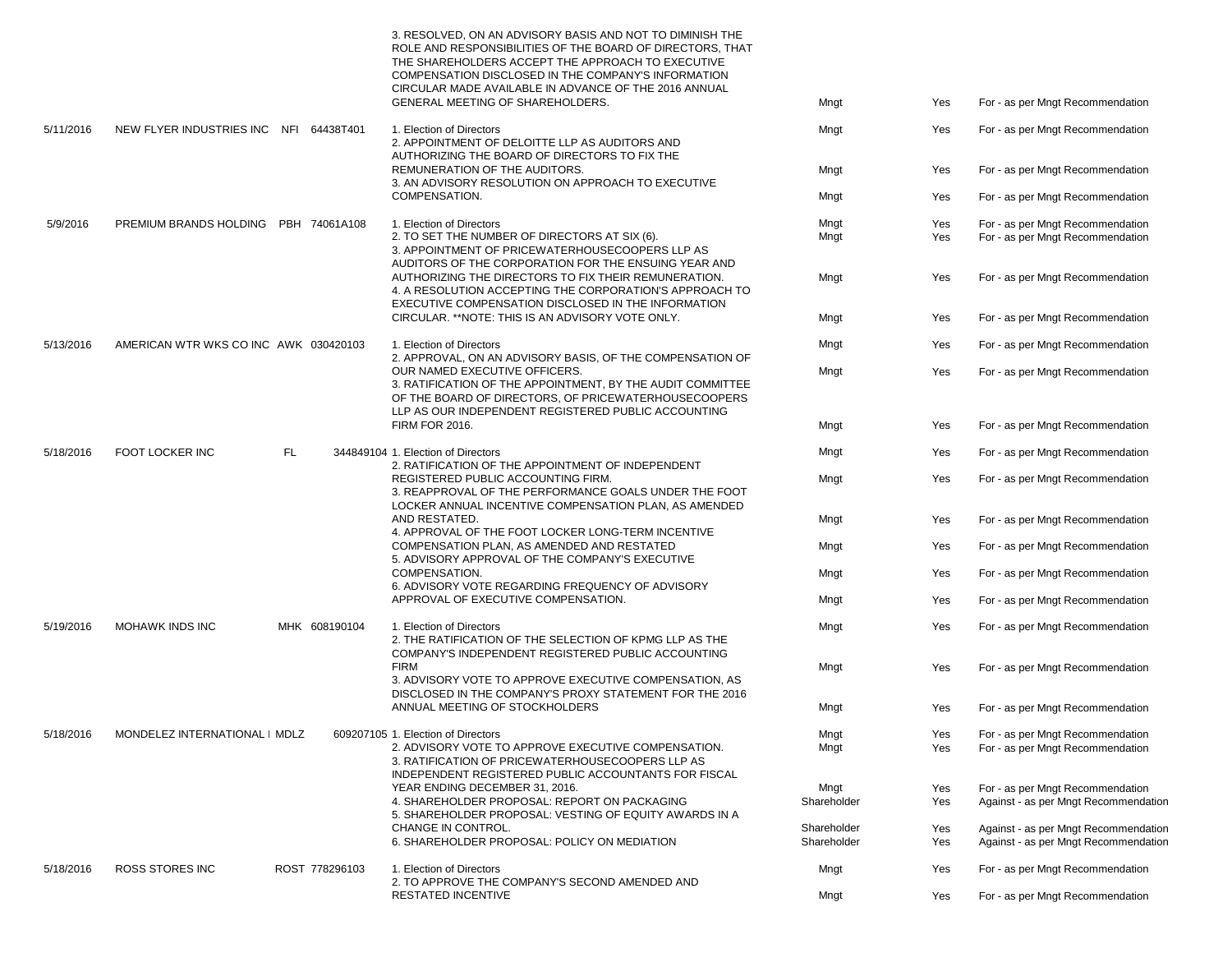|           |                                         |            |               | 3. ADVISORY VOTE TO APPROVE THE RESOLUTION ON THE<br>COMPENSATION OF THE NAMED EXECUTIVE OFFICERS.                                                                                                                                                                                                                                                                                                       | Mngt         | Yes        | For - as per Mngt Recommendation                                     |
|-----------|-----------------------------------------|------------|---------------|----------------------------------------------------------------------------------------------------------------------------------------------------------------------------------------------------------------------------------------------------------------------------------------------------------------------------------------------------------------------------------------------------------|--------------|------------|----------------------------------------------------------------------|
|           |                                         |            |               | 4. TO RATIFY THE APPOINTMENT OF DELOITTE & TOUCHE LLP AS<br>THE COMPANY'S INDEPENDENT REGISTERED PUBLIC ACCOUNTING<br>FIRM FOR THE FISCAL YEAR ENDING JANUARY 28, 2017.                                                                                                                                                                                                                                  | Mngt         | Yes        | For - as per Mngt Recommendation                                     |
| 5/12/2016 | ZOETIS INC                              |            | ZTS 98978V103 | 1. Election of Directors<br>2. SAY ON PAY - AN ADVISORY VOTE ON THE APPROVAL OF                                                                                                                                                                                                                                                                                                                          | Mngt         | Yes        | For - as per Mngt Recommendation                                     |
|           |                                         |            |               | EXECUTIVE COMPENSATION.                                                                                                                                                                                                                                                                                                                                                                                  | Mngt         | Yes        | For - as per Mngt Recommendation                                     |
|           |                                         |            |               | 3. PROPOSAL TO RATIFY KPMG LLP AS OUR INDEPENDENT PUBLIC<br>ACCOUNTING FIRM FOR 2016.                                                                                                                                                                                                                                                                                                                    | Mngt         | Yes        | For - as per Mngt Recommendation                                     |
| 20-May-16 | YAHOO INC                               | YHOO       |               | 984332106 1. Election of Directors                                                                                                                                                                                                                                                                                                                                                                       | Mngt         | Yes        | For - as per Mngt Recommendation                                     |
|           |                                         |            |               | 2. APPROVAL, ON AN ADVISORY BASIS, OF THE COMPANY'S<br><b>EXECUTIVE COMPENSATION</b><br>3. RATIFICATION OF THE APPOINTMENT OF                                                                                                                                                                                                                                                                            | Mngt         | Yes        | For - as per Mngt Recommendation                                     |
|           |                                         |            |               | PRICEWATERHOUSECOOPERS LLP AS THE COMPANY'S<br>INDEPENDENT REGISTERED PUBLIC ACCOUNTING FIRM.                                                                                                                                                                                                                                                                                                            | Mngt         | Yes        | For - as per Mngt Recommendation                                     |
| 6/13/2016 | AGT FOOD & INGREDIENTS IN AGT 001264100 |            |               | 1. Election of Directors                                                                                                                                                                                                                                                                                                                                                                                 | Mngt         | Yes        | For - as per Mngt Recommendation                                     |
|           |                                         |            |               | 2. APPOINTMENT OF KPMG LLP AS AUDITORS OF THE<br>CORPORATION FOR THE ENSUING YEAR AND AUTHORIZING THE<br>DIRECTORS TO FIX THEIR REMUNERATION.<br>3. THE RESOLUTION APPROVING THE CONTINUED GRANT OF<br>OPTIONS AND THE UNALLOCATED OPTIONS UNDER THE<br>CORPORATION'S STOCK OPTION PLAN 2010<br>4. THE RESOLUTION APPROVING THE CONTINUED GRANT OF<br>COMMON SHARES AND THE UNALLOCATED RIGHTS AND OTHER | Mngt         | Yes        | For - as per Mngt Recommendation                                     |
|           |                                         |            |               |                                                                                                                                                                                                                                                                                                                                                                                                          | Mngt         | Yes        | For - as per Mngt Recommendation                                     |
|           |                                         |            |               | ENTITLEMENTS UNDER THE CORPORATION'S EMPLOYEE SHARE<br>PURCHASE PLAN                                                                                                                                                                                                                                                                                                                                     | Mngt         | Yes        | For - as per Mngt Recommendation                                     |
|           |                                         |            |               | 5. THE RESOLUTION APPROVING, RATIFYING AND CONFIRMING THE<br>SHAREHOLDER RIGHTS PLAN AGREEMENT                                                                                                                                                                                                                                                                                                           | Mngt         | Yes        | For - as per Mngt Recommendation                                     |
| 6/9/2016  | DIVERSIFIED ROYALTY CORP DIV            |            |               | 255331100 1. Election of Directors<br>2. TO APPOINT KPMG LLP AS AUDITORS OF THE CORPORATION                                                                                                                                                                                                                                                                                                              | Mngt         | Yes        | For - as per Mngt Recommendation                                     |
|           |                                         |            |               | FOR THE ENSUING YEAR AND TO AUTHORIZE THE DIRECTORS OF<br>THE CORPORATION TO FIX THEIR REMUNERATION<br>3. TO TRANSACT SUCH FURTHER AND OTHER BUSINESS AS MAY                                                                                                                                                                                                                                             | Mngt         | Yes        | For - as per Mngt Recommendation                                     |
|           |                                         |            |               | PROPERLY COME BEFORE THE MEETING OR ANY ADJOURNMENT<br>OR POSTPONEMENT THEREOF                                                                                                                                                                                                                                                                                                                           | Mngt         | Yes        | For - as per Mngt Recommendation                                     |
| 6/6/2016  | DOLLARAMA INC                           |            | DOL 25675T107 | 1. Election of Directors<br>2. APPOINTMENT OF PRICEWATERHOUSECOOPERS LLP,<br>CHARTERED PROFESSIONAL ACCOUNTANTS, AS AUDITOR OF THE                                                                                                                                                                                                                                                                       | Mngt         | Yes        | For - as per Mngt Recommendation                                     |
|           |                                         |            |               | CORPORATION FOR THE ENSUING YEAR AND AUTHORIZING THE<br>DIRECTORS TO FIX ITS REMUNERATION.                                                                                                                                                                                                                                                                                                               | Mngt         | Yes        | For - as per Mngt Recommendation                                     |
| 6/14/2016 | <b>ELEMENT FINANCIAL CORP</b>           | EFN        |               | 286181201 1. Election of Directors<br>2. THE RE-APPOINTMENT OF ERNST & YOUNG LLP, AS AUDITORS                                                                                                                                                                                                                                                                                                            | Mngt         | Yes        | For - as per Mngt Recommendation                                     |
|           |                                         |            |               | OF THE CORPORATION, FOR THE ENSUING YEAR AND<br>AUTHORIZING THE BOARD OF DIRECTORS TO FIX THEIR<br>REMUNERATION.<br>3. TO CONSIDER AND, IF DEEMED FIT, TO APPROVE, A NON-BINDING<br>ADVISORY RESOLUTION ON THE CORPORATION'S APPROACH TO<br>EXECUTIVE COMPENSATION AS SET OUT IN THE CORPORATION'S<br>MANAGEMENT INFORMATION CIRCULAR DELIVERED IN ADVANCE                                               | Mngt         | Yes        | For - as per Mngt Recommendation                                     |
|           |                                         |            |               | OF ITS 2016 ANNUAL MEETING                                                                                                                                                                                                                                                                                                                                                                               | Mngt         | Yes        | For - as per Mngt Recommendation                                     |
| 6/17/2016 | <b>KINAXIS INC</b>                      |            | KXS 49448Q109 | 1. Election of Directors<br>2. APPOINTMENT OF KPMG LLP AS AUDITORS                                                                                                                                                                                                                                                                                                                                       | Mngt<br>Mngt | Yes<br>Yes | For - as per Mngt Recommendation<br>For - as per Mngt Recommendation |
| 6/13/2016 | <b>KLONDEX MINES LTD</b>                | <b>KDX</b> |               | 498696103 1. Election of Directors                                                                                                                                                                                                                                                                                                                                                                       | Mngt         | Yes        | For - as per Mngt Recommendation                                     |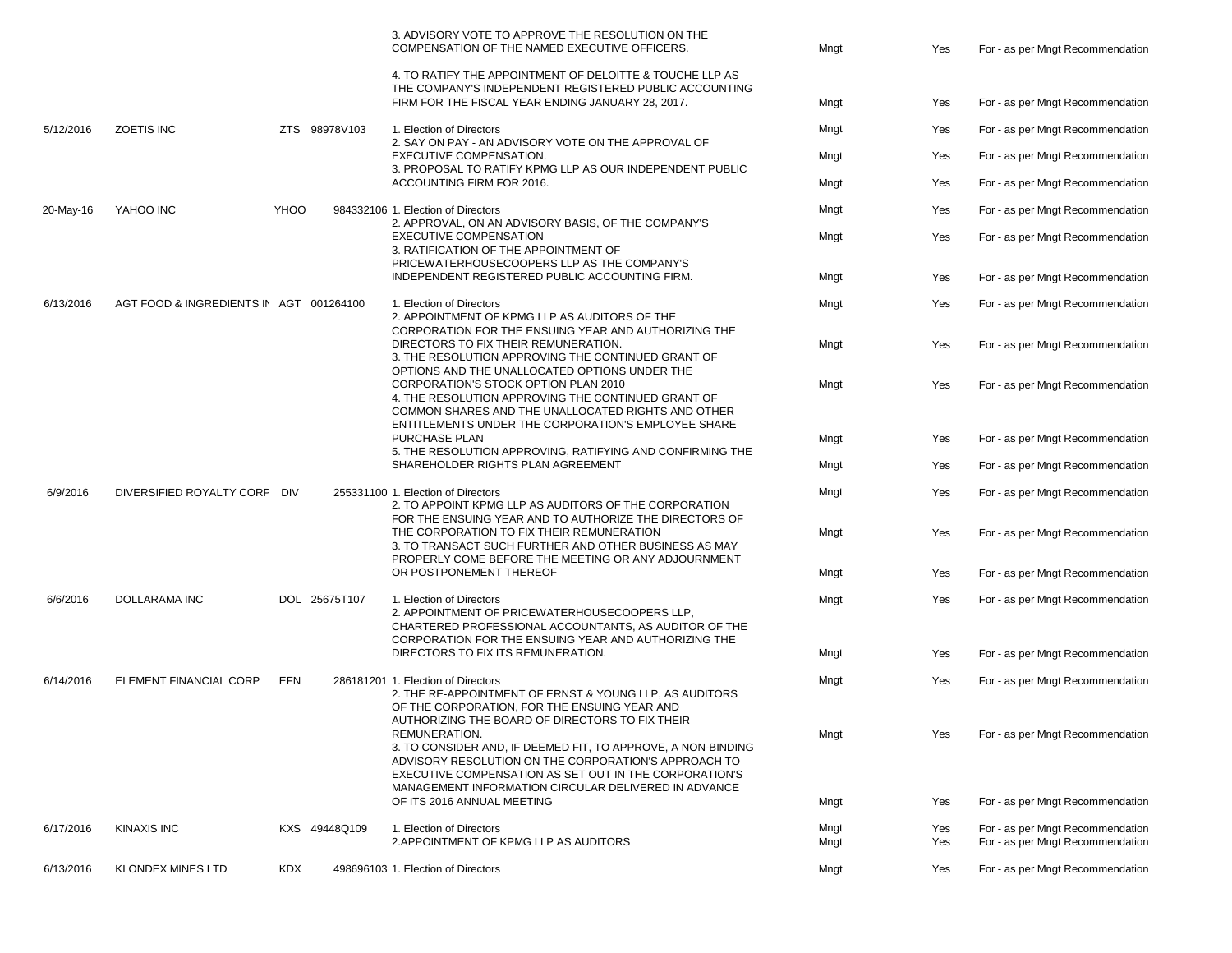|           |                             | 2. APPOINTMENT OF PRICEWATERHOUSECOOPERS LLP.<br>CHARTERED ACCOUNTANTS AS AUDITORS OF THE COMPANY FOR<br>THE ENSUING YEAR AND AUTHORIZING THE DIRECTORS TO FIX<br>THEIR REMUNERATION.<br>3. TO CONSIDER AND, IF DEEMED APPROPRIATE, TO PASS, WITH<br>OR WITHOUT VARIATION, A RESOLUTION APPROVING THE<br>COMPANY'S SHARE OPTION AND RESTRICTED SHARE UNIT PLAN<br>WHICH PROVIDES FOR THE GRANTS OF SHARE OPTIONS AND<br>RESTRICTED SHARE UNITS, AND TO APPROVE ALL UNALLOCATED | Mngt | Yes | For - as per Mngt Recommendation |
|-----------|-----------------------------|--------------------------------------------------------------------------------------------------------------------------------------------------------------------------------------------------------------------------------------------------------------------------------------------------------------------------------------------------------------------------------------------------------------------------------------------------------------------------------|------|-----|----------------------------------|
|           |                             | <b>OPTIONS</b><br>4. TO CONSIDER AND, IF DEEMED APPROPRIATE, TO PASS, WITH<br>OR WITHOUT VARIATION, A NON-BINDING ADVISORY RESOLUTION                                                                                                                                                                                                                                                                                                                                          | Mngt | Yes | For - as per Mngt Recommendation |
|           |                             | ON THE COMPANY'S APPROACH TO EXECUTIVE COMPENSATION.<br>5. TO TRANSACT SUCH FURTHER AND OTHER BUSINESS AS MAY<br>PROPERLY COME BEFORE THE MEETING OR ANY ADJOURNMENT                                                                                                                                                                                                                                                                                                           | Mngt | Yes | For - as per Mngt Recommendation |
|           |                             | OR ADJOURNMENTS THEREOF.                                                                                                                                                                                                                                                                                                                                                                                                                                                       | Mngt | Yes | For - as per Mngt Recommendation |
| 6/21/2016 | MANITOBA TELECOM SERVIC MBT | 1. TO CONSIDER, AND, IF DEEMED ADVISABLE TO PASS, THE<br>SPECIAL RESOLUTION OF SHAREHOLDERS OF MANITOBA TELECOM<br>SERVICES INC. ("MTS"), THE FULL TEXT OF WHICH IS SET OUT IN<br>APPENDIX "A" OF THE MANAGEMENT INFORMATION CIRCULAR (THE<br>"CIRCULAR") OF MTS DATED MAY 26, 2016, TO APPROVE AN<br>ARRANGEMENT PURSUANT TO SECTION 185 OF THE<br>CORPORATIONS ACT (MANITOBA) INVOLVING MTS AND BCE INC.,<br>563486109 AS MORE PARTICULARLY DESCRIBED IN THE CIRCULAR.       | Mngt | Yes | For - as per Mngt Recommendation |
|           |                             |                                                                                                                                                                                                                                                                                                                                                                                                                                                                                |      |     |                                  |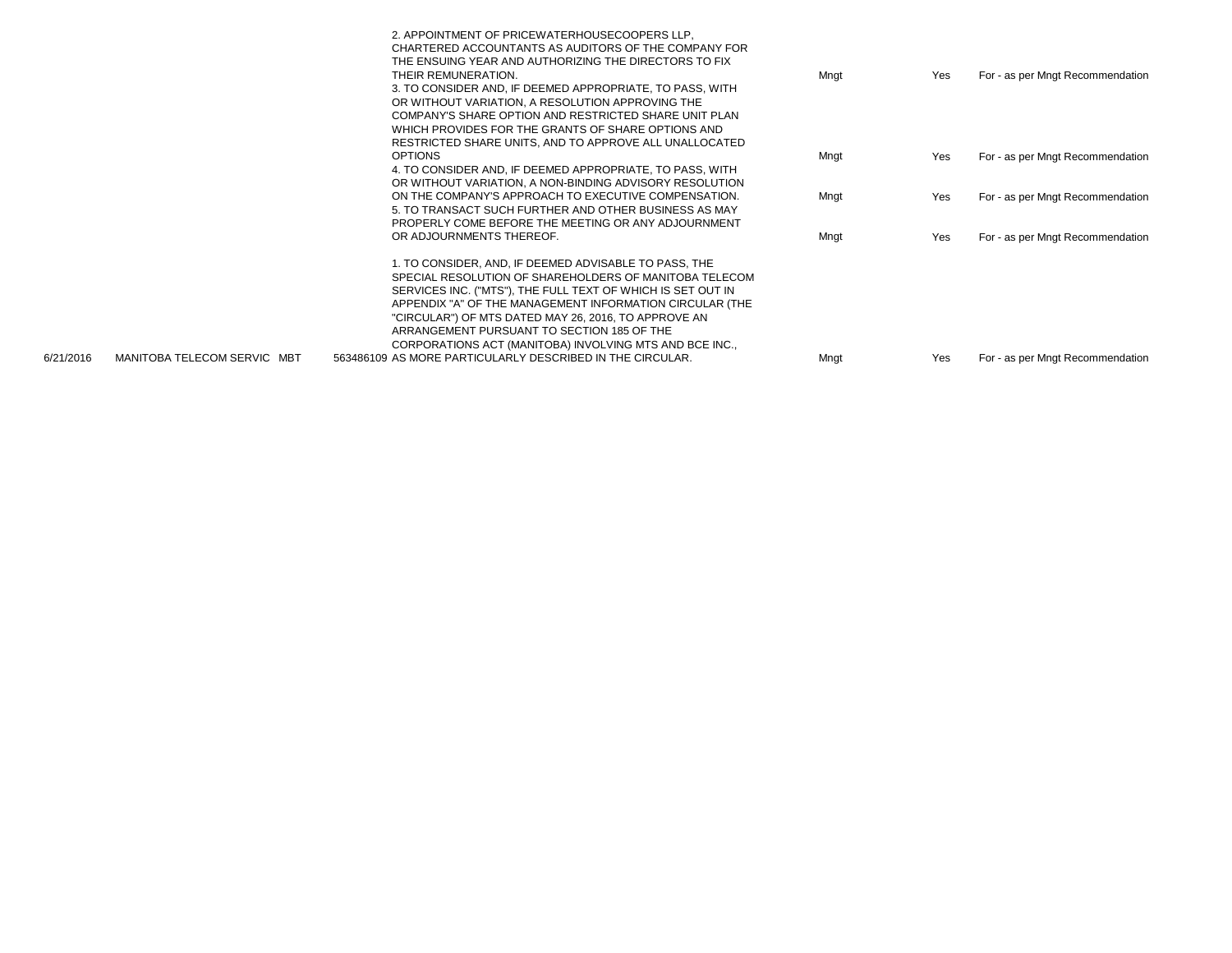#### **Hirsch Performance Fund**

I

| <b>Date</b> | <b>Name of Issuer</b>  | <b>Ticker</b> | Cusip          | <b>Identification of Voting Matter</b>                                                                                                                                                                                                                                                                                                                                                                                                                                                                                                                                                     | <b>Matters Proposed By</b> | <b>Voted</b>                                                                                                                                                        | Vote                                                                 |     |                                  |
|-------------|------------------------|---------------|----------------|--------------------------------------------------------------------------------------------------------------------------------------------------------------------------------------------------------------------------------------------------------------------------------------------------------------------------------------------------------------------------------------------------------------------------------------------------------------------------------------------------------------------------------------------------------------------------------------------|----------------------------|---------------------------------------------------------------------------------------------------------------------------------------------------------------------|----------------------------------------------------------------------|-----|----------------------------------|
|             |                        |               |                |                                                                                                                                                                                                                                                                                                                                                                                                                                                                                                                                                                                            | Issuer/Mngt/another        |                                                                                                                                                                     |                                                                      |     |                                  |
|             |                        |               |                |                                                                                                                                                                                                                                                                                                                                                                                                                                                                                                                                                                                            | person or company          | Yes/No                                                                                                                                                              | For/Against                                                          |     |                                  |
| 8/14/2015   | COMPUTER SCIENCES CORP | CSC           |                | 205363104 1. Election of Directors                                                                                                                                                                                                                                                                                                                                                                                                                                                                                                                                                         | Mngt                       | Yes                                                                                                                                                                 | For - as per Mngt Recommendation                                     |     |                                  |
|             |                        |               |                | 2. APPROVAL, BY NON-BINDING VOTE, OF EXECUTIVE COMPENSATION                                                                                                                                                                                                                                                                                                                                                                                                                                                                                                                                | Mngt                       | Yes                                                                                                                                                                 | For - as per Mngt Recommendation                                     |     |                                  |
|             |                        |               |                | 3. RATIFICATION OF THE APPOINTMENT OF INDEPENDENT AUDITORS                                                                                                                                                                                                                                                                                                                                                                                                                                                                                                                                 | Mngt                       | Yes                                                                                                                                                                 | For - as per Mngt Recommendation                                     |     |                                  |
| 18-Nov-15   | <b>CLOROX COMPANY</b>  | <b>CLX</b>    |                | 189054109 1. Election of Directors                                                                                                                                                                                                                                                                                                                                                                                                                                                                                                                                                         | Mngt                       | Yes                                                                                                                                                                 | For - as per Mngt Recommendation                                     |     |                                  |
|             |                        |               |                | 2. ADVISORY VOTE ON EXECUTIVE COMPENSATION.                                                                                                                                                                                                                                                                                                                                                                                                                                                                                                                                                | Mngt                       | Yes                                                                                                                                                                 | For - as per Mngt Recommendation                                     |     |                                  |
|             |                        |               |                | 3. RATIFICATION OF INDEPENDENT REGISTERED PUBLIC ACCOUNTING FIRM.<br>4. APPROVAL OF THE MATERIAL TERMS OF THE PERFORMANCE GOALS                                                                                                                                                                                                                                                                                                                                                                                                                                                            | Mngt                       | Yes                                                                                                                                                                 | For - as per Mngt Recommendation                                     |     |                                  |
|             |                        |               |                | UNDER THE COMPANY'S EXECUTIVE INCENTIVE COMPENSATION PLAN.                                                                                                                                                                                                                                                                                                                                                                                                                                                                                                                                 | Mngt                       | Yes                                                                                                                                                                 | For - as per Mngt Recommendation                                     |     |                                  |
| 11/11/2015  | NYX GAMING GROUP LTD   |               | NYX G66832109  | 1. Election of Directors                                                                                                                                                                                                                                                                                                                                                                                                                                                                                                                                                                   | Mngt                       | Yes                                                                                                                                                                 | For - as per Mngt Recommendation                                     |     |                                  |
|             |                        |               |                | 2. TO CONSIDER AN ORDINARY RESOLUTION IN THE FORM SET FORTH IN<br>APPENDIX "A" TO THE MANAGEMENT INFORMATION CIRCULAR (THE<br>"CIRCULAR") THAT THE FINANCIAL STATEMENTS OF THE COMPANY FOR THE<br>YEAR ENDED DECEMBER 31, 2014, TOGETHER WITH THE REPORT OF THE<br>AUDITORS AND THE DIRECTORS THEREON, BE RECEIVED AND ADOPTED.<br>3. TO CONSIDER AN ORDINARY RESOLUTION IN THE FORM SET FORTH IN<br>APPENDIX "C" TO THE CIRCULAR TO APPOINT GRANT THORNTON UK LLP.<br>CHARTERED ACCOUNTANTS AS AUDITORS OF THE COMPANY FOR THE<br>ENSUING YEAR AND AUTHORIZING THE DIRECTORS TO FIX THEIR | Mngt                       | Yes                                                                                                                                                                 | For - as per Mngt Recommendation                                     |     |                                  |
|             |                        |               |                | REMUNERATION.<br>4. TO CONSIDER AN ORDINARY RESOLUTION IN THE FORM SET FORTH IN                                                                                                                                                                                                                                                                                                                                                                                                                                                                                                            | Mngt                       | Yes                                                                                                                                                                 | For - as per Mngt Recommendation                                     |     |                                  |
|             |                        |               |                | APPENDIX "D" TO THE CIRCULAR TO RENEW THE AUTHORITY OF THE<br>DIRECTORS OF THE COMPANY TO ALLOT AND ISSUE SHARES.                                                                                                                                                                                                                                                                                                                                                                                                                                                                          | Mngt                       | Yes                                                                                                                                                                 | For - as per Mngt Recommendation                                     |     |                                  |
|             |                        |               |                | 5. TO CONSIDER AN ORDINARY RESOLUTION IN THE FORM SET FORTH IN<br>APPENDIX "E" TO THE CIRCULAR TO APPROVE, SUBJECT TO THE BOARD OF<br>DIRECTORS' DISCRETION TO IMPLEMENT, THE COMPANY'S ACQUISITION OF<br>ITS OWN ORDINARY SHARES PURSUANT TO A NORMAL COURSE ISSUER BID.<br>6. TO CONSIDER AN ORDINARY RESOLUTION IN THE FORM SET FORTH IN<br>APPENDIX "F" TO THE CIRCULAR TO APPROVE THE COMPANY'S STOCK<br>OPTION PLAN, THE FULL TEXT OF WHICH IS REPRODUCED IN APPENDIX "G"<br>TO THE CIRCULAR.                                                                                        | Mngt<br>Mngt               | Yes<br>Yes                                                                                                                                                          | For - as per Mngt Recommendation<br>For - as per Mngt Recommendation |     |                                  |
|             |                        |               |                |                                                                                                                                                                                                                                                                                                                                                                                                                                                                                                                                                                                            |                            |                                                                                                                                                                     |                                                                      |     |                                  |
| 11/19/2015  | CISCO SYS INC          |               | CSCO 17275R102 | 1. Election of Directors                                                                                                                                                                                                                                                                                                                                                                                                                                                                                                                                                                   | Mngt                       | Yes                                                                                                                                                                 | For - as per Mngt Recommendation                                     |     |                                  |
|             |                        |               |                | 2. appointment of auditors                                                                                                                                                                                                                                                                                                                                                                                                                                                                                                                                                                 | Mngt                       | Yes                                                                                                                                                                 | For - as per Mngt Recommendation                                     |     |                                  |
|             |                        |               |                | 3. executive compensation                                                                                                                                                                                                                                                                                                                                                                                                                                                                                                                                                                  | Mngt                       | Yes                                                                                                                                                                 | For - as per Mngt Recommendation                                     |     |                                  |
|             |                        |               |                | 4. resolution                                                                                                                                                                                                                                                                                                                                                                                                                                                                                                                                                                              | Mngt                       | Yes                                                                                                                                                                 | Against - as per Mngt Recommendation                                 |     |                                  |
|             |                        |               |                | 5. resolution                                                                                                                                                                                                                                                                                                                                                                                                                                                                                                                                                                              | Mngt                       | Yes                                                                                                                                                                 | Against - as per Mngt Recommendation                                 |     |                                  |
| 14-Dec-15   | DHX Media              | DHX.B         |                |                                                                                                                                                                                                                                                                                                                                                                                                                                                                                                                                                                                            |                            | 252406707 1. Election of Directors<br>2. TO RE-APPOINT PRICEWATERHOUSECOOPERS LLP AS AUDITORS OF THE<br>CORPORATION FOR THE ENSUING YEAR AND AUTHORIZE THE BOARD OF | Mngt                                                                 | Yes | For - as per Mngt Recommendation |
|             |                        |               |                | DIRECTORS TO FIX THE AUDITORS' REMUNERATION.<br>3. TO APPROVE THE PERFORMANCE SHARE UNIT PLAN AS A TREASURY<br>BASED PLAN AND TO RESERVE COMMON VOTING SHARES AND VARIABLE                                                                                                                                                                                                                                                                                                                                                                                                                 | Mngt                       | Yes                                                                                                                                                                 | For - as per Mngt Recommendation                                     |     |                                  |
|             |                        |               |                | VOTING SHARES OF THE COMPANY FROM TREASURY UNDER THE<br>PERFORMANCE SHARE UNIT PLAN.                                                                                                                                                                                                                                                                                                                                                                                                                                                                                                       | Mngt                       | Yes                                                                                                                                                                 | For - as per Mngt Recommendation                                     |     |                                  |
| 1/21/2016   | COM DEV INTL LTD       | CDV           |                | 1. TO CONSIDER AND, IF THOUGHT ADVISABLE, TO PASS A SPECIAL<br>RESOLUTION (THE "ARRANGEMENT RESOLUTION") TO APPROVE A PLAN OF<br>ARRANGEMENT INVOLVING, AMONG OTHERS, THE COMPANY, HONEYWELL<br>LIMITED/HONEYWELL LIMITÉE AND HONEYWELL INTERNATIONAL INC.<br>PURSUANT TO SECTION 192 OF THE CANADA BUSINESS CORPORATIONS<br>ACT. THE FULL TEXT OF THE ARRANGEMENT RESOLUTION IS SET FORTH IN<br>199907106 APPENDIX "A" TO THE ACCOMPANYING CIRCULAR.                                                                                                                                      | Mngt                       | Yes                                                                                                                                                                 | For - as per Mngt Recommendation                                     |     |                                  |
|             |                        |               |                |                                                                                                                                                                                                                                                                                                                                                                                                                                                                                                                                                                                            |                            |                                                                                                                                                                     |                                                                      |     |                                  |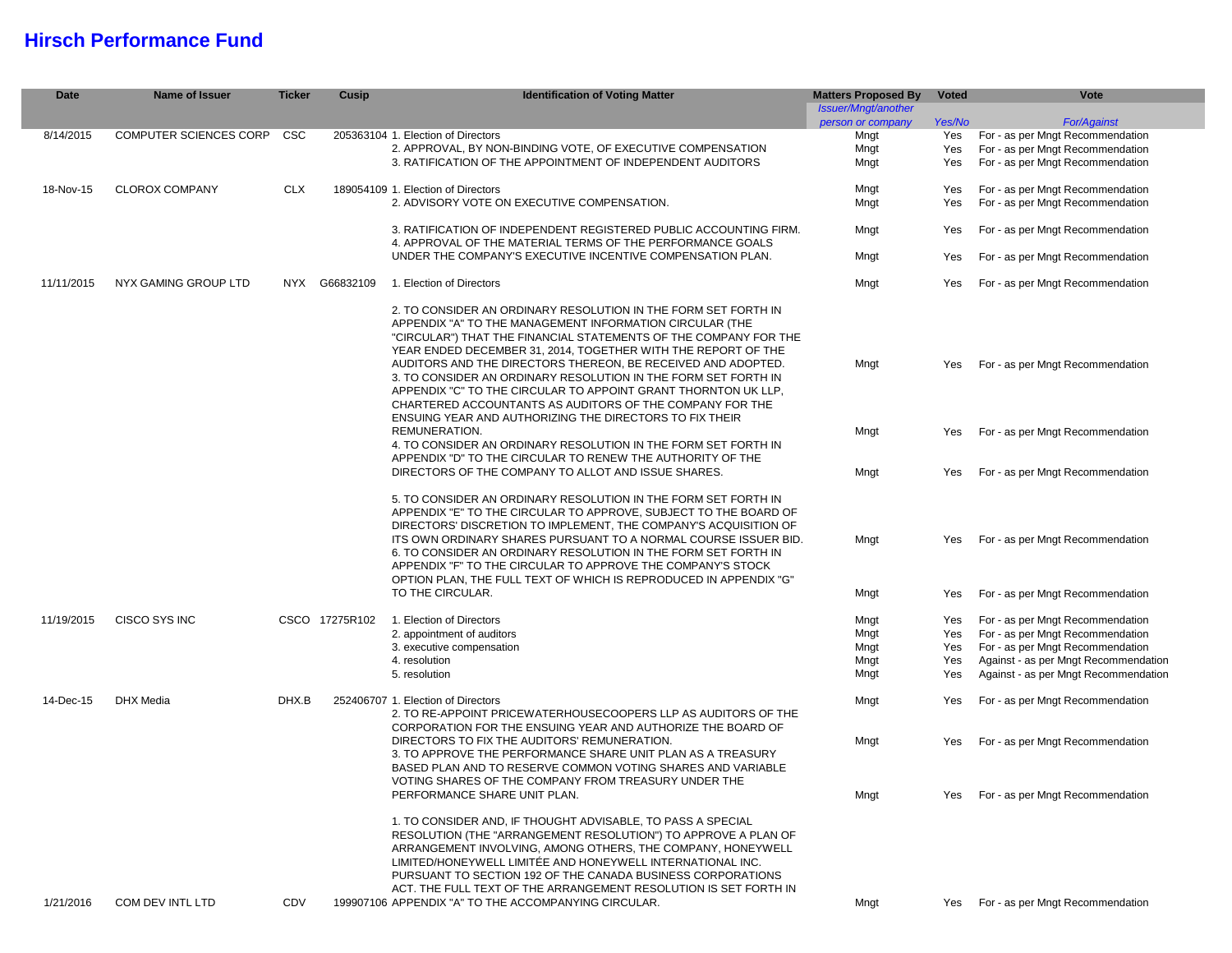| 2/1/2016  | <b>ENERGIZER HLDGS INC</b>  | ENR  |                           | 29272W109 1. Election of Directors<br>2. RATIFICATION OF APPOINTMENT OF PRICEWATERHOUSECOOPERS LLP AS                                                                                                                                                                                                                                                    | Mngt        | Yes                                                                                               | For - as per Mngt Recommendation     |     |                                  |
|-----------|-----------------------------|------|---------------------------|----------------------------------------------------------------------------------------------------------------------------------------------------------------------------------------------------------------------------------------------------------------------------------------------------------------------------------------------------------|-------------|---------------------------------------------------------------------------------------------------|--------------------------------------|-----|----------------------------------|
|           |                             |      |                           | INDEPENDENT REGISTERED PUBLIC ACCOUNTING FIRM                                                                                                                                                                                                                                                                                                            | Mngt        | Yes                                                                                               | For - as per Mngt Recommendation     |     |                                  |
|           |                             |      |                           | 3. NON-BINDING ADVISORY VOTE ON EXECUTIVE COMPENSATION<br>4. NON-BINDING ADVISORY VOTE ON THE FREQUENCY OF ADVISORY VOTES                                                                                                                                                                                                                                | Mngt        | Yes                                                                                               | For - as per Mngt Recommendation     |     |                                  |
|           |                             |      |                           | ON EXECUTIVE COMPENSATION<br>5. APPROVAL OF THE MATERIAL TERMS OF THE PERFORMANCE GOALS                                                                                                                                                                                                                                                                  | Mngt<br>Yes |                                                                                                   | 1 year - as per Mngt Recommendation  |     |                                  |
|           |                             |      |                           | UNDER THE ENERGIZER HOLDINGS, INC. EQUITY INCENTIVE PLAN<br>6. APPROVAL OF THE MATERIAL TERMS OF THE PERFORMANCE GOALS                                                                                                                                                                                                                                   | Mngt        | Yes                                                                                               | For - as per Mngt Recommendation     |     |                                  |
|           |                             |      |                           | UNDER THE ENERGIZER HOLDINGS, INC. EXECUTIVE OFFICER BONUS PLAN                                                                                                                                                                                                                                                                                          | Mngt        | Yes                                                                                               | For - as per Mngt Recommendation     |     |                                  |
| 06-Apr-16 | <b>BROADCOM LTD</b>         |      | AVGO BD9WQP4              | 1. Election of Directors<br>2. TO APPROVE THE RE-APPOINTMENT OF PRICEWATERHOUSECOOPERS<br>LLP AS BROADCOM'S INDEPENDENT REGISTERED PUBLIC ACCOUNTING<br>FIRM AND INDEPENDENT SINGAPORE AUDITOR FOR THE FISCAL YEAR<br>ENDING OCTOBER 30, 2016 AND TO AUTHORIZE THE AUDIT COMMITTEE TO<br>FIX ITS REMUNERATION, AS SET FORTH IN BROADCOM'S NOTICE OF, AND | Mngt        | Yes                                                                                               | For - as per Mngt Recommendation     |     |                                  |
|           |                             |      |                           | PROXY STATEMENT RELATING TO, ITS 2016 ANNUAL GENERAL MEETING.<br>3. TO APPROVE THE GENERAL AUTHORIZATION FOR THE DIRECTORS OF<br>BROADCOM TO ALLOT AND ISSUE SHARES IN ITS CAPITAL, AS SET FORTH IN<br>BROADCOM'S NOTICE OF, AND PROXY STATEMENT RELATING TO, ITS 2016<br>ANNUAL GENERAL MEETING.                                                        | Mngt        | Yes                                                                                               | For - as per Mngt Recommendation     |     |                                  |
|           |                             |      |                           | 4. TO APPROVE THE CASH COMPENSATION FOR BROADCOM'S NON-<br>EMPLOYEE DIRECTORS FOR SERVICES RENDERED BY THEM THROUGH THE<br>DATE OF BROADCOM'S 2017 ANNUAL GENERAL MEETING OF<br>SHAREHOLDERS AND FOR EACH APPROXIMATELY 12-MONTH PERIOD                                                                                                                  | Mngt        | Yes                                                                                               | For - as per Mngt Recommendation     |     |                                  |
|           |                             |      |                           | THEREAFTER, AS SET FORTH IN BROADCOM'S NOTICE OF, AND PROXY<br>STATEMENT RELATING TO, ITS 2016 ANNUAL GENERAL MEETING.                                                                                                                                                                                                                                   | Mngt        | Yes                                                                                               | For - as per Mngt Recommendation     |     |                                  |
| 4/27/2016 | <b>GENERAL ELECTRIC CO</b>  | GE.  | 369604103                 | 1. Election of Directors                                                                                                                                                                                                                                                                                                                                 | Mngt        | Yes                                                                                               | For - as per Mngt Recommendation     |     |                                  |
|           |                             |      |                           | 2. ADVISORY APPROVAL OF OUR NAMED EXECUTIVES' COMPENSATION                                                                                                                                                                                                                                                                                               | Mngt        | Yes                                                                                               | For - as per Mngt Recommendation     |     |                                  |
|           |                             |      |                           | 3. RATIFICATION OF KPMG AS INDEPENDENT AUDITOR FOR 2016                                                                                                                                                                                                                                                                                                  | Mngt        | Yes                                                                                               | For - as per Mngt Recommendation     |     |                                  |
|           |                             |      |                           | 4. Shareholder Reports                                                                                                                                                                                                                                                                                                                                   | Shareholder | Yes                                                                                               | Against - as per Mngt Recommendation |     |                                  |
| 04/25/206 | HONEYWELL INTERNATIONAL HON |      |                           | 438516106 1. Election of Directors                                                                                                                                                                                                                                                                                                                       | Mngt        | Yes                                                                                               | For - as per Mngt Recommendation     |     |                                  |
|           |                             |      |                           | 2. APPROVAL OF INDEPENDENT ACCOUNTANTS.                                                                                                                                                                                                                                                                                                                  | Mngt        | Yes                                                                                               | For - as per Mngt Recommendation     |     |                                  |
|           |                             |      |                           | 3. ADVISORY VOTE TO APPROVE EXECUTIVE COMPENSATION<br>4. 2016 STOCK INCENTIVE PLAN OF HONEYWELL INTERNATIONAL INC. AND                                                                                                                                                                                                                                   | Mngt        | Yes                                                                                               | For - as per Mngt Recommendation     |     |                                  |
|           |                             |      |                           | <b>ITS AFFILIATES.</b><br>5. 2016 STOCK PLAN FOR NON-EMPLOYEE DIRECTORS OF HONEYWELL                                                                                                                                                                                                                                                                     | Mngt        | Yes                                                                                               | For - as per Mngt Recommendation     |     |                                  |
|           |                             |      |                           | INTERNATIONAL INC.                                                                                                                                                                                                                                                                                                                                       | Mngt        | Yes                                                                                               | For - as per Mngt Recommendation     |     |                                  |
|           |                             |      |                           | 6. INDEPENDENT BOARD CHAIRMAN.                                                                                                                                                                                                                                                                                                                           | Shareholder | Yes                                                                                               | Against - as per Mngt Recommendation |     |                                  |
|           |                             |      |                           | 7. RIGHT TO ACT BY WRITTEN CONSENT.                                                                                                                                                                                                                                                                                                                      | Shareholder | Yes                                                                                               | Against - as per Mngt Recommendation |     |                                  |
|           |                             |      |                           | 8. POLITICAL LOBBYING AND CONTRIBUTIONS.                                                                                                                                                                                                                                                                                                                 | Shareholder | Yes                                                                                               | Against - as per Mngt Recommendation |     |                                  |
| 05-May-16 | REYNOLDS AMERICAN INC.      |      |                           | RAI                                                                                                                                                                                                                                                                                                                                                      |             | 761713106 1. Election of Directors<br>2. AMENDMENT TO ARTICLES OF INCORPORATION TO DECLASSIFY THE | Mngt                                 | Yes | For - as per Mngt Recommendation |
|           |                             |      | <b>BOARD OF DIRECTORS</b> | 3. AMENDMENT TO ARTICLES OF INCORPORATION TO INCREASE THE                                                                                                                                                                                                                                                                                                | Mngt        | Yes                                                                                               | For - as per Mngt Recommendation     |     |                                  |
|           |                             |      |                           | NUMBER OF AUTHORIZED SHARES OF RAI COMMON STOCK<br>4. ADVISORY VOTE TO APPROVE THE COMPENSATION OF NAMED                                                                                                                                                                                                                                                 | Mngt        | Yes                                                                                               | For - as per Mngt Recommendation     |     |                                  |
|           |                             |      |                           | <b>EXECUTIVE OFFICERS</b><br>5. RATIFICATION OF THE APPOINTMENT OF KPMG LLP AS INDEPENDENT                                                                                                                                                                                                                                                               | Mngt        | Yes                                                                                               | For - as per Mngt Recommendation     |     |                                  |
|           |                             |      |                           | REGISTERED PUBLIC ACCOUNTING FIRM FOR 2016<br>6. SHAREHOLDER PROPOSAL ON ADOPTION OF PAYOUT POLICY                                                                                                                                                                                                                                                       | Mngt        | Yes                                                                                               | For - as per Mngt Recommendation     |     |                                  |
|           |                             |      |                           | PREFERENCE FOR SHARE REPURCHASES<br>7. SHAREHOLDER PROPOSAL ON MEDIATION OF ALLEGED HUMAN RIGHTS<br><b>VIOLATIONS</b>                                                                                                                                                                                                                                    | Shareholder | Yes                                                                                               | Against - as per Mngt Recommendation |     |                                  |
|           |                             |      |                           |                                                                                                                                                                                                                                                                                                                                                          | Shareholder | Yes                                                                                               | Against - as per Mngt Recommendation |     |                                  |
| 12-May-16 | WHITEWAVE FOODS CO          | WWAV |                           | 966244105 1. Election of Directors                                                                                                                                                                                                                                                                                                                       | Mngt        | Yes                                                                                               | For - as per Mngt Recommendation     |     |                                  |
|           |                             |      |                           | 2. TO APPROVE, ON AN ADVISORY BASIS, OUR EXECUTIVE COMPENSATION.<br>3. RATIFY THE APPOINTMENT OF DELOITTE & TOUCHE LLP AS OUR                                                                                                                                                                                                                            | Mngt        | Yes                                                                                               | For - as per Mngt Recommendation     |     |                                  |
|           |                             |      |                           | INDEPENDENT AUDITOR FOR 2016.                                                                                                                                                                                                                                                                                                                            | Mngt        | Yes                                                                                               | For - as per Mngt Recommendation     |     |                                  |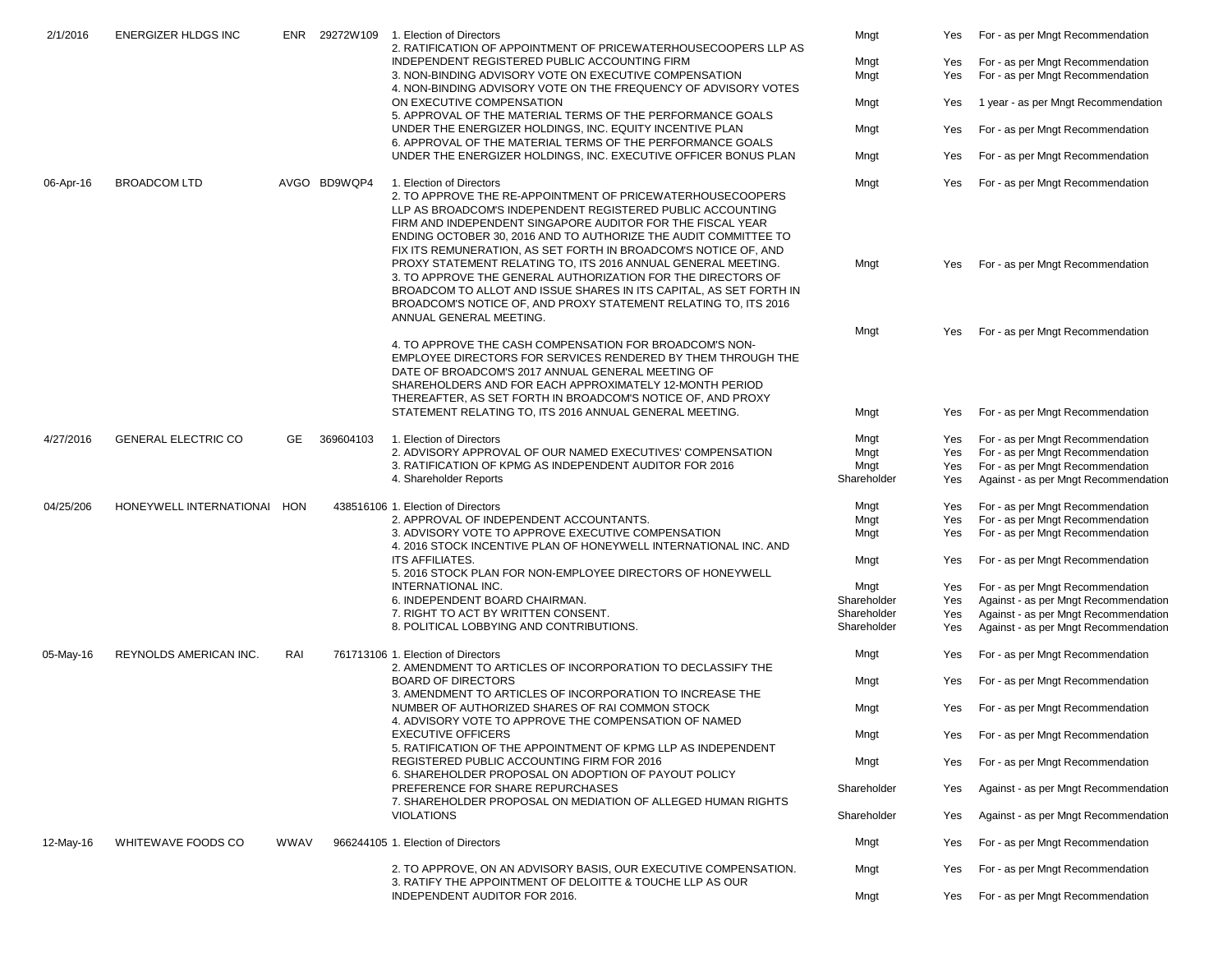| 27-Apr-16 | AGNICO EAGLE MINES LTD      |            | AEM 008474108 | 1. Election of Directors<br>2. APPOINTMENT OF ERNST & YOUNG LLP AS AUDITORS OF THE COMPANY                                                                                                                                                                                                                                                                  | Mngt                                                                                                                                                                                            | Yes  | For - as per Mngt Recommendation     |                                  |
|-----------|-----------------------------|------------|---------------|-------------------------------------------------------------------------------------------------------------------------------------------------------------------------------------------------------------------------------------------------------------------------------------------------------------------------------------------------------------|-------------------------------------------------------------------------------------------------------------------------------------------------------------------------------------------------|------|--------------------------------------|----------------------------------|
|           |                             |            |               | AND AUTHORIZING THE DIRECTORS TO FIX THEIR REMUNERATION.<br>3. AN ORDINARY RESOLUTION APPROVING AN AMENDMENT TO THE                                                                                                                                                                                                                                         | Mngt                                                                                                                                                                                            | Yes  | For - as per Mngt Recommendation     |                                  |
|           |                             |            |               | COMPANY'S STOCK OPTION PLAN.<br>4. A NON-BINDING, ADVISORY RESOLUTION ACCEPTING THE COMPANY'S                                                                                                                                                                                                                                                               | Mngt                                                                                                                                                                                            | Yes  | For - as per Mngt Recommendation     |                                  |
|           |                             |            |               | APPROACH TO EXECUTIVE COMPENSATION.                                                                                                                                                                                                                                                                                                                         | Mngt                                                                                                                                                                                            | Yes  | For - as per Mngt Recommendation     |                                  |
| 04-May-16 | <b>CANADIAN NAT RES LTD</b> | <b>CNQ</b> |               | 136385101 1. Election of Directors<br>2. THE APPOINTMENT OF PRICEWATERHOUSECOOPERS LLP, CHARTERED                                                                                                                                                                                                                                                           | Mngt                                                                                                                                                                                            | Yes  | For - as per Mngt Recommendation     |                                  |
|           |                             |            |               | <b>ACCOUNTANTS</b><br>3. TO VOTE ON APPROVING ALL UNALLOCATED STOCK OPTIONS PURSUANT<br>TO THE AMENDED, COMPILED AND RESTRICTED EMPLOYEE STOCK OPTION                                                                                                                                                                                                       | Mngt                                                                                                                                                                                            | Yes  | For - as per Mngt Recommendation     |                                  |
|           |                             |            |               | <b>PLAN</b><br>4. TO VOTE ON APPROVING THE PLAN OF ARRANGEMENT UNDER THE                                                                                                                                                                                                                                                                                    | Mngt                                                                                                                                                                                            | Yes  | For - as per Mngt Recommendation     |                                  |
|           |                             |            |               | BUSINESS CORPORATIONS ACT (ALBERTA) REGARDING THE RETURN OF<br>CAPITAL TO THE SHAREHOLDERS OF THE CORPORATION<br>5. ON AN ADVISORY BASIS, ACCEPTING THE CORPORATION'S APPROACH TO                                                                                                                                                                           | Mngt                                                                                                                                                                                            | Yes  | For - as per Mngt Recommendation     |                                  |
|           |                             |            |               | <b>EXECUTIVE COMPENSATION</b>                                                                                                                                                                                                                                                                                                                               | Mngt                                                                                                                                                                                            | Yes  | For - as per Mngt Recommendation     |                                  |
| 28-Apr-16 | LOCKHEED MARTIN CORP        | LMT        |               | 539830109 1. Election of Directors<br>2. RATIFICATION OF APPOINTMENT OF ERNST & YOUNG LLP AS                                                                                                                                                                                                                                                                | Mngt                                                                                                                                                                                            | Yes  | For - as per Mngt Recommendation     |                                  |
|           |                             |            |               | <b>INDEPENDENT AUDITORS FOR 2016</b><br>3. ADVISORY VOTE TO APPROVE THE COMPENSATION OF OUR NAMED                                                                                                                                                                                                                                                           | Mngt                                                                                                                                                                                            | Yes  | For - as per Mngt Recommendation     |                                  |
|           |                             |            |               | EXECUTIVE OFFICERS ("SAY-ON-PAY")<br>4. MANAGEMENT PROPOSAL TO RE-APPROVE PERFORMANCE GOALS FOR                                                                                                                                                                                                                                                             | Mngt                                                                                                                                                                                            | Yes  | For - as per Mngt Recommendation     |                                  |
|           |                             |            |               | THE 2011 INCENTIVE PERFORMANCE AWARD PLAN<br>5. STOCKHOLDER PROPOSAL ON SPECIAL MEETING STOCK OWNERSHIP<br><b>THRESHOLD</b>                                                                                                                                                                                                                                 | Mngt                                                                                                                                                                                            | Yes  | For - as per Mngt Recommendation     |                                  |
|           |                             |            |               |                                                                                                                                                                                                                                                                                                                                                             | Shareholder                                                                                                                                                                                     | Yes  | Against - as per Mngt Recommendation |                                  |
| 02-May-16 | PURE TECHNOLOGIES LTD       | <b>PUR</b> |               | 745915108 1. Election of Directors<br>2. TO FIX THE NUMBER OF DIRECTORS TO BE ELECTED AT THE MEETING AT<br>EIGHT (8).<br>3. APPOINTMENT OF KPMG LLP, CHARTERED ACCOUNTANTS AS AUDITORS<br>OF THE CORPORATION FOR THE ENSUING YEAR AND AUTHORIZING THE<br>DIRECTORS TO FIX THEIR REMUNERATION.<br>4. TO CONFIRM THE AMENDED AND RESTATED BY-LAW NO. 1 OF THE | Mngt                                                                                                                                                                                            | Yes  | For - as per Mngt Recommendation     |                                  |
|           |                             |            |               |                                                                                                                                                                                                                                                                                                                                                             | Mngt                                                                                                                                                                                            | Yes  | For - as per Mngt Recommendation     |                                  |
|           |                             |            |               |                                                                                                                                                                                                                                                                                                                                                             | Mngt                                                                                                                                                                                            | Yes  | For - as per Mngt Recommendation     |                                  |
|           |                             |            |               | CORPORATION, AS MORE PARTICULARLY DESCRIBED IN THE INFORMATION<br>CIRCULAR.                                                                                                                                                                                                                                                                                 | Mngt                                                                                                                                                                                            | Yes  | For - as per Mngt Recommendation     |                                  |
| 4/20/2016 | <b>TRANSALTA CORP</b>       | TA         | 89346D107     | 1. Election of Directors<br>2. APPOINTMENT OF ERNST & YOUNG LLP AS AUDITORS AT A<br>REMUNERATION TO BE FIXED BY THE BOARD OF DIRECTORS.                                                                                                                                                                                                                     | Mngt                                                                                                                                                                                            | Yes  | For - as per Mngt Recommendation     |                                  |
|           |                             |            |               |                                                                                                                                                                                                                                                                                                                                                             | Mngt                                                                                                                                                                                            | Yes  | For - as per Mngt Recommendation     |                                  |
|           |                             |            |               |                                                                                                                                                                                                                                                                                                                                                             | 3. RESOLUTION CONFIRMING THE COMPANY'S SHAREHOLDER RIGHTS PLAN,<br>AS DESCRIBED IN THE ACCOMPANYING MANAGEMENT PROXY CIRCULAR.<br>4. ADVISORY VOTE TO ACCEPT MANAGEMENT'S APPROACH TO EXECUTIVE | Mngt | Yes                                  | For - as per Mngt Recommendation |
|           |                             |            |               | COMPENSATION, AS DESCRIBED IN THE ACCOMPANYING MANAGEMENT<br>PROXY CIRCULAR.                                                                                                                                                                                                                                                                                | Mngt                                                                                                                                                                                            | Yes  | For - as per Mngt Recommendation     |                                  |
| 26-Apr-16 | WHITECAP RESOURCES INC      |            | WCP 96467A200 | 1. Election of Directors<br>2. TO FIX THE NUMBER OF DIRECTORS OF WHITECAP RESOURCES INC. TO                                                                                                                                                                                                                                                                 | Mngt                                                                                                                                                                                            | Yes  | For - as per Mngt Recommendation     |                                  |
|           |                             |            |               | BE ELECTED AT THE MEETING AT SEVEN (7) MEMBERS.<br>3. THE APPOINTMENT OF PRICEWATERHOUSECOOPERS LLP, AS THE                                                                                                                                                                                                                                                 | Mngt                                                                                                                                                                                            | Yes  | For - as per Mngt Recommendation     |                                  |
|           |                             |            |               | AUDITORS OF WHITECAP RESOURCES INC., AND TO AUTHORIZE THE<br>DIRECTORS TO FIX THEIR REMUNERATION AS SUCH.<br>4. A SPECIAL RESOLUTION APPROVING A REDUCTION IN THE STATED                                                                                                                                                                                    | Mngt                                                                                                                                                                                            | Yes  | For - as per Mngt Recommendation     |                                  |
|           |                             |            |               | CAPITAL OF THE COMPANY'S COMMON SHARES.<br>5. TO APPROVE COMMON SHARES ISSUABLE PURSUANT TO UNALLOCATED                                                                                                                                                                                                                                                     | Mngt                                                                                                                                                                                            | Yes  | For - as per Mngt Recommendation     |                                  |
|           |                             |            |               | AWARDS UNDER THE AWARD INCENTIVE PLAN.                                                                                                                                                                                                                                                                                                                      | Mngt                                                                                                                                                                                            | Yes  | For - as per Mngt Recommendation     |                                  |
| 11-May-16 | GILEAD SCIENCES INC         | GILD       |               | 375558103 1. Election of Directors<br>2. TO RATIFY THE SELECTION OF ERNST & YOUNG LLP BY THE AUDIT<br>COMMITTEE OF THE BOARD OF DIRECTORS AS THE INDEPENDENT                                                                                                                                                                                                | Mngt                                                                                                                                                                                            | Yes  | For - as per Mngt Recommendation     |                                  |
|           |                             |            |               |                                                                                                                                                                                                                                                                                                                                                             | REGISTERED PUBLIC ACCOUNTING FIRM OF GILEAD FOR THE FISCAL YEAR<br>ENDING DECEMBER 31, 2016.                                                                                                    | Mngt | Yes                                  | For - as per Mngt Recommendation |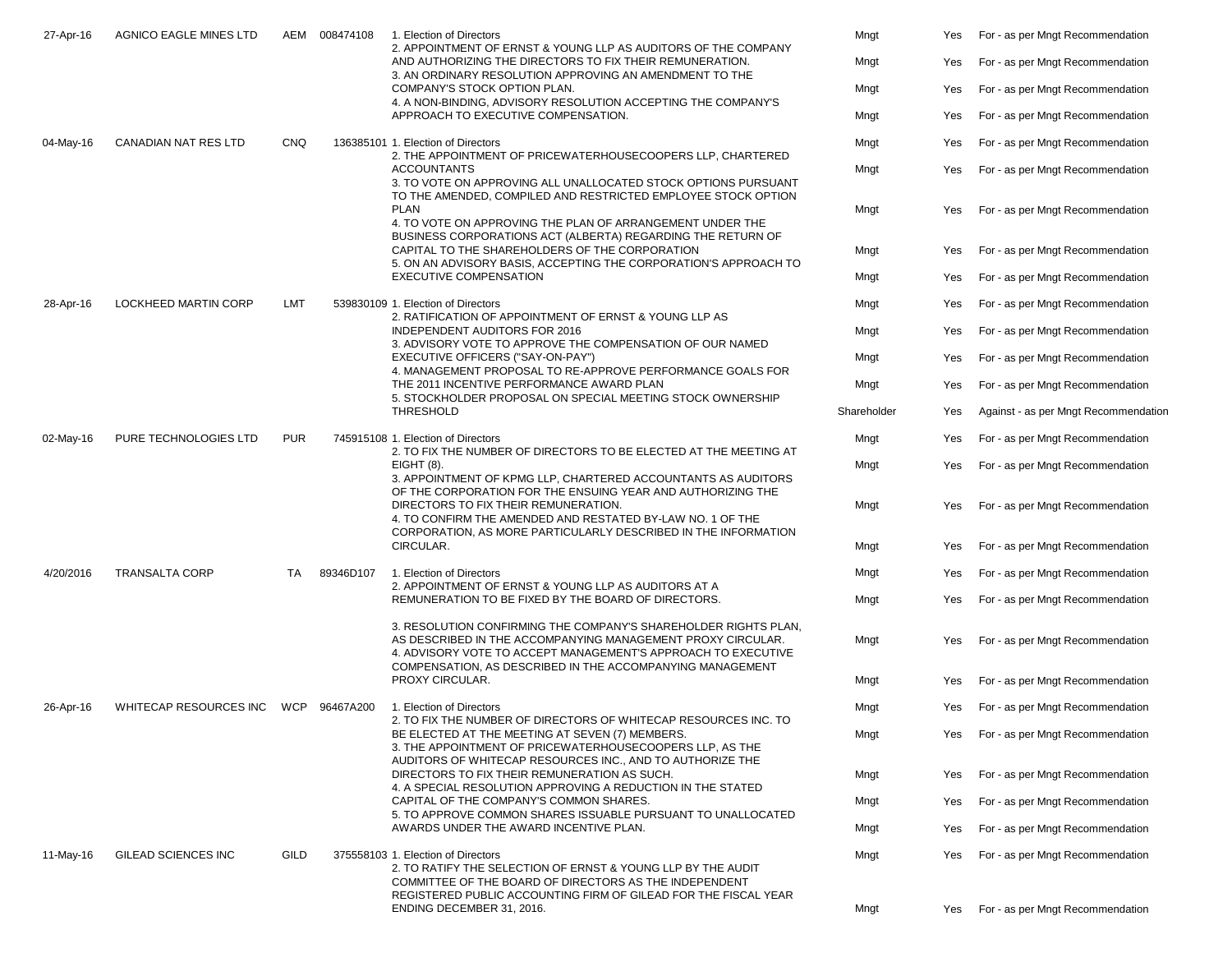|           |                               |      |                                                                                                                                                                                                   | 3. TO APPROVE THE AMENDED AND RESTATED GILEAD SCIENCES, INC.<br>CODE SECTION 162(M) BONUS PLAN.<br>4. TO APPROVE, ON AN ADVISORY BASIS, THE COMPENSATION OF OUR<br>NAMED EXECUTIVE OFFICERS AS PRESENTED IN THE PROXY STATEMENT.<br>5. TO VOTE ON A STOCKHOLDER PROPOSAL, IF PROPERLY PRESENTED AT<br>THE MEETING, REQUESTING THAT THE BOARD TAKE STEPS TO PERMIT<br>STOCKHOLDER ACTION BY WRITTEN CONSENT. | Mngt<br>Mngt<br>Stockholder | Yes<br>Yes<br>Yes                | For - as per Mngt Recommendation<br>For - as per Mngt Recommendation<br>Against - as per Mngt Recommendation |
|-----------|-------------------------------|------|---------------------------------------------------------------------------------------------------------------------------------------------------------------------------------------------------|-------------------------------------------------------------------------------------------------------------------------------------------------------------------------------------------------------------------------------------------------------------------------------------------------------------------------------------------------------------------------------------------------------------|-----------------------------|----------------------------------|--------------------------------------------------------------------------------------------------------------|
| 5/19/2016 | MOHAWK INDS INC               |      | MHK 608190104                                                                                                                                                                                     | 1. Election of Directors<br>2. THE RATIFICATION OF THE SELECTION OF KPMG LLP AS THE COMPANY'S<br>INDEPENDENT REGISTERED PUBLIC ACCOUNTING FIRM                                                                                                                                                                                                                                                              | Mngt<br>Mngt                | Yes<br>Yes                       | For - as per Mngt Recommendation<br>For - as per Mngt Recommendation                                         |
|           |                               |      |                                                                                                                                                                                                   | 3. ADVISORY VOTE TO APPROVE EXECUTIVE COMPENSATION, AS<br>DISCLOSED IN THE COMPANY'S PROXY STATEMENT FOR THE 2016 ANNUAL<br>MEETING OF STOCKHOLDERS                                                                                                                                                                                                                                                         | Mngt                        | Yes                              | For - as per Mngt Recommendation                                                                             |
| 5/18/2016 | <b>ROSS STORES INC</b>        |      | ROST 778296103                                                                                                                                                                                    | 1. Election of Directors<br>2. TO APPROVE THE COMPANY'S SECOND AMENDED AND RESTATED                                                                                                                                                                                                                                                                                                                         | Mngt                        | Yes                              | For - as per Mngt Recommendation                                                                             |
|           |                               |      |                                                                                                                                                                                                   | <b>INCENTIVE</b><br>3. ADVISORY VOTE TO APPROVE THE RESOLUTION ON THE COMPENSATION                                                                                                                                                                                                                                                                                                                          | Mngt                        | Yes                              | For - as per Mngt Recommendation                                                                             |
|           |                               |      |                                                                                                                                                                                                   | OF THE NAMED EXECUTIVE OFFICERS.<br>4. TO RATIFY THE APPOINTMENT OF DELOITTE & TOUCHE LLP AS THE<br>COMPANY'S INDEPENDENT REGISTERED PUBLIC ACCOUNTING FIRM FOR                                                                                                                                                                                                                                             | Mngt                        | Yes                              | For - as per Mngt Recommendation                                                                             |
|           |                               |      |                                                                                                                                                                                                   | THE FISCAL YEAR ENDING JANUARY 28, 2017.                                                                                                                                                                                                                                                                                                                                                                    | Mngt                        | Yes                              | For - as per Mngt Recommendation                                                                             |
| 5/12/2016 | <b>ZOETIS INC</b>             | ZTS. | 98978V103                                                                                                                                                                                         | 1. Election of Directors<br>2. SAY ON PAY - AN ADVISORY VOTE ON THE APPROVAL OF EXECUTIVE                                                                                                                                                                                                                                                                                                                   | Mngt                        | Yes                              | For - as per Mngt Recommendation                                                                             |
|           |                               |      |                                                                                                                                                                                                   | COMPENSATION.<br>3. PROPOSAL TO RATIFY KPMG LLP AS OUR INDEPENDENT PUBLIC<br>ACCOUNTING FIRM FOR 2016.                                                                                                                                                                                                                                                                                                      | Mngt                        | Yes                              | For - as per Mngt Recommendation                                                                             |
|           |                               |      |                                                                                                                                                                                                   |                                                                                                                                                                                                                                                                                                                                                                                                             | Mngt                        | Yes                              | For - as per Mngt Recommendation                                                                             |
| 20-May-16 | YAHOO INC                     | YHOO |                                                                                                                                                                                                   | 984332106 1. Election of Directors<br>2. APPROVAL, ON AN ADVISORY BASIS, OF THE COMPANY'S EXECUTIVE<br><b>COMPENSATION</b><br>3. RATIFICATION OF THE APPOINTMENT OF PRICEWATERHOUSECOOPERS<br>LLP AS THE COMPANY'S INDEPENDENT REGISTERED PUBLIC ACCOUNTING                                                                                                                                                 | Mngt                        | Yes                              | For - as per Mngt Recommendation                                                                             |
|           |                               |      |                                                                                                                                                                                                   |                                                                                                                                                                                                                                                                                                                                                                                                             | Mngt                        | Yes                              | For - as per Mngt Recommendation                                                                             |
|           |                               |      |                                                                                                                                                                                                   | FIRM.                                                                                                                                                                                                                                                                                                                                                                                                       | Mngt                        | Yes                              | For - as per Mngt Recommendation                                                                             |
| 6/13/2016 | AGT FOOD & INGREDIENTS IN AGT |      | 001264100                                                                                                                                                                                         | 1. Election of Directors<br>2. APPOINTMENT OF KPMG LLP AS AUDITORS OF THE CORPORATION FOR<br>THE ENSUING YEAR AND AUTHORIZING THE DIRECTORS TO FIX THEIR                                                                                                                                                                                                                                                    | Mngt                        | Yes                              | For - as per Mngt Recommendation                                                                             |
|           |                               |      |                                                                                                                                                                                                   | REMUNERATION.<br>3. THE RESOLUTION APPROVING THE CONTINUED GRANT OF OPTIONS AND<br>THE UNALLOCATED OPTIONS UNDER THE CORPORATION'S STOCK OPTION                                                                                                                                                                                                                                                             | Mngt                        | Yes                              | For - as per Mngt Recommendation                                                                             |
|           |                               |      |                                                                                                                                                                                                   | <b>PLAN 2010</b><br>4. THE RESOLUTION APPROVING THE CONTINUED GRANT OF COMMON<br>SHARES AND THE UNALLOCATED RIGHTS AND OTHER ENTITLEMENTS                                                                                                                                                                                                                                                                   | Mngt                        | Yes                              | For - as per Mngt Recommendation                                                                             |
|           |                               |      |                                                                                                                                                                                                   | UNDER THE CORPORATION'S EMPLOYEE SHARE PURCHASE PLAN<br>5. THE RESOLUTION APPROVING, RATIFYING AND CONFIRMING THE                                                                                                                                                                                                                                                                                           | Mngt                        | Yes                              | For - as per Mngt Recommendation                                                                             |
|           |                               |      |                                                                                                                                                                                                   | SHAREHOLDER RIGHTS PLAN AGREEMENT                                                                                                                                                                                                                                                                                                                                                                           | Mngt                        | Yes                              | For - as per Mngt Recommendation                                                                             |
| 20-Jun-16 | <b>FACEBOOK INC-A</b>         | FB   | 30303M102                                                                                                                                                                                         | 1. Election of Directors<br>2. TO RATIFY THE APPOINTMENT OF ERNST & YOUNG LLP AS FACEBOOK.<br>INC.'S INDEPENDENT REGISTERED PUBLIC ACCOUNTING FIRM FOR THE                                                                                                                                                                                                                                                  | Mngt                        | Yes                              | For - as per Mngt Recommendation                                                                             |
|           |                               |      | FISCAL YEAR ENDING DECEMBER 31, 2016.<br>3. TO HOLD A NON-BINDING ADVISORY VOTE ON THE COMPENSATION<br>PROGRAM FOR OUR NAMED EXECUTIVE OFFICERS AS DISCLOSED IN OUR<br>PROXY STATEMENT.           |                                                                                                                                                                                                                                                                                                                                                                                                             | Mngt                        | Yes                              | For - as per Mngt Recommendation                                                                             |
|           |                               |      |                                                                                                                                                                                                   |                                                                                                                                                                                                                                                                                                                                                                                                             | Mngt                        | Yes                              | For - as per Mngt Recommendation                                                                             |
|           |                               |      | 4. TO RATIFY OUR GRANT OF RESTRICTED STOCK UNITS (RSUS) TO OUR<br>NON-EMPLOYEE DIRECTORS DURING THE YEAR ENDED DECEMBER 31, 2013.<br>5. TO RATIFY OUR GRANT OF RSUS TO OUR NON-EMPLOYEE DIRECTORS | Mngt                                                                                                                                                                                                                                                                                                                                                                                                        | Yes                         | For - as per Mngt Recommendation |                                                                                                              |
|           |                               |      |                                                                                                                                                                                                   | DURING THE YEARS ENDED DECEMBER 31, 2014 AND 2015.<br>6. TO APPROVE OUR ANNUAL COMPENSATION PROGRAM FOR NON-                                                                                                                                                                                                                                                                                                | Mngt                        | Yes                              | For - as per Mngt Recommendation                                                                             |
|           |                               |      |                                                                                                                                                                                                   | <b>EMPLOYEE DIRECTORS.</b>                                                                                                                                                                                                                                                                                                                                                                                  | Mngt                        | Yes                              | For - as per Mngt Recommendation                                                                             |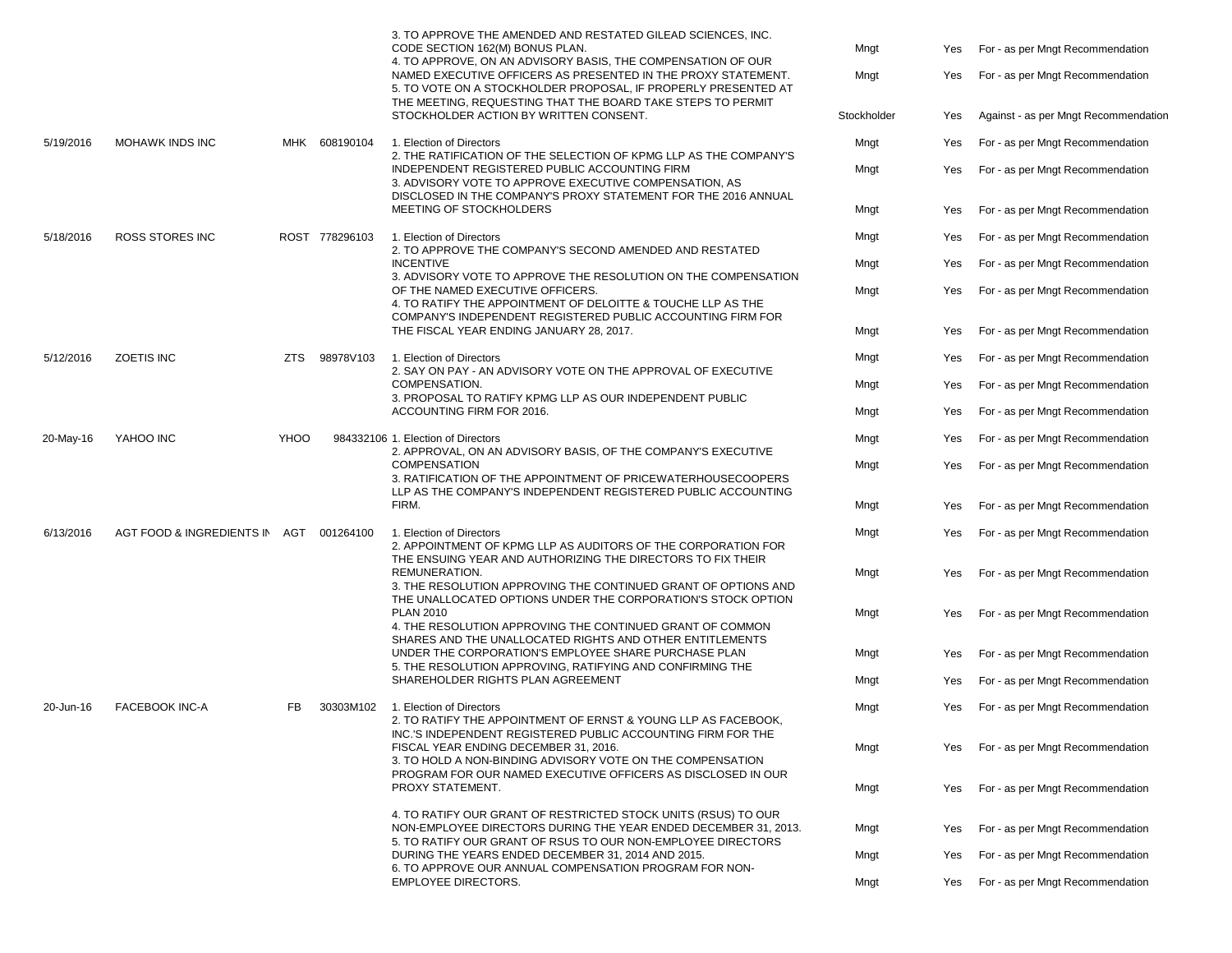|  | 7. TO APPROVE THE ADOPTION OF OUR AMENDED AND RESTATED            |             |            |                                      |
|--|-------------------------------------------------------------------|-------------|------------|--------------------------------------|
|  | CERTIFICATE OF INCORPORATION, COMPRISING: THE APPROVAL OF THE     |             |            |                                      |
|  | ADOPTION OF AMENDMENTS TO OUR RESTATED CERTIFICATE OF             |             |            |                                      |
|  | INCORPORATION TO INCREASE THE NUMBER OF AUTHORIZED SHARES OF      |             |            |                                      |
|  | CLASS A COMMON STOCK FROM 5,000,000,000 TO 20,000,000,000         | Mngt        | Yes        | For - as per Mngt Recommendation     |
|  | 8. TO AMEND AND RESTATE OUR 2012 EQUITY INCENTIVE PLAN            | Mngt        | <b>Yes</b> | For - as per Mngt Recommendation     |
|  | 9. A STOCKHOLDER PROPOSAL REGARDING CHANGE IN STOCKHOLDER         |             |            |                                      |
|  | VOTING.                                                           | Stockholder | Yes        | Against - as per Mngt Recommendation |
|  | 10. A STOCKHOLDER PROPOSAL REGARDING AN ANNUAL SUSTAINABILITY     |             |            |                                      |
|  | REPORT.                                                           | Stockholder | Yes        | Against - as per Mngt Recommendation |
|  | 11. A STOCKHOLDER PROPOSAL REGARDING A LOBBYING REPORT.           | Stockholder | Yes        | Against - as per Mngt Recommendation |
|  | 12. A STOCKHOLDER PROPOSAL REGARDING AN INTERNATIONAL PUBLIC      |             |            |                                      |
|  | POLICY COMMITTEE                                                  | Stockholder | Yes        | Against - as per Mngt Recommendation |
|  | 13.A STOCKHOLDER PROPOSAL REGARDING A GENDER PAY EQUITY           |             |            |                                      |
|  | REPORT.                                                           | Stockholder | Yes        | Against - as per Mngt Recommendation |
|  |                                                                   |             |            |                                      |
|  | 1. TO CONSIDER. AND. IF DEEMED ADVISABLE TO PASS. THE SPECIAL     |             |            |                                      |
|  | RESOLUTION OF SHAREHOLDERS OF MANITOBA TELECOM SERVICES INC.      |             |            |                                      |
|  | ("MTS"), THE FULL TEXT OF WHICH IS SET OUT IN APPENDIX "A" OF THE |             |            |                                      |
|  | MANAGEMENT INFORMATION CIRCULAR (THE "CIRCULAR") OF MTS DATED     |             |            |                                      |
|  |                                                                   |             |            |                                      |
|  | MAY 26, 2016, TO APPROVE AN ARRANGEMENT PURSUANT TO SECTION 185   |             |            |                                      |
|  | OF THE CORPORATIONS ACT (MANITOBA) INVOLVING MTS AND BCE INC., AS |             |            |                                      |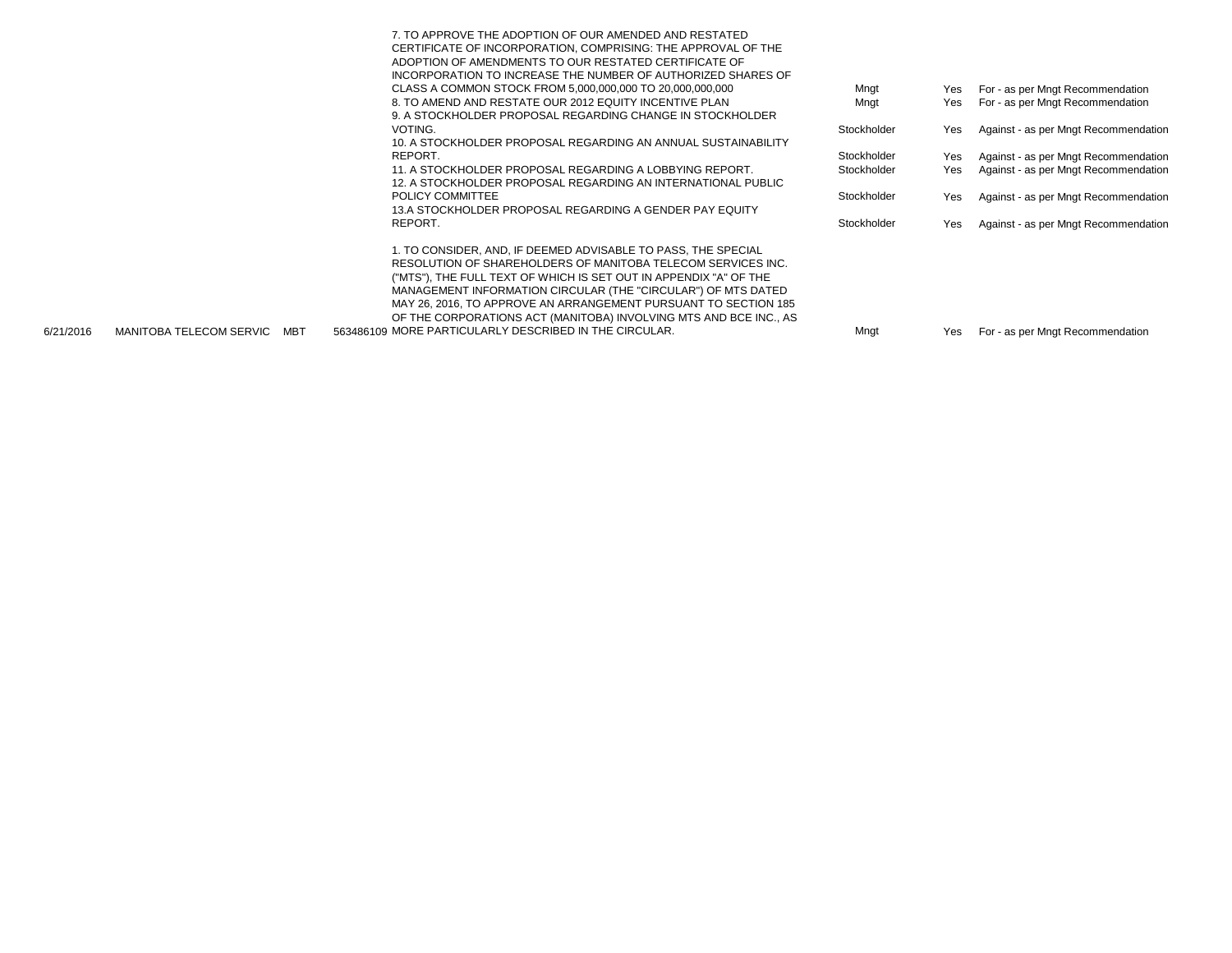#### **Northern Rivers Conservative Growth Fund LP Northern Rivers Proxy Voting Record**

| <b>Meeting Date</b> | Name of Issuer                         | <b>Ticker Cusip</b> |                | <b>Identification of Voting Matter</b>                         | <b>Matters Proposed By</b>               | <b>Voted</b> | Vote                                 |
|---------------------|----------------------------------------|---------------------|----------------|----------------------------------------------------------------|------------------------------------------|--------------|--------------------------------------|
|                     |                                        |                     |                |                                                                | Issuer/Mngt/another<br>person or company | Yes/No       | <b>For/Against</b>                   |
|                     |                                        |                     |                |                                                                |                                          |              |                                      |
|                     | April 10 2010 Manulife Financial Corp. | MFC                 | 56501R106      | 1. Election of Directors                                       | Mngt                                     | Yes          | For - as per Mngt Recommendation     |
| <b>AMPLE ONLY</b>   |                                        |                     |                | 2. Appointment of Auditors                                     |                                          |              |                                      |
|                     |                                        |                     |                |                                                                |                                          |              |                                      |
| 7/10/2015 Neptune   |                                        | <b>NTB</b>          | 64077P108      | 1. Election of Directors                                       | Mngt                                     | Yes          | For - as per Mngt Recommendation     |
|                     |                                        |                     |                | 2. appointment of auditors                                     | Mngt                                     | Yes          | For - as per Mngt Recommendation     |
|                     |                                        |                     |                | 3. 15% rolling stock option                                    | Mngt                                     | Yes          | For - as per Mngt Recommendation     |
|                     |                                        |                     |                | 4. resolution                                                  | Mngt                                     | Yes          | For - as per Mngt Recommendation     |
|                     |                                        |                     |                |                                                                |                                          |              |                                      |
| 7/10/2015 Acasti    |                                        | <b>APO</b>          | 00430K105      | 1. Election of Directors                                       | Mngt                                     | Yes          | For - as per Mngt Recommendation     |
|                     |                                        |                     |                | 2. appointment of auditors                                     | Mngt                                     | Yes          | For - as per Mngt Recommendation     |
|                     |                                        |                     |                | 3. resolution                                                  | Mngt                                     | Yes          | For - as per Mngt Recommendation     |
|                     |                                        |                     |                | 4. resolution                                                  | Mngt                                     | Yes          | For - as per Mngt Recommendation     |
|                     |                                        |                     |                |                                                                |                                          |              |                                      |
| 7/28/2015 Noranda   |                                        | NIF.U               | 655432102      | 1. AN ORDINARY RESOLUTION REAPPOINTING ERNST & YOUNG LLP, CHAI | Mngt                                     | Yes          | For - as per Mngt Recommendation     |
|                     |                                        |                     |                | 2. AN ORDINARY RESOLUTION DIRECTING AND INSTRUCTING CANADIAN E | Mngt                                     | Yes          | For - as per Mngt Recommendation     |
|                     |                                        |                     |                | 3. Election of Directors                                       | Mngt                                     | Yes          | For - as per Mngt Recommendation     |
|                     |                                        |                     |                |                                                                |                                          |              |                                      |
|                     | 11/19/2015 CISCO SYS INC               |                     | CSCO 17275R102 | 1. Election of Directors                                       | Mngt                                     | Yes          | For - as per Mngt Recommendation     |
|                     |                                        |                     |                | 2. appointment of auditors                                     | Mngt                                     | Yes          | For - as per Mngt Recommendation     |
|                     |                                        |                     |                | 3. executive compensation                                      | Mngt                                     | Yes          | For - as per Mngt Recommendation     |
|                     |                                        |                     |                | 4. resolution                                                  | Mngt                                     | Yes          | Against - as per Mngt Recommendation |
|                     |                                        |                     |                | 5. resolution                                                  | Mngt                                     | Yes          | Against - as per Mngt Recommendation |
|                     |                                        |                     |                |                                                                |                                          |              |                                      |
|                     | 11/17/2015 IBC ADVANCED ALLOYS C(      | IB                  | 44923T603      | 1. Number of Directors                                         | Mngt                                     | Yes          | For - as per Mngt Recommendation     |
|                     |                                        |                     |                | 2. Election of Directors                                       |                                          |              |                                      |
|                     |                                        |                     |                | 3. appointment of auditors                                     | Mngt                                     | Yes          | For - as per Mngt Recommendation     |
|                     |                                        |                     |                | 4. stock option plan                                           | Mngt                                     | Yes          | For - as per Mngt Recommendation     |
|                     |                                        |                     |                | 5. form of articles                                            | Mngt                                     | Yes          | For - as per Mngt Recommendation     |